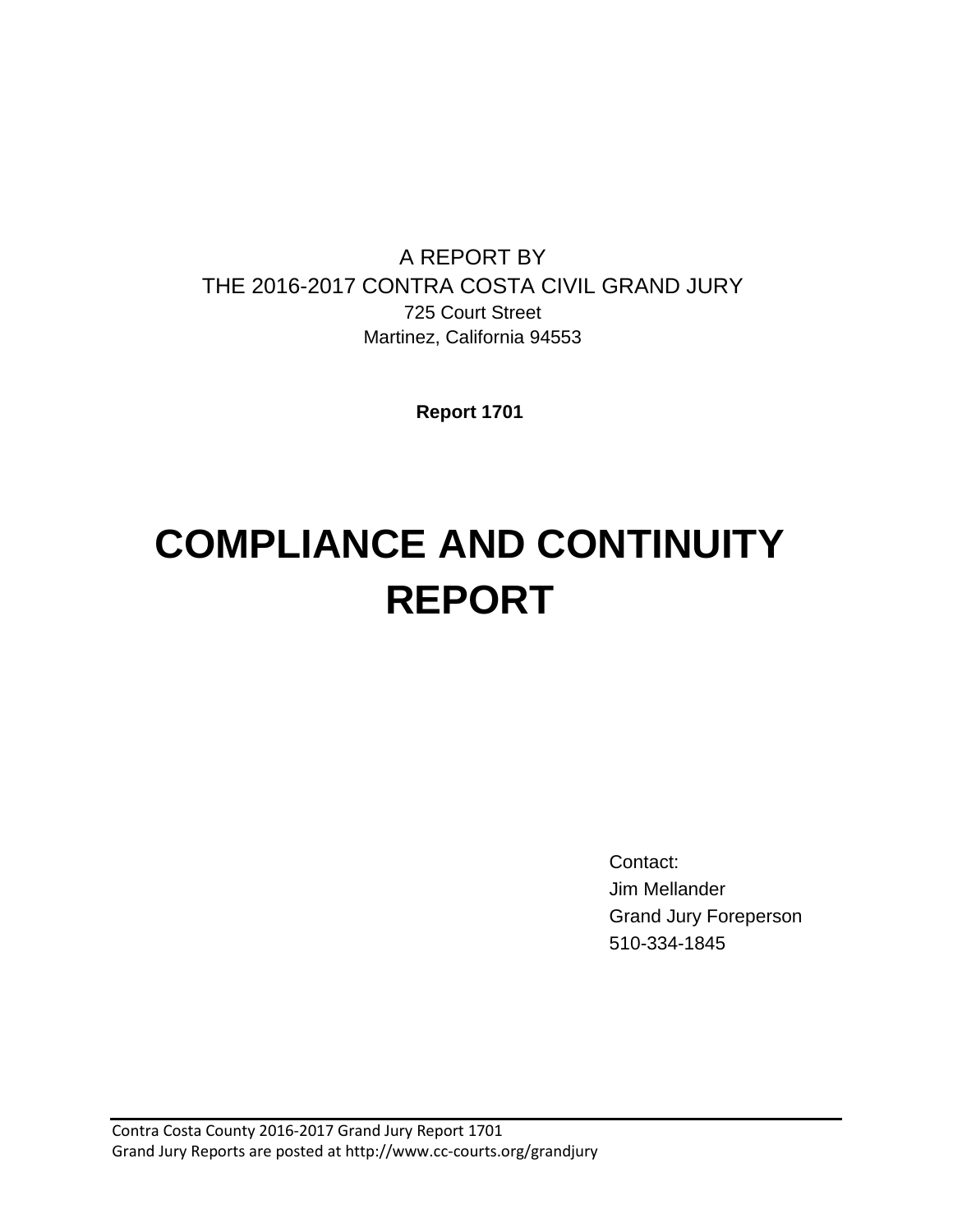# CONTRA COSTA COUNTY CIVIL GRAND JURY REPORT 1701

## COMPLIANCE AND CONTINUITY REPORT

The Contra Costa County Civil Grand Jury is impaneled annually to investigate city and county government, special districts and certain non-profit corporations to ensure that their functions are performed in a lawful, economical and efficient manner. Findings and recommendations developed from these investigations are contained in the reports signed by the Civil Grand Jury Foreperson and the Grand Jury Judge. Responses to these reports must be made within certain time constraints and in accordance with specific formats pursuant to 933 and 933.05 of the California Penal Code. These responses to recommendations must include one of the following legally permitted options:

- The recommendation has been implemented
- The recommendation has not yet been implemented, but will be implemented in the future
- The recommendation requires further analysis
- The recommendation will not be implemented because it is not warranted or is not reasonable

The 2016-2017 Civil Grand Jury reviewed 15 reports from the 2015-2016 Civil Grand Jury. There were 162 letters, with copies of applicable reports, mailed out to the different entities from which responses were required. These 15 reports made a cumulative total of 686 recommendations to the various recipients, of which 430 responses (63%) stated that the recommendation(s) have been or will shortly be implemented and 74(11%) responses stated that the recommendation required further analysis. For further explanation and clarification of subject responses to recommendations, refer to their full responses posted online. Responses to the 2015-2016 Grand Jury reports are posted on the Contra Costa County Grand Jury Website in their entirety and can be viewed at:

#### <http://www.cc-courts.org/civil/grand-jury-reports.aspx>

The Grand Jury believes it is important for future Grand Juries to continue to review these responses and to be vigilant in seeing that recommendations that have been accepted have been carried out. In this manner, the commitment and hard work of past and future Grand Juries will result in positive changes for the citizens of Contra Costa County.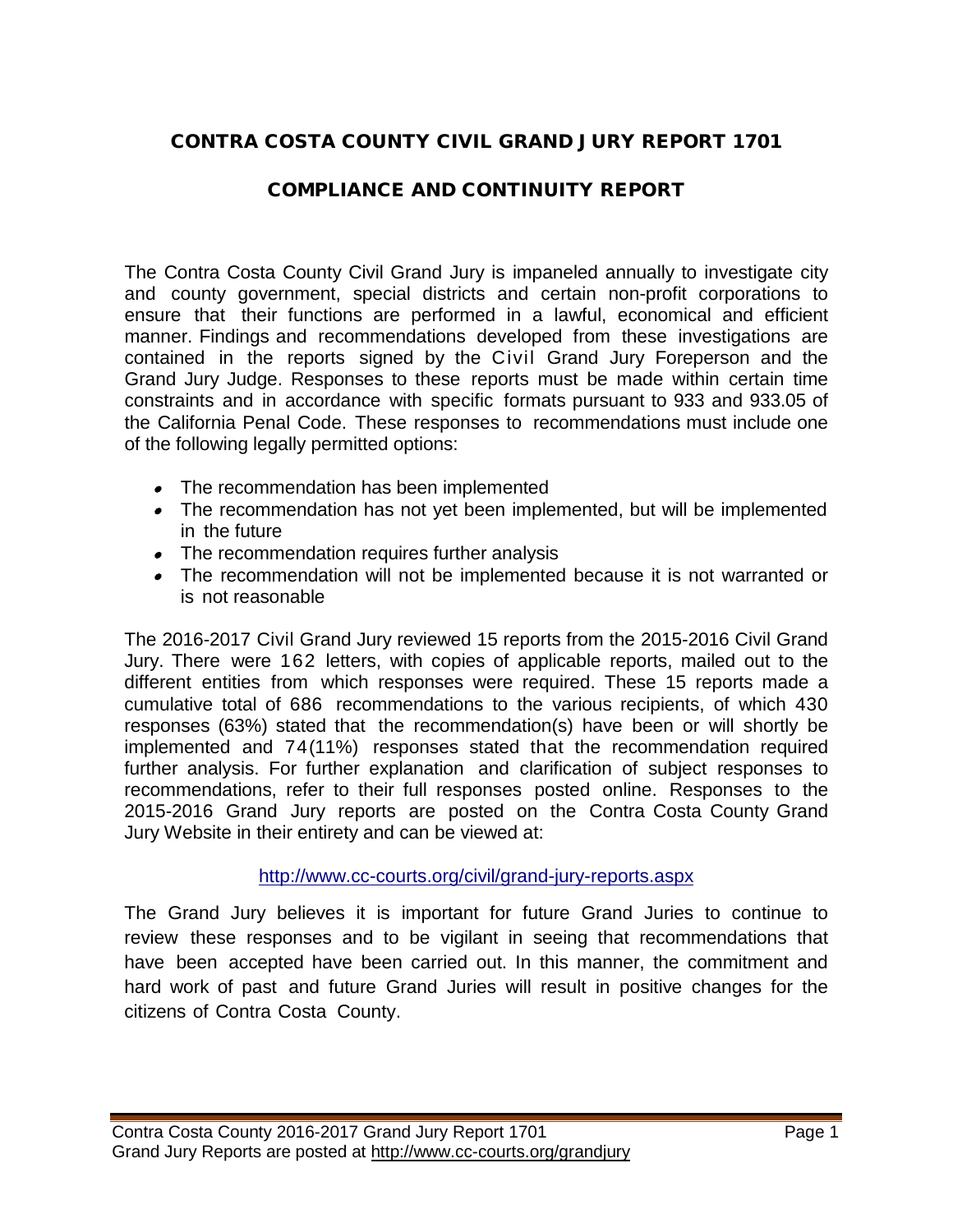# TABLE OF CONTENTS

| 1602 | PROTECTING OUR GROUND WATER RESOURCES                                                   | 3              |
|------|-----------------------------------------------------------------------------------------|----------------|
| 1603 | <b>PENSION REFORM</b>                                                                   | 5              |
| 1604 | ARE OUR SCHOOLS IN COMPLIANCE WITH THE "EpiPen"<br>LAW SB 1266?                         | $\overline{7}$ |
| 1605 | <b>CARING FOR THE VICTIMS</b>                                                           | 13             |
| 1606 | <b>RECLAIMING OUR WATER</b>                                                             | 19             |
| 1607 | DELTA LEVEES IN CONTRA COSTA COUNTY                                                     | 22             |
| 1608 | WELFARE FRAUD INVESTIGATION IN CONTRA COSTA COUNTY                                      | 28             |
| 1609 | <b>HUMAN TRAFFICKING</b>                                                                | 30             |
| 1610 | CONTRA COSTA COUNTY OFFICES OF THE PUBLIC DEFENDER                                      | 33             |
| 1611 | MAINTAINING A STABLE ENVIRONMENT FOR OUR SPECIAL<br>EDUCATION SCHOOL CHILDREN AND STAFF | 34             |
| 1612 | <b>FOSTER CARE UNDER AB 403</b>                                                         | 38             |
| 1613 | <b>HUMAN RESOURCES MANAGEMENT</b>                                                       | 41             |
| 1614 | <b>WHERE WILL YOU LIVE?</b>                                                             | 44             |
| 1615 | TRUANCY AND CHRONIC ABSENCE IN CONTRA COSTA<br><b>COUNTY SCHOOLS</b>                    | 53             |
| 1616 | <b>OUR CHILDREN IN NEED</b>                                                             | 60             |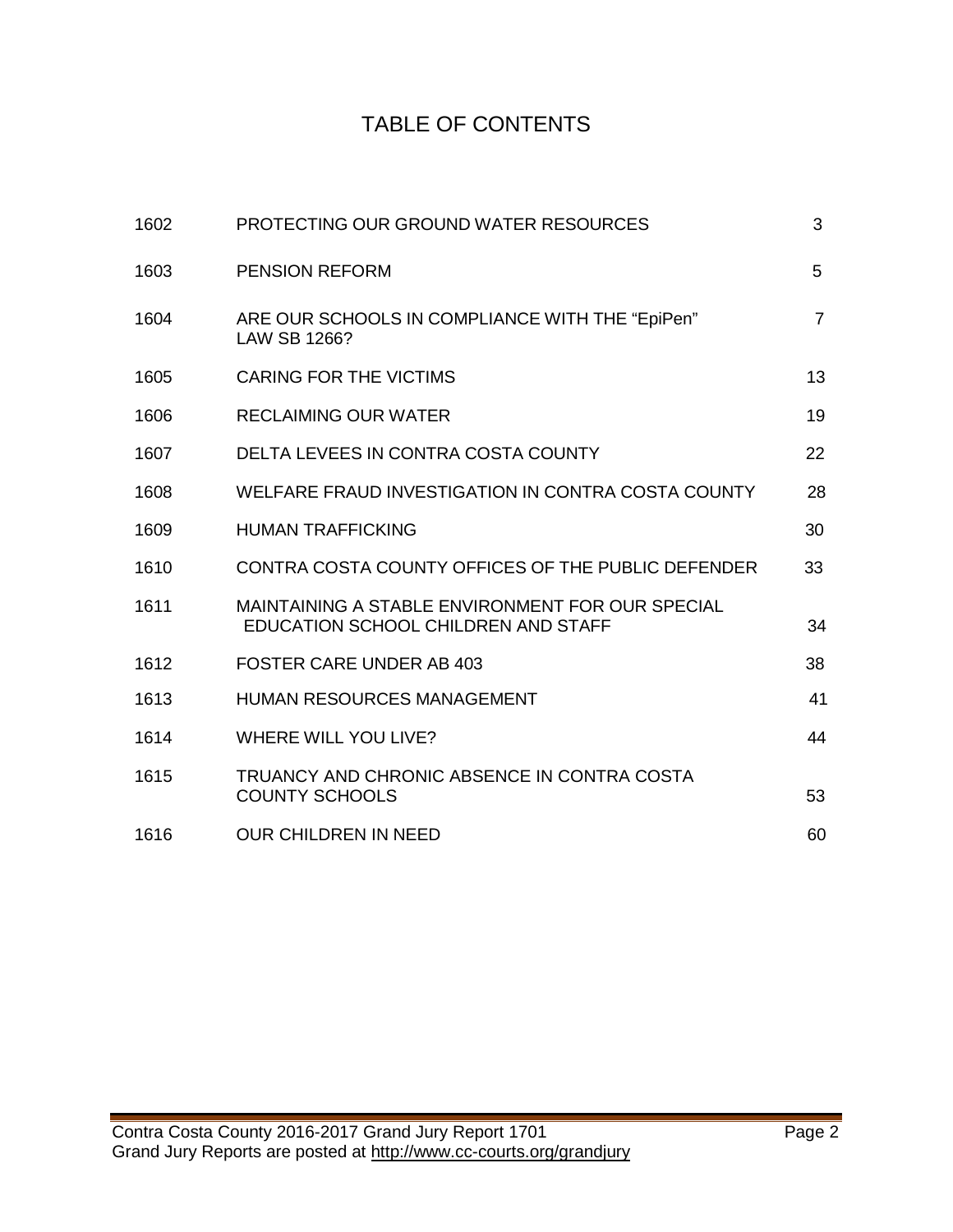#### CONTRA COSTA COUNTY CIVIL GRAND JURY REPORT 1602 PROTECTING OUR GROUND WATER RESOURCES Who is Minding the Storage?

Recommendation # 1: As funds are identified or become available, the Board of Supervisors should consider directing EHD to update their website alerting domestic well owners about the risks of not periodically checking the water quality of their potable water wells, and preparing an informational brochure containing the same cautionary information.

| <b>RESPONDENT</b>                        | <b>RESPONSE</b>                                                                           |
|------------------------------------------|-------------------------------------------------------------------------------------------|
| Contra Costa County Board of Supervisors | The recommendation has not yet been<br>implemented, but will be implemented in the future |

Recommendation # 2: As funds are identified or become available, the Board of Supervisors should consider directing appropriate County departments to review the well records and databases of DWR, water districts, and the County to document well locations, develop a county-wide database, and map the locations as an overlay on the County GIS.

| <b>RESPONDENT</b>                        | <b>RESPONSE</b>                                                                           |
|------------------------------------------|-------------------------------------------------------------------------------------------|
| Contra Costa County Board of Supervisors | The recommendation has not yet been<br>implemented, but will be implemented in the future |

Recommendation # 3: As funds are identified or become available, the County Assessor should consider verifying that the assessed value of each parcel reflects the presence or absence of wells by reviewing assembled well data and, where discrepancies between records are identified, confirming whether a well exists and its status, active or abandoned.

| <b>RESPONDENT</b>            | <b>RESPONSE</b>                                                                                |
|------------------------------|------------------------------------------------------------------------------------------------|
| Contra Costa County Assessor | The recommendation will not be implemented<br>because it is not warranted or is not reasonable |

Recommendation # 4: As funds are identified or become available, the Board of Supervisors should consider directing EHD and the County Flood Control District to jointly review proposed flood control projects to determine how to design or modify the projects to protect local wells, and the groundwater below, in DACs.

| <b>RESPONDENT</b>                        | <b>RESPONSE</b>                                                                                |
|------------------------------------------|------------------------------------------------------------------------------------------------|
| Contra Costa County Board of Supervisors | The recommendation will not be implemented<br>because it is not warranted or is not reasonable |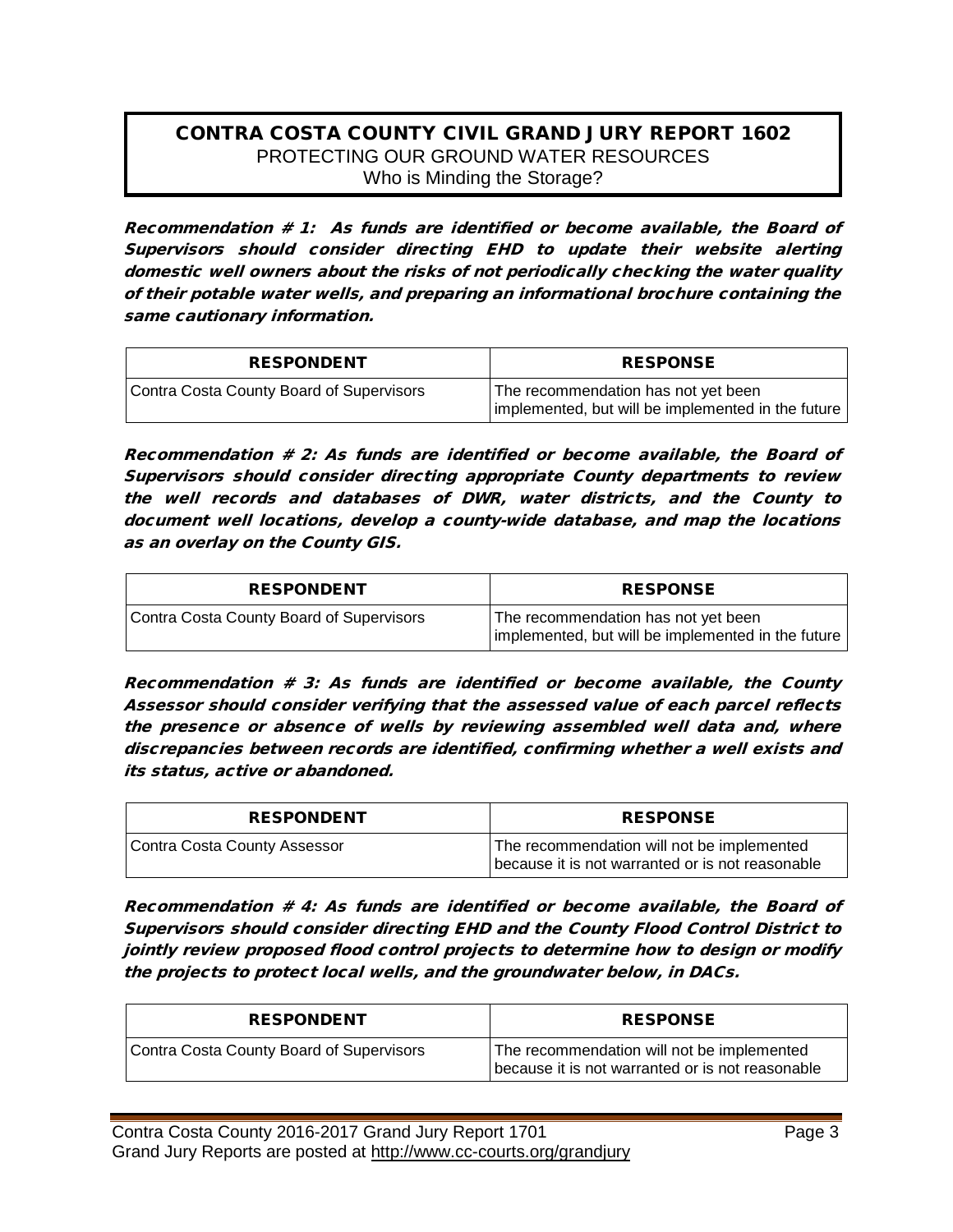Recommendation # 5: The Board of Supervisors should consider establishing a Groundwater Advisory Council to further promote public awareness about groundwater conservation and protection.

| <b>RESPONDENT</b>                          | <b>RESPONSE</b>                                                                             |
|--------------------------------------------|---------------------------------------------------------------------------------------------|
| ' Contra Costa County Board of Supervisors | The recommendation will not be implemented<br>because is not warranted or is not reasonable |

Recommendation # 6: The Board of Supervisors should consider directing the County Water Agency to become involved in the formation of GSAs in the County and to periodically report to the Board on the status of each GS.

| <b>RESPONDENT</b>                               | <b>RESPONSE</b>                              |
|-------------------------------------------------|----------------------------------------------|
| <b>Contra Costa County Board of Supervisors</b> | The recommendation requires further analysis |

Recommendation # 7: The Board of Supervisors should encourage each water district whose sphere of Influence overlays "low" and "very low" priority groundwater basin in the County to form a GSA to analyze its groundwater basin and determine its potential for expansion and exploitation.

| <b>RESPONDENT</b>                        | <b>RESPONSE</b>                                                                                |
|------------------------------------------|------------------------------------------------------------------------------------------------|
| Contra Costa County Board of Supervisors | The recommendation will not be implemented<br>because it is not warranted or is not reasonable |

Recommendation # 8: As funds are identified or become available, the City should consider consulting hydrological specialists to provide advice about the best locations for accessing groundwater for landscape irrigation and emergency purpose.

| <b>RESPONDENT</b>              | <b>RESPONSE</b>                              |
|--------------------------------|----------------------------------------------|
| El Cerrito City Council        | The recommendation requires further analysis |
| <b>Richmond City Council</b>   | The recommendation requires further analysis |
| City of San Pablo City Council | The recommendation requires further analysis |

Recommendation # 9: As funds are identified or become available, the City of Pittsburg should consider forming a GSA for the "low priority" Pittsburg Plain groundwater basin in order to establish its practical sustainable yield and maximum storage capacity.

| <b>RESPONDENT</b>      | <b>RESPONSE</b>                                                                                |
|------------------------|------------------------------------------------------------------------------------------------|
| Pittsburg City Council | The recommendation will not be implemented<br>because it is not warranted or is not reasonable |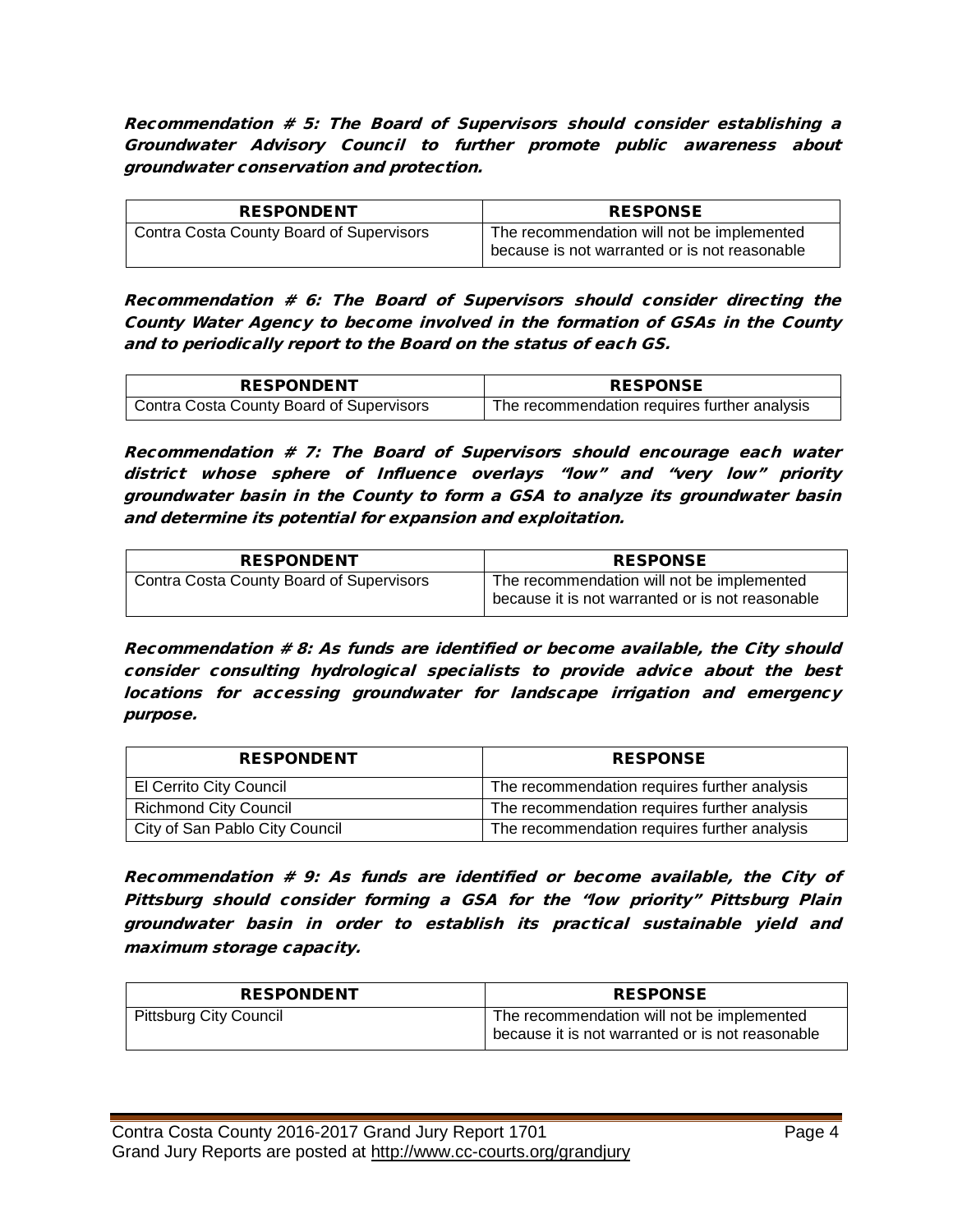#### CONTRA COSTA COUNTY CIVIL GRAND JURY REPORT 1603 PENSION REFORM If Not Now, When?

Recommendation #1: The Board of Supervisors should seriously consider adopting a policy of seeking judicial clarification or reform of the California Rule.

| <b>RESPONDENT</b>                        | <b>RESPONSE</b>                                                                                |
|------------------------------------------|------------------------------------------------------------------------------------------------|
| Contra Costa County Board of Supervisors | The recommendation will not be implemented<br>because it is not warranted or is not reasonable |

Recommendation #2: The Supervisors should consider empaneling a task force, a study group or an internal committee to examine options for challenging the California Rule that would weigh the following considerations:

- Potential cost savings for the County;
- Potential resources to be freed up for other priorities such as service enhancements and other wage and benefit improvements;
- Opportunities to participate as an amicus curiae in existing legal cases;
- Opportunities for challenging the California Rule through legal proceedings such as a declaratory relief action that would not expose the County's financial position to undue risk in the event of an adverse result; and
- Whether the County should undertake the legal challenge alone or in cooperation with other jurisdictions or organizations with a common interest in the issue, such as the California State Association of Counties (CSAC).

| <b>RESPONDENT</b>                        | <b>RESPONSE</b>                                                                                |
|------------------------------------------|------------------------------------------------------------------------------------------------|
| Contra Costa County Board of Supervisors | The recommendation will not be implemented<br>because it is not warranted or is not reasonable |

Recommendation # 3: The Supervisors should consider issuing a formal statement on their policy toward seeking reform of the California Rule, with an explanation of how they propose to manage their unfunded pension liability in the event no steps are taken to reform or adjust the California Rule.

| <b>RESPONDENT</b>                        | <b>RESPONSE</b>                                                                                |
|------------------------------------------|------------------------------------------------------------------------------------------------|
| Contra Costa County Board of Supervisors | The recommendation will not be implemented<br>because it is not warranted or is not reasonable |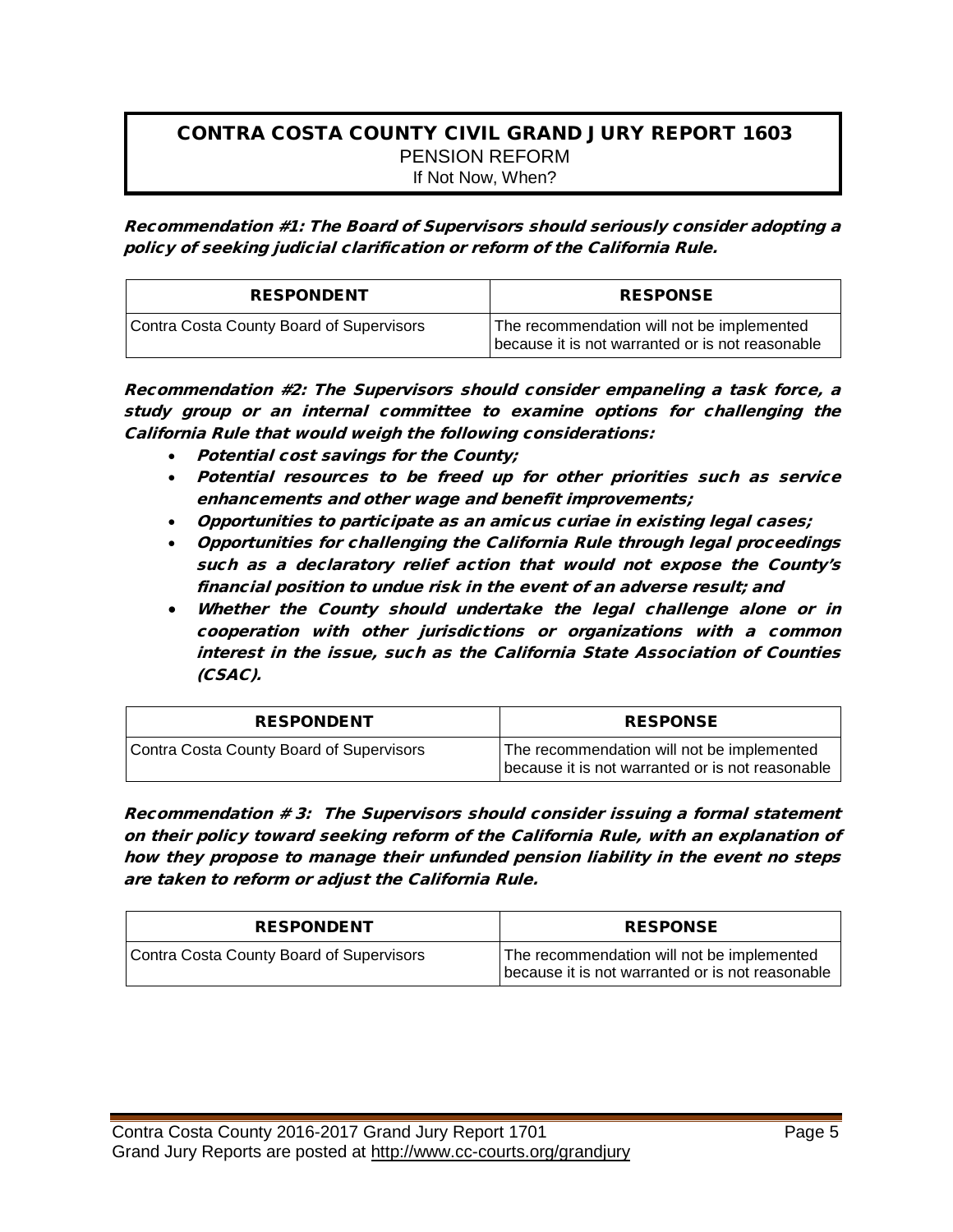Recommendation # 4: The Supervisors should consider securing a legal opinion from outside counsel experienced in the field of pension and collective bargaining law on the merits of a legal challenge to the California Rule based on the argument that the Rule should now be modified based on California's collective bargaining system for public employees.

| <b>RESPONDENT</b>                        | <b>RESPONSE</b>                                                                                |
|------------------------------------------|------------------------------------------------------------------------------------------------|
| Contra Costa County Board of Supervisors | The recommendation will not be implemented<br>because it is not warranted or is not reasonable |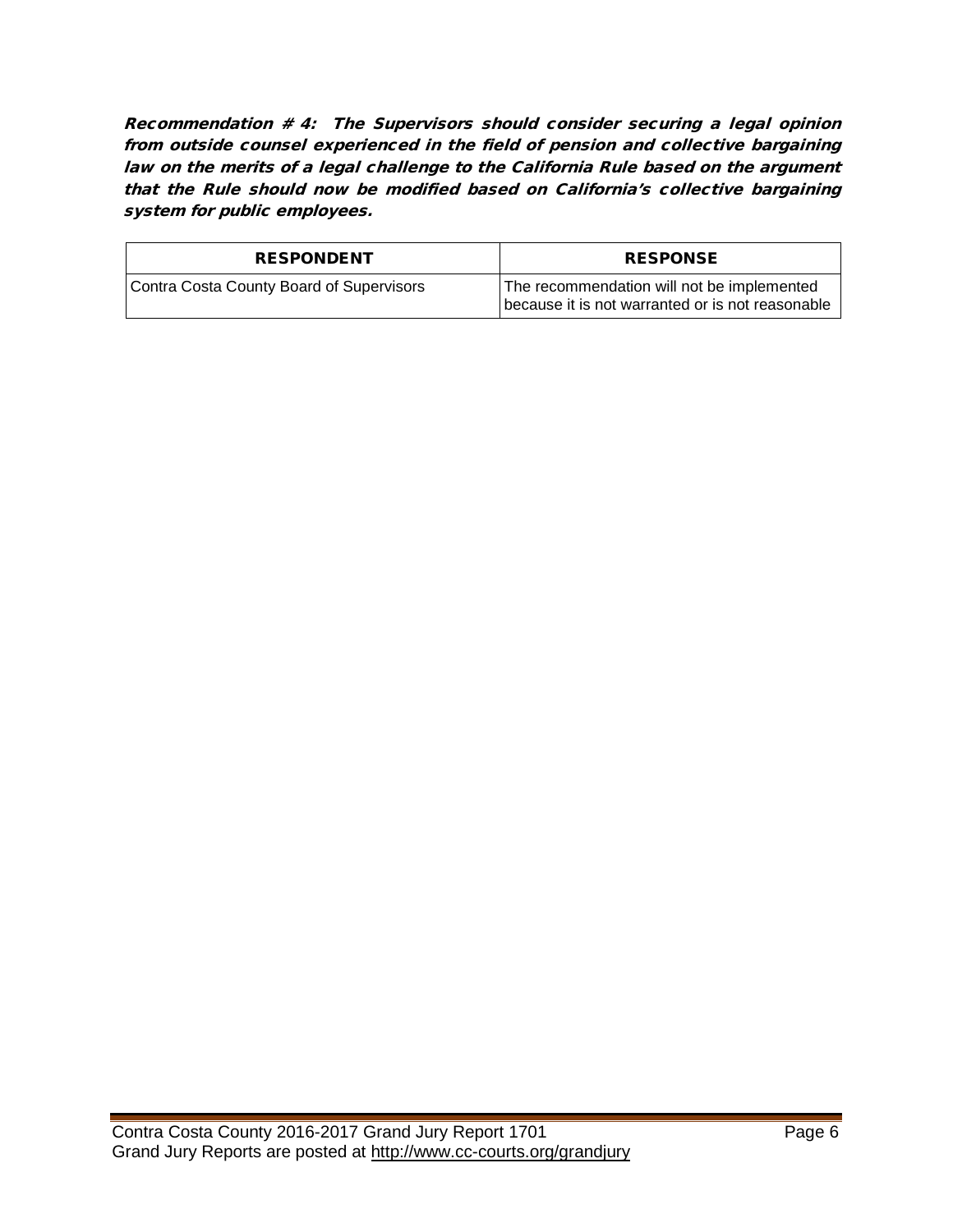#### CONTRA COSTA COUNTY CIVIL GRAND JURY REPORT 1604 ARE OUR SCHOOLS IN COMPLIANCE WITH THE "EpiPen" LAW, SB 1266? It Could be a Matter of "Life or Death"

Recommendation #1: The West Contra Costa Unified School District should contact those schools within their district and verify the schools are in compliance with SB 1266.

| <b>RESPONDENT</b>                         | <b>RESPONSE</b>                         |
|-------------------------------------------|-----------------------------------------|
| West Contra Costa Unified School District | The recommendation has been implemented |

Recommendation #2: The Antioch Unified School District should contact those schools found not to be in compliance with SB 1266 and ensure they become compliant by the beginning of the 2016-2017 School year.

| <b>RESPONDENT</b>               | <b>RESPONSE</b>                          |
|---------------------------------|------------------------------------------|
| Antioch Unified School District | The recommendation has been implemented. |

Recommendation # 3: Each of the School Districts should direct the School District Superintendent to contact all schools in their district at the start of each school calendar year to confirm that they are compliant with the requirements of SB 1266.

| <b>RESPONDENT</b>                     | <b>RESPONSE</b>                                                                                |
|---------------------------------------|------------------------------------------------------------------------------------------------|
| Acalanes Union High School Board      | The recommendation will not be implemented<br>because it is not warranted or is not reasonable |
| <b>Antioch Unified School Board</b>   | The recommendation has been implemented                                                        |
| <b>Brentwood Union School Board</b>   | The recommendation has been implemented                                                        |
| Byron Union School Board              | The recommendation has not yet been<br>implemented, but will be implemented in the future      |
| Canyon School Board                   | The recommendation has been implemented                                                        |
| John Sweet Unified School Board       | The recommendation has not yet been<br>implemented, but will be implemented in the future      |
| Knightsen Elementary School Board     | The recommendation has been implemented                                                        |
| Lafayette School Board                | The recommendation has been implemented                                                        |
| Liberty Union High School Board       | The recommendation has been implemented                                                        |
| <b>Martinez Unified School Board</b>  | The recommendation has been implemented                                                        |
| Moraga School Board                   | The recommendation has not yet been<br>implemented, but will be implemented in the future      |
| Mt. Diablo Unified School Board       | The recommendation has not yet been<br>implemented, but will be implemented in the future      |
| Oakley Union Elementary School Board  | The recommendation has been implemented                                                        |
| Orinda Union School Board             | The recommendation has been implemented                                                        |
| <b>Pittsburg Unified School Board</b> | The recommendation has been implemented                                                        |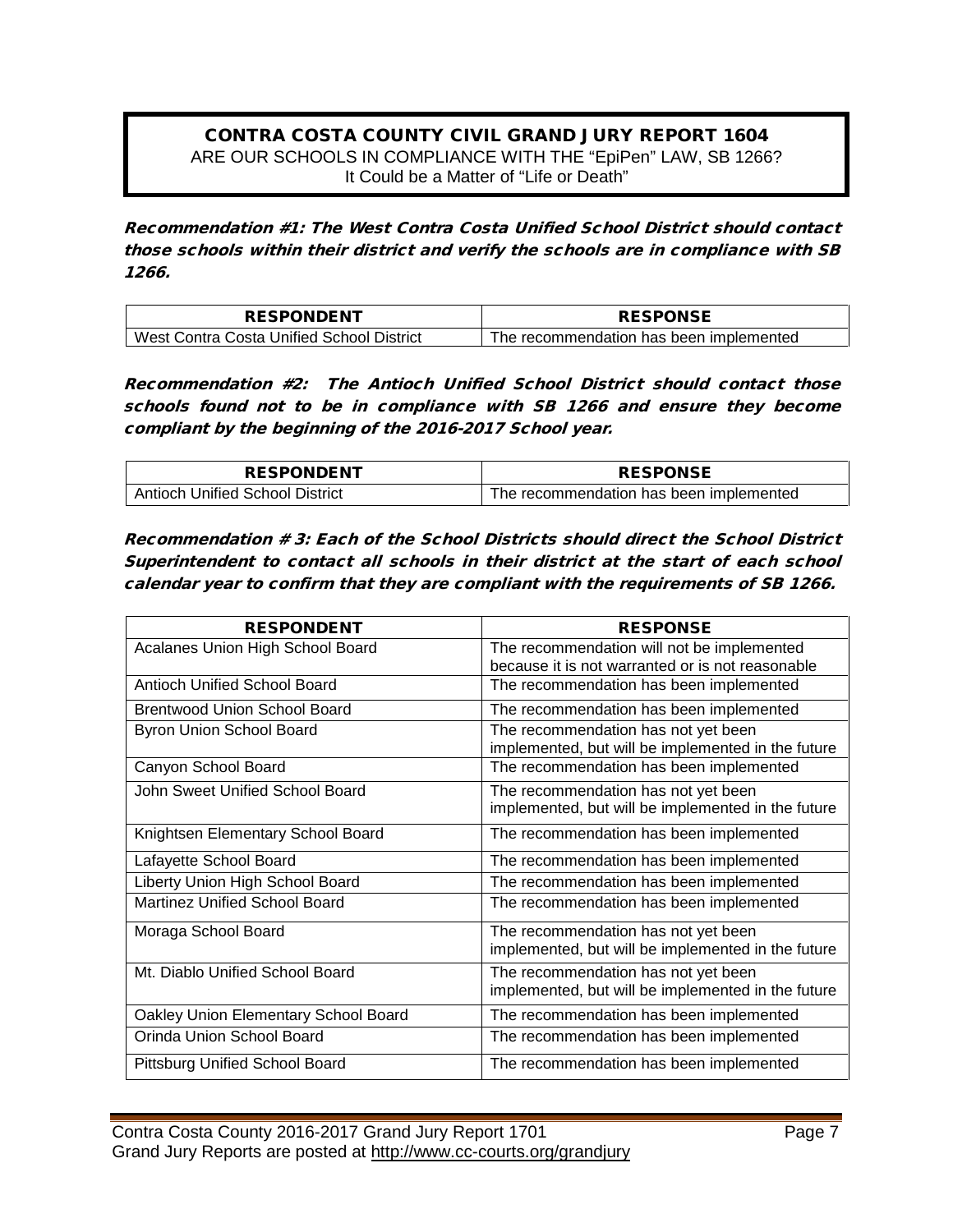| San Ramon Valley School Board          | The recommendation has been implemented                                                   |
|----------------------------------------|-------------------------------------------------------------------------------------------|
| <b>Walnut Creek School Board</b>       | The recommendation has been implemented                                                   |
| West Contra Costa Unified School Board | The recommendation has not yet been<br>implemented, but will be implemented in the future |

Recommendation #4: Each of the School District Boards should direct their School District Superintendent to report to the Board at the start of each school calendar year that the School District is compliant with the requirements of SB 1266.

| <b>RESPONDENT</b>                      | <b>RESPONSE</b>                                                                                |
|----------------------------------------|------------------------------------------------------------------------------------------------|
| Acalanes Union High School Board       | The recommendation will not be implemented                                                     |
|                                        | because it is not warranted or is not reasonable                                               |
| <b>Antioch Unified School Board</b>    | The recommendation has been implemented                                                        |
| Brentwood Union High School Board      | The recommendation has not yet been<br>implemented, but will be implemented in the future      |
| <b>Byron Union School Board</b>        | The recommendation has not yet been<br>implemented, but will be implemented in the future      |
| Canyon School Board                    | The recommendation has been implemented                                                        |
| John Sweet Unified School Board        | The recommendation has not yet been<br>implemented, but will be implemented in the future      |
|                                        |                                                                                                |
| Knightsen Elementary School Board      | The recommendation has been implemented                                                        |
| Lafayette School Board                 | The recommendation has been implemented                                                        |
| Liberty Union High School Board        | The recommendation has been implemented                                                        |
| Martinez Unified School Board          | The recommendation has been implemented                                                        |
| Moraga School Board                    | The recommendation has not yet been<br>implemented, but will be implemented in the future      |
| Mt. Diablo Unified School Board        | The recommendation has not yet been<br>implemented, but will be implemented in the future      |
| Oakley Union Elementary School Board   | The recommendation will not be implemented<br>because it is not warranted or is not reasonable |
| Orinda Union School Board              | The recommendation has not yet been<br>implemented, but will be implemented in the future      |
| <b>Pittsburg Unified School Board</b>  | The recommendation will not be implemented<br>because it is not warranted or is not reasonable |
| San Ramon Valley School Board          | The recommendation has been implemented                                                        |
| Walnut Creek School Board              | The recommendation has been implemented                                                        |
| West Contra Costa Unified School Board | The recommendation has not yet been<br>implemented, but will be implemented in the future      |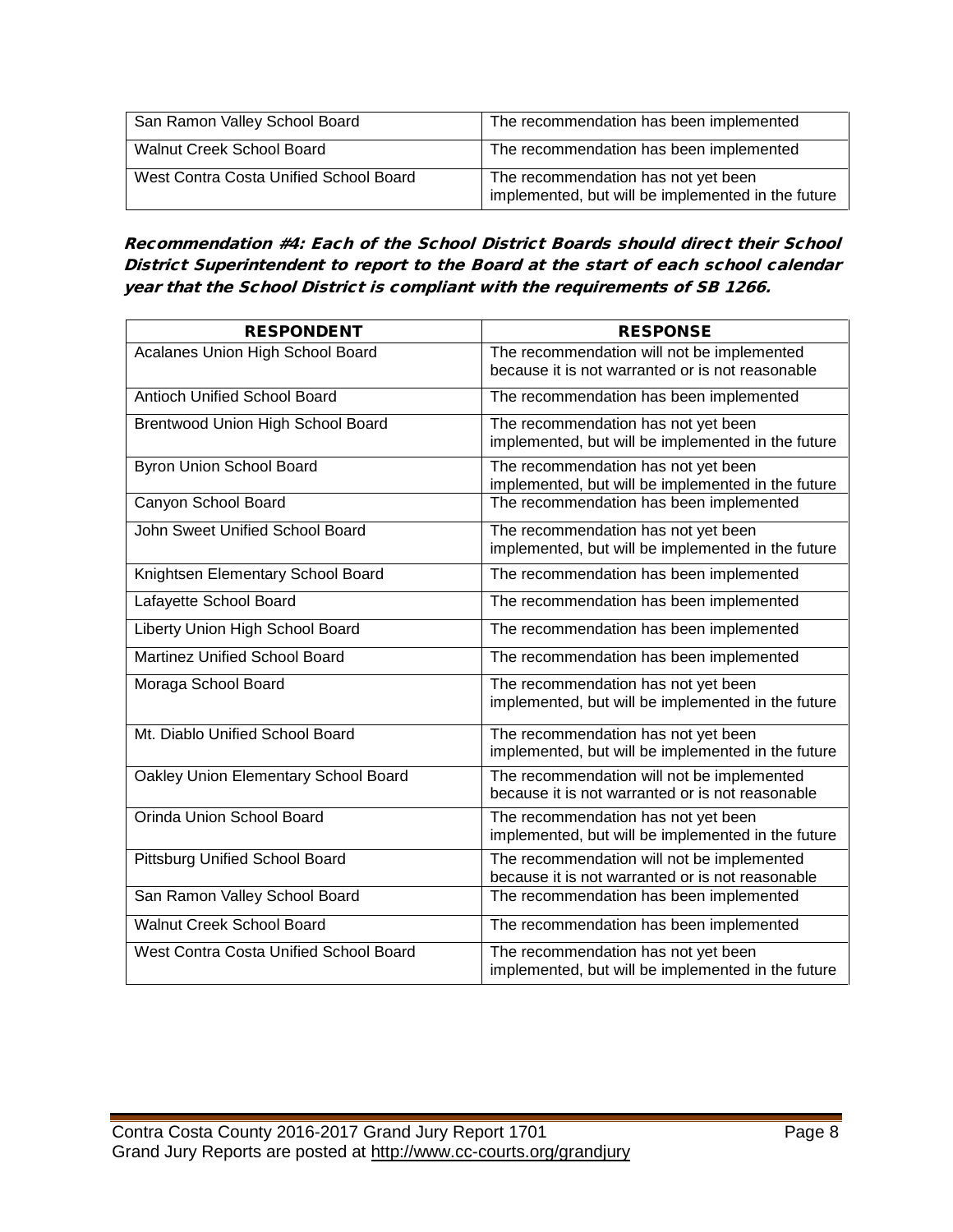Recommendation # 5: The Contra Costa County Superintendent of Schools should contact his or her schools at the start of each school year to confirm that the schools are compliant with the requirements of SB 1266.

| <b>RESPONDENT</b>                             | <b>RESPONSE</b>                         |
|-----------------------------------------------|-----------------------------------------|
| Contra Costa County Superintendent of Schools | The recommendation has been implemented |

Recommendation # 6: Contra Costa County Superintendent of Schools should consider reporting to the Board of Contra Costa Office of Education at the beginning of each school calendar year the status of compliance of the County to SB 1266.

| <b>RESPONDENT</b>                             | <b>RESPONSE</b>                                                                           |
|-----------------------------------------------|-------------------------------------------------------------------------------------------|
| Contra Costa County Superintendent of Schools | The recommendation has not yet been<br>implemented, but will be implemented in the future |

Recommendation # 7: The Contra Costa Office of Education should consider recommending to the California Preschool Instructional Network that preschools within its network first evaluate the practical and legal considerations of administering Pens to students and, if permissible, follow the mandate set forth in SB 1266 as closely as reasonably possible.

| <b>RESPONDENT</b>                             | <b>RESPONSE</b>                                                                         |
|-----------------------------------------------|-----------------------------------------------------------------------------------------|
| Contra Costa County Office of Education Board | The recommendation will not be implemented<br>because it is not warranted or reasonable |

Recommendation # 8: The School Districts should consider the practical and legal issues of supplying Pens for field trips and other off-site school events, and working with school nurses to develop policies and procedures for their use at these events.

| <b>RESPONDENT</b>                 | <b>RESPONSE</b>                                                                           |
|-----------------------------------|-------------------------------------------------------------------------------------------|
| Acalanes Union High School Board  | The recommendation requires further analysis                                              |
| Antioch Unified School Board      | The recommendation has been implemented                                                   |
| Brentwood Union High School Board | The recommendation has not yet been<br>implemented, but will be implemented in the future |
| Byron Union School Board          | The recommendation has been implemented                                                   |
| Canyon School Board               | The recommendation has been implemented                                                   |
| John Sweet Unified School Board   | The recommendation requires further analysis                                              |
| Knightsen Elementary School Board | This recommendation will not be implemented<br>because it is not warranted or reasonable  |
| Lafayette School Board            | The recommendation has not yet been<br>implemented, but will be implemented in the future |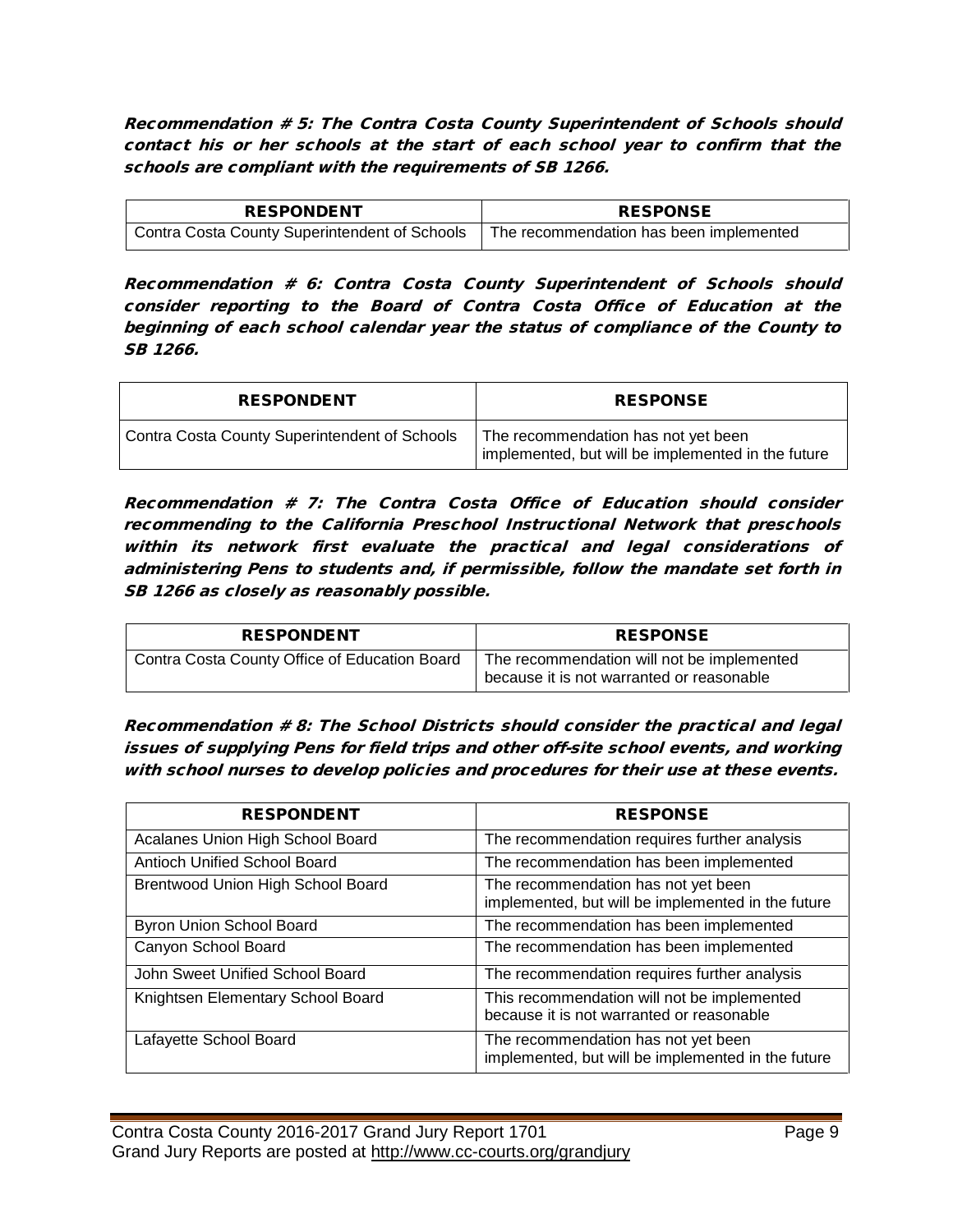| Liberty Union High School Board        | The recommendation requires further analysis                                              |
|----------------------------------------|-------------------------------------------------------------------------------------------|
| Martinez Unified School Board          | The recommendation has been implemented                                                   |
| Moraga School Board                    | The recommendation has not yet been<br>implemented, but will be implemented in the future |
| Mt. Diablo Unified School Board        | The recommendation requires further analysis                                              |
| Oakley Union Elementary School Board   | The recommendation has not yet been<br>implemented, but will be implemented in the future |
| Orinda Union School Board              | The recommendation requires further analysis                                              |
| Pittsburg Unified School Board         | The recommendation requires further analysis                                              |
| San Ramon Valley School Board          | The recommendation requires further analysis                                              |
| Walnut Creek School Board              | The recommendation has been implemented                                                   |
| West Contra Costa Unified School Board | The recommendation has not yet been<br>implemented, but will be implemented in the future |

Recommendation # 9: The Contra Costa Office of Education should consider the practical and legal issues of supplying Pens for field trips and other off-site school events, and working with school nurses to develop policies and procedures for their use at these events.

| <b>RESPONDENT</b>                      | <b>RESPONSE</b>                              |
|----------------------------------------|----------------------------------------------|
| Contra Costa Office of Education Board | The recommendation requires further analysis |

#### Recommendation # 10: The School Districts should consider working with school nurses to develop policies and procedures for reporting the use of Pens.

| <b>RESPONDENT</b>                        | <b>RESPONSE</b>                                                                           |
|------------------------------------------|-------------------------------------------------------------------------------------------|
| Acalanes Union High School Board         | The recommendation requires further analysis                                              |
| Antioch Unified School Board             | The recommendation has not yet been<br>implemented, but will be implemented in the future |
| <b>Brentwood Union High School Board</b> | The recommendation has not yet been<br>implemented, but will be implemented in the future |
| <b>Byron Union School Board</b>          | The recommendation has been implemented                                                   |
| Canyon School Board                      | The recommendation has not yet been<br>implemented, but will be implemented in the future |
| John Sweet Unified School Board          | The recommendation has not yet been<br>implemented, but will be implemented in the future |
| Knightsen Elementary School Board        | The recommendation has been implemented                                                   |
| Lafayette School Board                   | The recommendation has been implemented                                                   |
| Liberty Union High School Board          | The recommendation has been implemented                                                   |
| Martinez Unified School Board            | The recommendation has been implemented                                                   |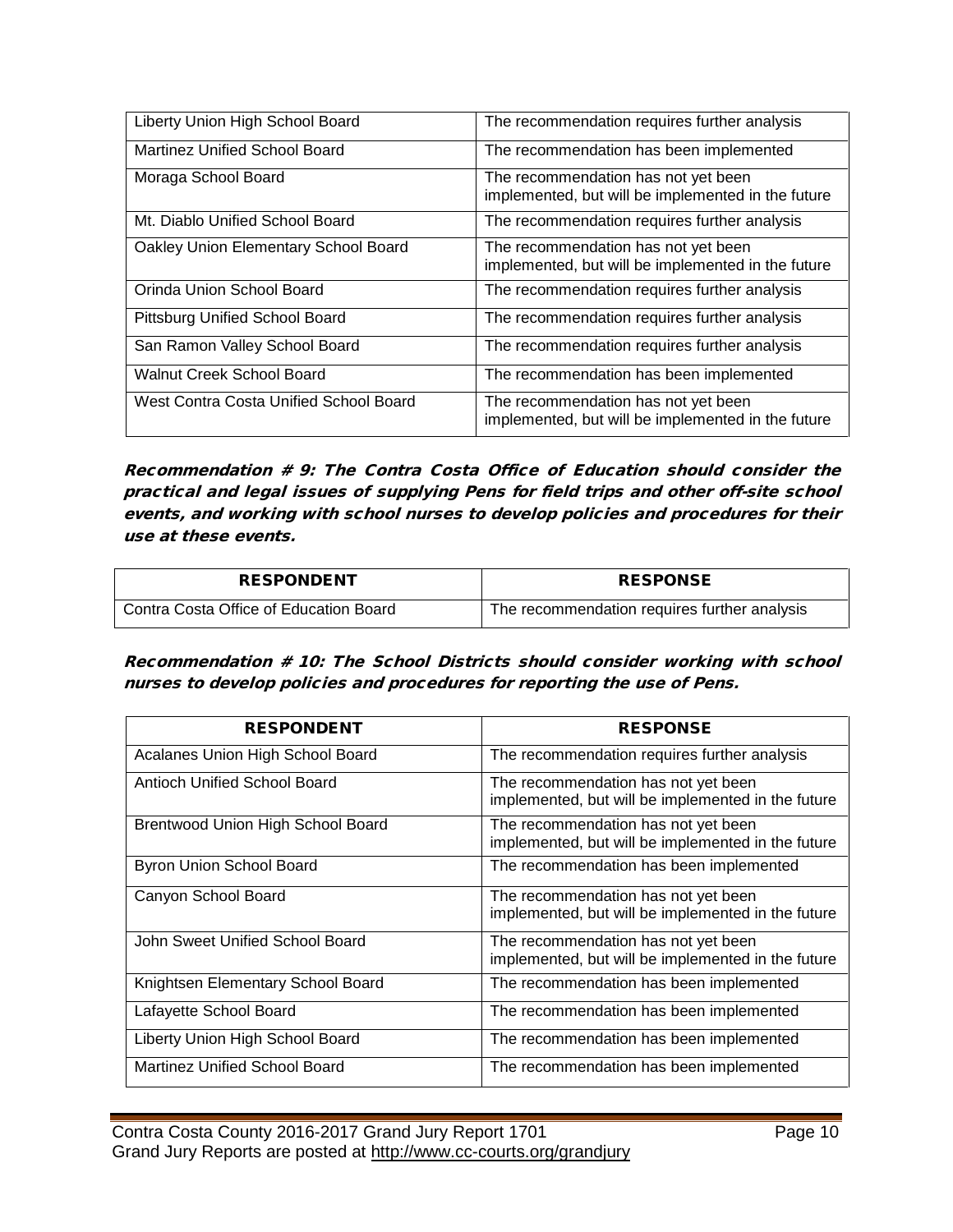| Moraga School Board                    | The recommendation has not yet been<br>implemented, but will be implemented in the future |
|----------------------------------------|-------------------------------------------------------------------------------------------|
| Mt. Diablo Unified School Board        | The recommendation has not yet been<br>implemented, but will be implemented in the future |
| Oakley Union Elementary School Board   | The recommendation has been implemented                                                   |
| Orinda Union School Board              | The recommendation has been implemented                                                   |
| Pittsburg Unified School Board         | The recommendation has been implemented                                                   |
| San Ramon Valley School Board          | The recommendation requires further analysis                                              |
| <b>Walnut Creek School Board</b>       | The recommendation has been implemented                                                   |
| West Contra Costa Unified School Board | The recommendation has not yet been<br>implemented, but will be implemented in the future |

Recommendation # 11: The Contra Cost Office of Education should consider working with the Contra Costa Superintendent of Schools and school nurses to develop policies and procedures for reporting use of the pens.

| <b>RESPONDENT</b>                             | <b>RESPONSE</b>                         |
|-----------------------------------------------|-----------------------------------------|
| Contra Costa Office of Education Board        | The recommendation has been implemented |
| Contra Costa County Superintendent of Schools | The recommendation has been implemented |

Recommendation # 12: The School Districts should consider helping parents understand the risk of anaphylaxis and the protocols in place for emergency administration of epinephrine. The School Districts should consider "identifying funds" to carry out these activities.

| <b>RESPONDENT</b>                 | <b>RESPONSE</b>                                                                           |
|-----------------------------------|-------------------------------------------------------------------------------------------|
| Acalanes Union High School Board  | The recommendation requires further analysis                                              |
| Antioch Unified School Board      | The recommendation has been implemented                                                   |
| Brentwood Union High School Board | The recommendation has not yet been<br>implemented, but will be implemented in the future |
| Byron Union School Board          | The recommendation has not yet been<br>implemented, but will be implemented in the future |
| Canyon School Board               | The recommendation has not yet been<br>implemented, but will be implemented in the future |
| John Sweet Unified School Board   | The recommendation has not yet been<br>implemented, but will be implemented in the future |
| Knightsen Elementary School Board | The recommendation has not yet been<br>implemented, but will be implemented in the future |
| Lafayette School Board            | The recommendation has not yet been<br>implemented, but will be implemented in the future |
| Liberty Union High School Board   | The recommendation has been implemented                                                   |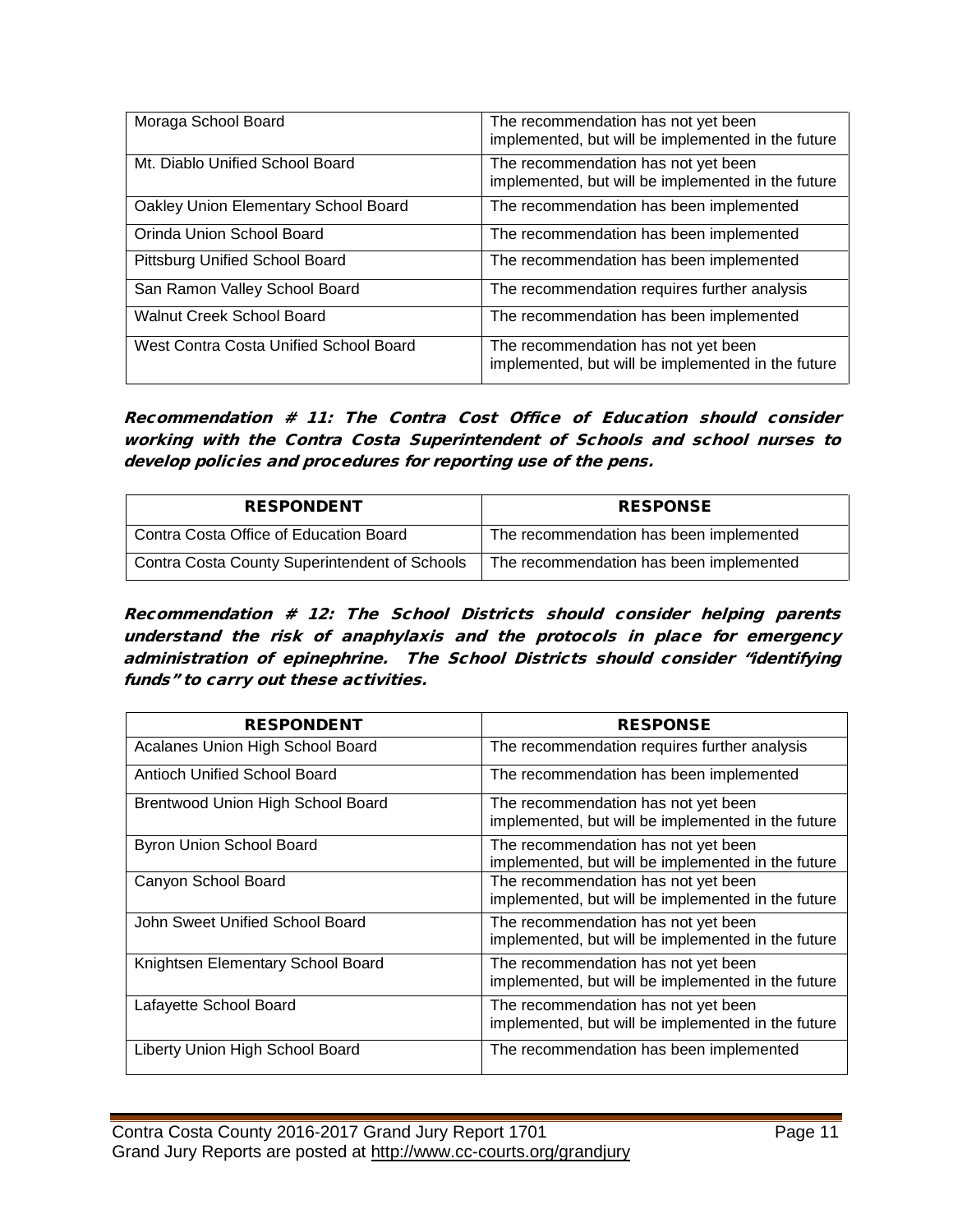| <b>Martinez Unified School Board</b>   | The recommendation has not yet been<br>implemented, but will be implemented in the future |
|----------------------------------------|-------------------------------------------------------------------------------------------|
| Moraga School Board                    | The recommendation has not yet been<br>implemented, but will be implemented in the future |
| Mt. Diablo Unified School Board        | The recommendation will not be implemented<br>because it is not warranted or reasonable   |
| Oakley Union Elementary School Board   | The recommendation has been implemented                                                   |
| Orinda Union School Board              | The recommendation has been implemented                                                   |
| Pittsburg Unified School Board         | The recommendation has not yet been<br>implemented, but will be implemented in the future |
| San Ramon Valley School Board          | The recommendation requires further analysis                                              |
| <b>Walnut Creek School Board</b>       | The recommendation has been implemented                                                   |
| West Contra Costa Unified School Board | The recommendation has been implemented                                                   |

Recommendation # 13: The Contra Costa Office of Education should consider helping parents understand the risks of anaphylaxis and the protocols in place for emergency administration of epinephrine. The Contra Costa Office of Education should consider "identifying funds" to carry out these activities.

| <b>RESPONDENT</b>                      | <b>RESPONSE</b>                              |
|----------------------------------------|----------------------------------------------|
| Contra Costa Office of Education Board | The recommendation requires further analysis |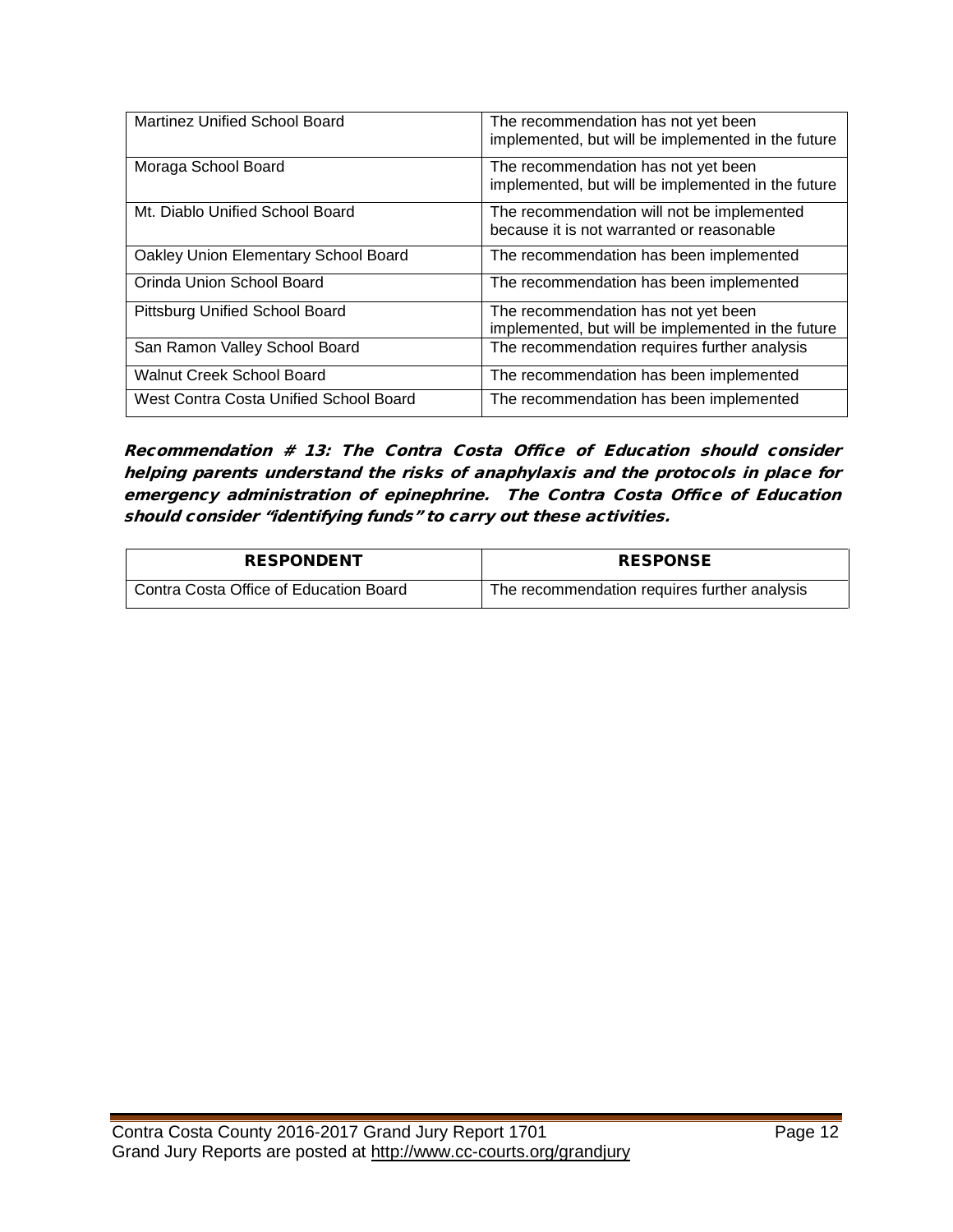#### CONTRA COSTA COUNTY CIVIL GRAND JURY REPORT 1605 CARING FOR THE VICTIMS Commercial Sexual Exploitation of Children in CC County

Recommendation #1: Board of Supervisors should review Interagency Protocol for Serving Commercially Sexually Exploited Children (CSEC) in Contra Costa County, finalized in October 2015.

| <b>RESPONDENT</b>                        | <b>RESPONSE</b>                                                                           |
|------------------------------------------|-------------------------------------------------------------------------------------------|
| Contra Costa County Board of Supervisors | The recommendation has not yet been<br>implemented, but will be implemented in the future |

Recommendation #2: Board of Supervisors, City Councils and Sheriff's Department should consider recommending that all CSEC partners in the County, as listed in CSEC Protocol, adopt their own protocols and submit them to Child and Family Services (CFS) for approval.

| <b>RESPONDENT</b>                        | <b>RESPONSE</b>                                                                                |
|------------------------------------------|------------------------------------------------------------------------------------------------|
| Contra Costa County Board of Supervisors | The recommendation will not be implemented<br>because it is not warranted or is not reasonable |
| Contra Costa County Sheriff              | The recommendation has not yet been<br>implemented, but will be implemented in the future      |
| City of Antioch                          | The recommendation will not be implemented<br>because it is not warranted or is not reasonable |
| City of Brentwood                        | The recommendation requires further analysis                                                   |
| City of Clayton                          | The recommendation will not be implemented<br>because it is not warranted or is not reasonable |
| City of Concord                          | The recommendation will not be implemented<br>because it is not warranted or is not reasonable |
| City of Danville                         | The recommendation will not be implemented<br>because it is not warranted or is not reasonable |
| City of El Cerrito                       | The recommendation will not be implemented<br>because it is not warranted or is not reasonable |
| City of Hercules                         | The recommendation will not be implemented<br>because it is not warranted or is not reasonable |
| City of Lafayette                        | The recommendation will not be implemented<br>because it is not warranted or is not reasonable |
| City of Martinez                         | The recommendation will not be implemented<br>because it is not warranted or is not reasonable |
| City of Moraga                           | The recommendation will not be implemented<br>because it is not warranted or is not reasonable |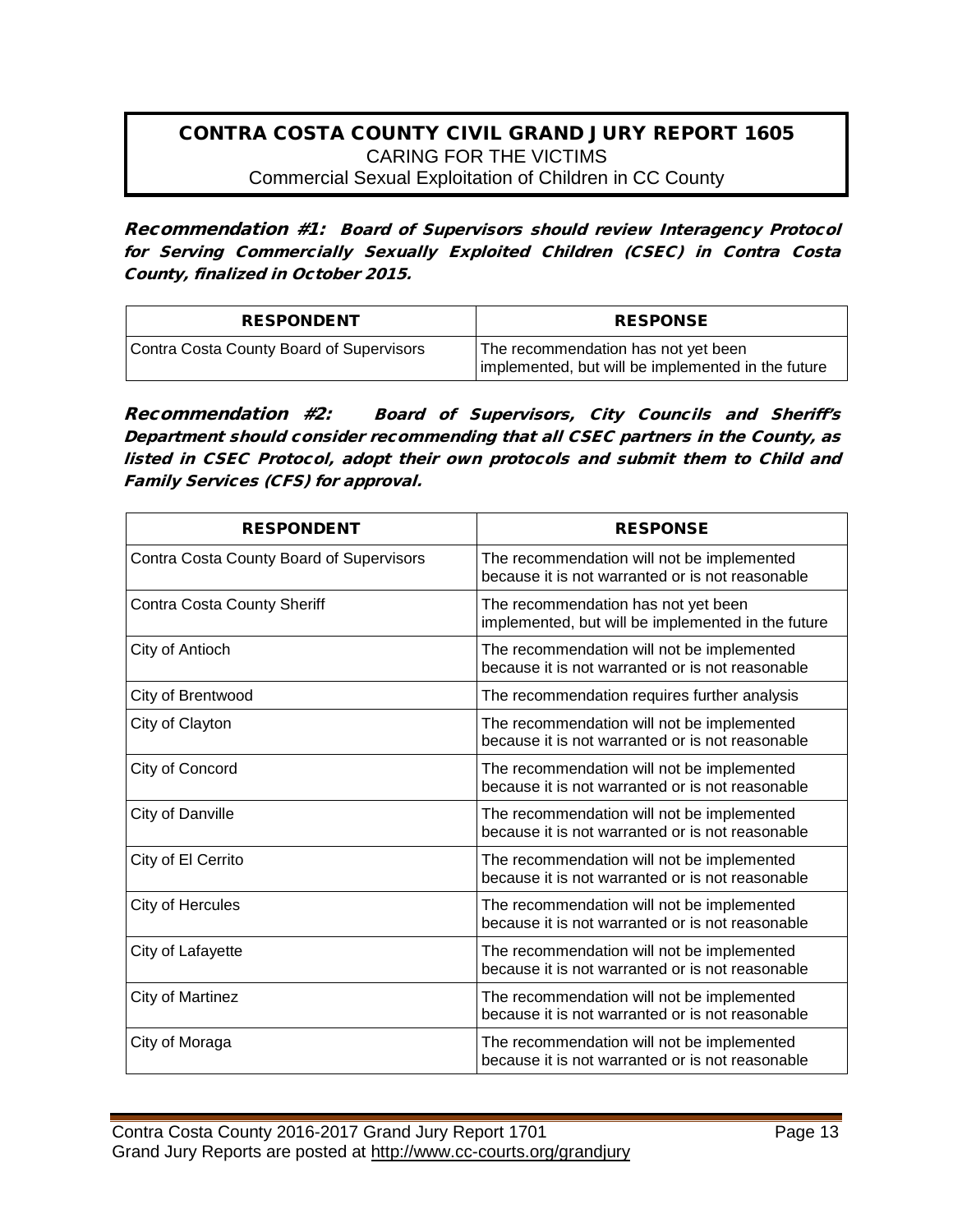| City of Oakley        | The recommendation has not yet been<br>implemented, but will be implemented in the future      |
|-----------------------|------------------------------------------------------------------------------------------------|
| City of Orinda        | The recommendation will not be implemented<br>because it is not warranted or is not reasonable |
| City of Pinole        | The recommendation will not be implemented<br>because it is not warranted or is not reasonable |
| City of Pleasant Hill | The recommendation requires further analysis                                                   |
| City of Pittsburg     | The recommendation will not be implemented<br>because it is not warranted or is not reasonable |
| City of Richmond      | The recommendation will not be implemented<br>because it is not warranted or is not reasonable |
| City of San Pablo     | The recommendation will not be implemented<br>because it is not warranted or is not reasonable |
| City of San Ramon     | The recommendation will not be implemented<br>because it is not warranted or is not reasonable |
| City of Walnut creek  | The recommendation will not be implemented<br>because it is not warranted or is not reasonable |

Recommendation #3: Board of Supervisors should consider directing CSF, as lead implementing bureau, to follow up on required plans and protocols from interagency CSEC Protocol partners in implementation of the Protocols.

| <b>RESPONDENT</b>                        | <b>RESPONSE</b>                                                                                |
|------------------------------------------|------------------------------------------------------------------------------------------------|
| Contra Costa County Board of Supervisors | The recommendation will not be implemented<br>because it is not warranted or is not reasonable |

Recommendation #4: Board of Supervisors should consider directing CFS to expand its CSEC Response Flow Chart to include all critical steps necessary for welfare of child victims. This should include mental health evaluation by Health Department and Child Welfare hold requests by social workers.

| <b>RESPONDENT</b>                        | <b>RESPONSE</b>                                                                           |
|------------------------------------------|-------------------------------------------------------------------------------------------|
| Contra Costa County Board of Supervisors | The recommendation has not yet been<br>implemented, but will be implemented in the future |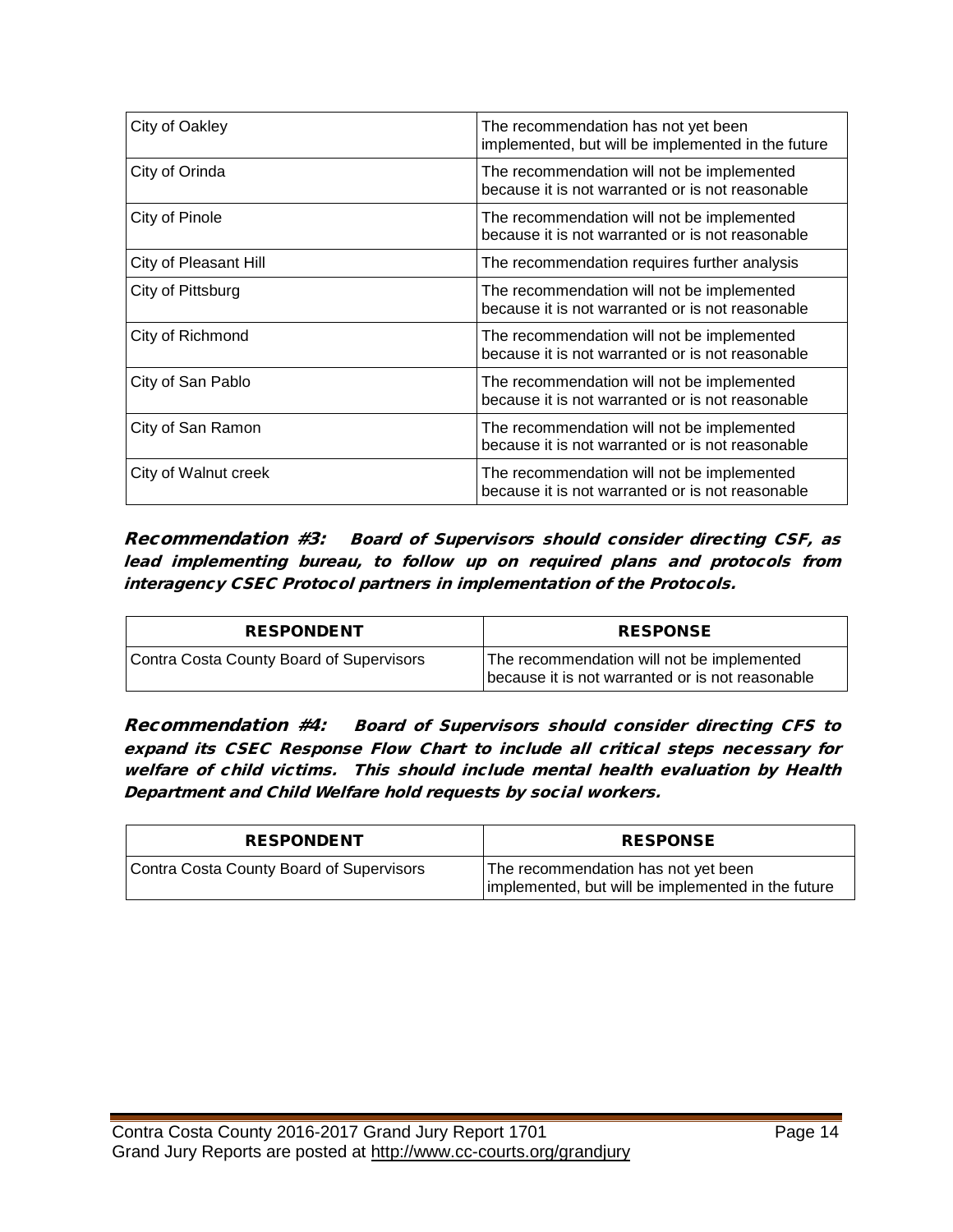Recommendation #5: The Board should consider directing CFS to train or hire specialized CSEC personnel to serve as primary referrals and to assist in navigating services to child victims, using funds provided by State Department of Social Services.

| <b>RESPONDENT</b>                        | <b>RESPONSE</b>                                                                                |
|------------------------------------------|------------------------------------------------------------------------------------------------|
| Contra Costa County Board of Supervisors | The recommendation will not be implemented<br>because it is not warranted or is not reasonable |

Recommendation #6: The Board should consider directing CFS to follow the model of Family Justice Centers in assisting CSEC victims to navigate the multitude of available services.

| <b>RESPONDENT</b>                        | <b>RESPONSE</b>                         |
|------------------------------------------|-----------------------------------------|
| Contra Costa County Board of Supervisors | The recommendation has been implemented |

Recommendation #7: The Board should consider seeking funds to acquire or lease a facility to temporarily house CSEC victims. This would allow suspected victims to be placed in legal, non-criminal hold, rather than having law enforcement book child victims into Juvenile Hall with a criminal record.

| <b>RESPONDENT</b>                        | <b>RESPONSE</b>                                                                           |
|------------------------------------------|-------------------------------------------------------------------------------------------|
| Contra Costa County Board of Supervisors | The recommendation has not yet been<br>implemented, but will be implemented in the future |

Recommendation #8: If the County secures funding to construct or lease a CFS facility, the Board should consider housing specialized CSEC navigators at the facility, similar to the model at Calli House.

| <b>RESPONDENT</b>                        | <b>RESPONSE</b>                                                                                |
|------------------------------------------|------------------------------------------------------------------------------------------------|
| Contra Costa County Board of Supervisors | The recommendation will not be implemented<br>because it is not warranted or is not reasonable |

Recommendation #9: The County Board, City Councils and Sheriff's Department should consider recommending all first responders (usually law enforcement) refer suspected CSEC victims to specialized, dedicated personnel, to be established within CFS.

| <b>RESPONDENT</b>                        | <b>RESPONSE</b>                         |
|------------------------------------------|-----------------------------------------|
| Contra Costa County Board of Supervisors | The recommendation has been implemented |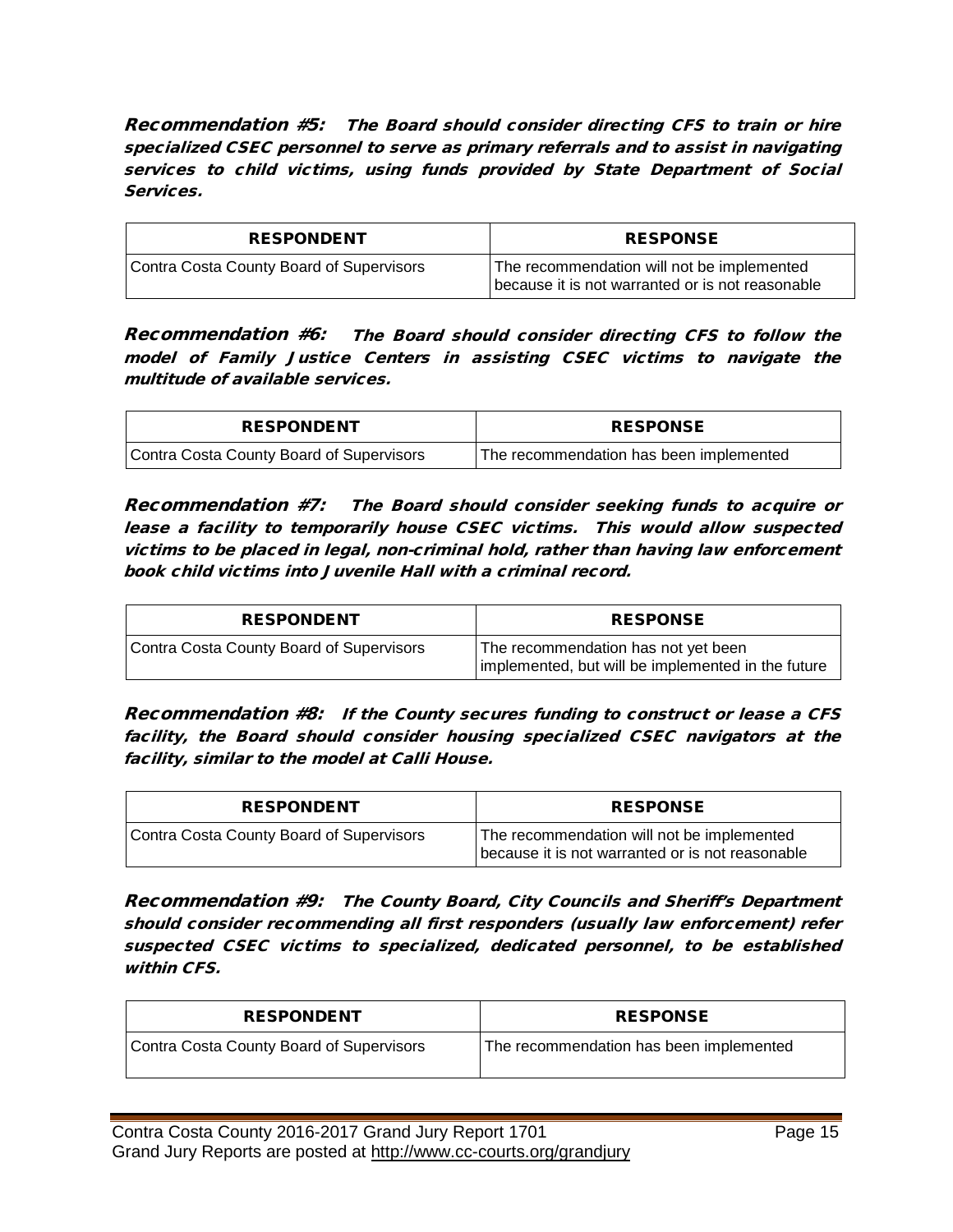| <b>Contra Costa County Sheriff</b> | The recommendation has not yet been<br>implemented, but will be implemented in the future      |
|------------------------------------|------------------------------------------------------------------------------------------------|
| City of Antioch                    | The recommendation will not be implemented<br>because it is not warranted or is not reasonable |
| City of Brentwood                  | The recommendation requires further analysis                                                   |
| City of Clayton                    | The recommendation will not be implemented<br>because it is not warranted or is not reasonable |
| City of Concord                    | The recommendation requires further analysis                                                   |
| City of Danville                   | The recommendation will not be implemented<br>because it is not warranted or is not reasonable |
| City of El Cerrito                 | The recommendation will not be implemented<br>because it is not warranted or is not reasonable |
| City of Hercules                   | The recommendation will not be implemented<br>because it is not warranted or is not reasonable |
| City of Lafayette                  | The recommendation will not be implemented<br>because it is not warranted or is not reasonable |
| <b>City of Martinez</b>            | The recommendation requires further analysis                                                   |
| City of Moraga                     | The recommendation will not be implemented<br>because it is not warranted or is not reasonable |
| City of Oakley                     | The recommendation will not be implemented<br>because it is not warranted or is not reasonable |
| City of Orinda                     | The recommendation will not be implemented<br>because it is not warranted or is not reasonable |
| City of Pinole                     | The recommendation will not be implemented<br>because it is not warranted or is not reasonable |
| City of Pleasant Hill              | The recommendation requires further analysis                                                   |
| City of Pittsburg                  | The recommendation will not be implemented<br>because it is not warranted or is not reasonable |
| City of Richmond                   | The recommendation has not yet been<br>implemented, but will be implemented in the future      |
| City of San Pablo                  | The recommendation will not be implemented<br>because it is not warranted or is not reasonable |
| City of San Ramon                  | The recommendation has been implemented                                                        |
| <b>City of Walnut Creek</b>        | The recommendation will not be implemented<br>because it is not warranted or is not reasonable |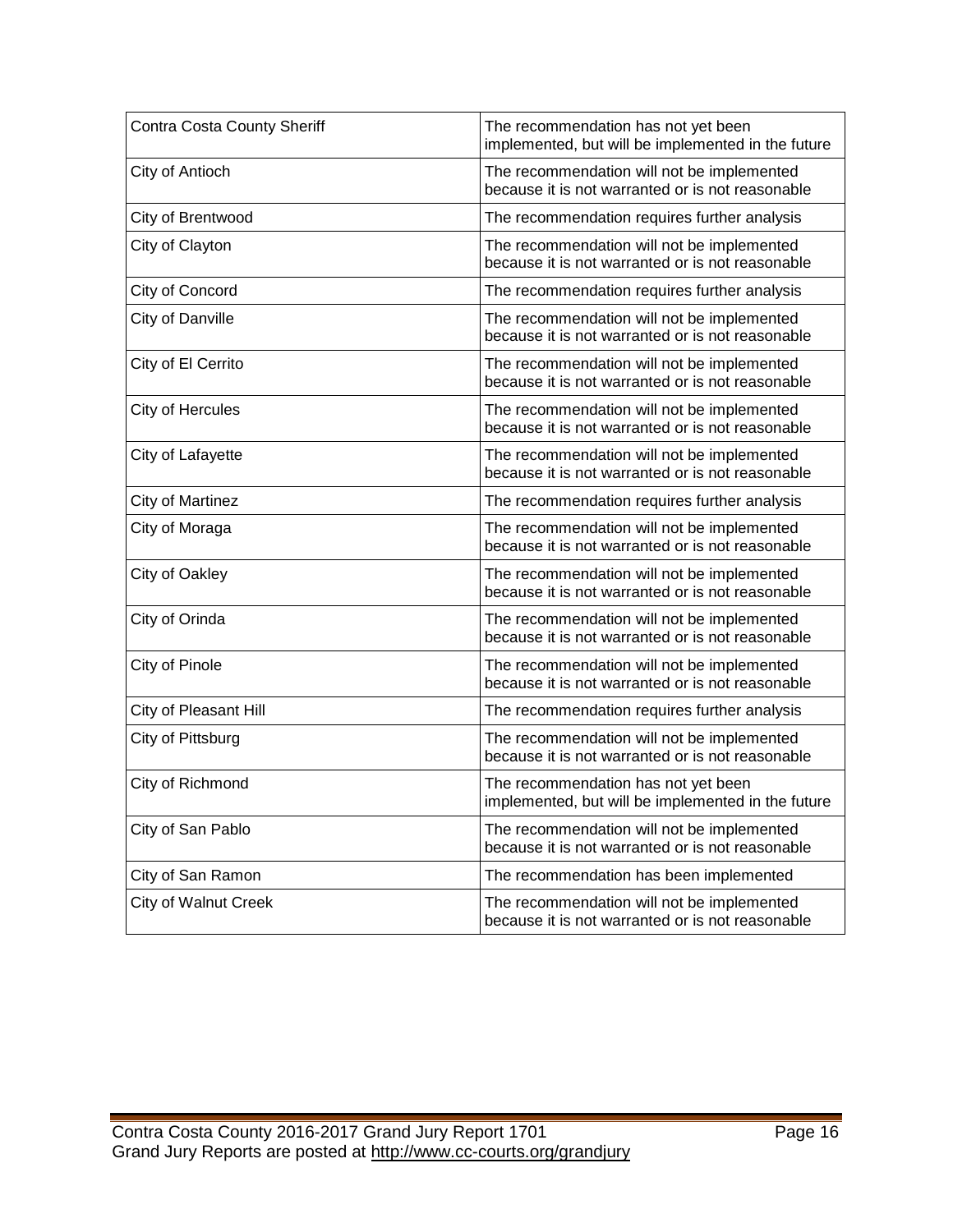Recommendation #10: The Board should direct CFS to formulate CSEC training programs, with appropriate emphases for different County departments interacting with child victims.

| <b>RESPONDENT</b>                        | <b>RESPONSE</b>                                                                                |
|------------------------------------------|------------------------------------------------------------------------------------------------|
| Contra Costa County Board of Supervisors | The recommendation will not be implemented<br>because it is not warranted or is not reasonable |

#### Recommendation #11: City Councils and Sheriff's Department should direct law enforcement to avail themselves of CSEC training programs formulated by CFS.

| <b>RESPONDENT</b>                             | <b>RESPONSE</b>                                                                           |
|-----------------------------------------------|-------------------------------------------------------------------------------------------|
| <b>Contra Costa County Sheriff Department</b> | The recommendation has not yet been<br>implemented, but will be implemented in the future |
| City of Antioch                               | The recommendation has not yet been<br>implemented, but will be implemented in the future |
| City of Brentwood                             | The recommendation has not yet been<br>implemented, but will be implemented in the future |
| City of Clayton                               | The recommendation has been implemented                                                   |
| City of Concord                               | The recommendation has not yet been<br>implemented, but will be implemented in the future |
| City of Danville                              | The recommendation has been implemented                                                   |
| City of El Cerrito                            | The recommendation has not yet been<br>implemented, but will be implemented in the future |
| City of Hercules                              | The recommendation has not yet been<br>implemented, but will be implemented in the future |
| City of Lafayette                             | The recommendation has been implemented                                                   |
| <b>City of Martinez</b>                       | The recommendation has not yet been<br>implemented, but will be implemented in the future |
| City of Moraga                                | The recommendation has been implemented                                                   |
| City of Oakley                                | The recommendation has been implemented                                                   |
| City of Orinda                                | The recommendation has been implemented                                                   |
| City of Pinole                                | The recommendation has not yet been<br>implemented, but will be implemented in the future |
| City of Pleasant Hill                         | The recommendation requires further analysis                                              |
| City Pittsburg                                | The recommendation has been implemented                                                   |
| City of Richmond                              | The recommendation has been implemented                                                   |
| City of San Pablo                             | The recommendation has been implemented                                                   |
| City of San Ramon                             | The recommendation has been implemented                                                   |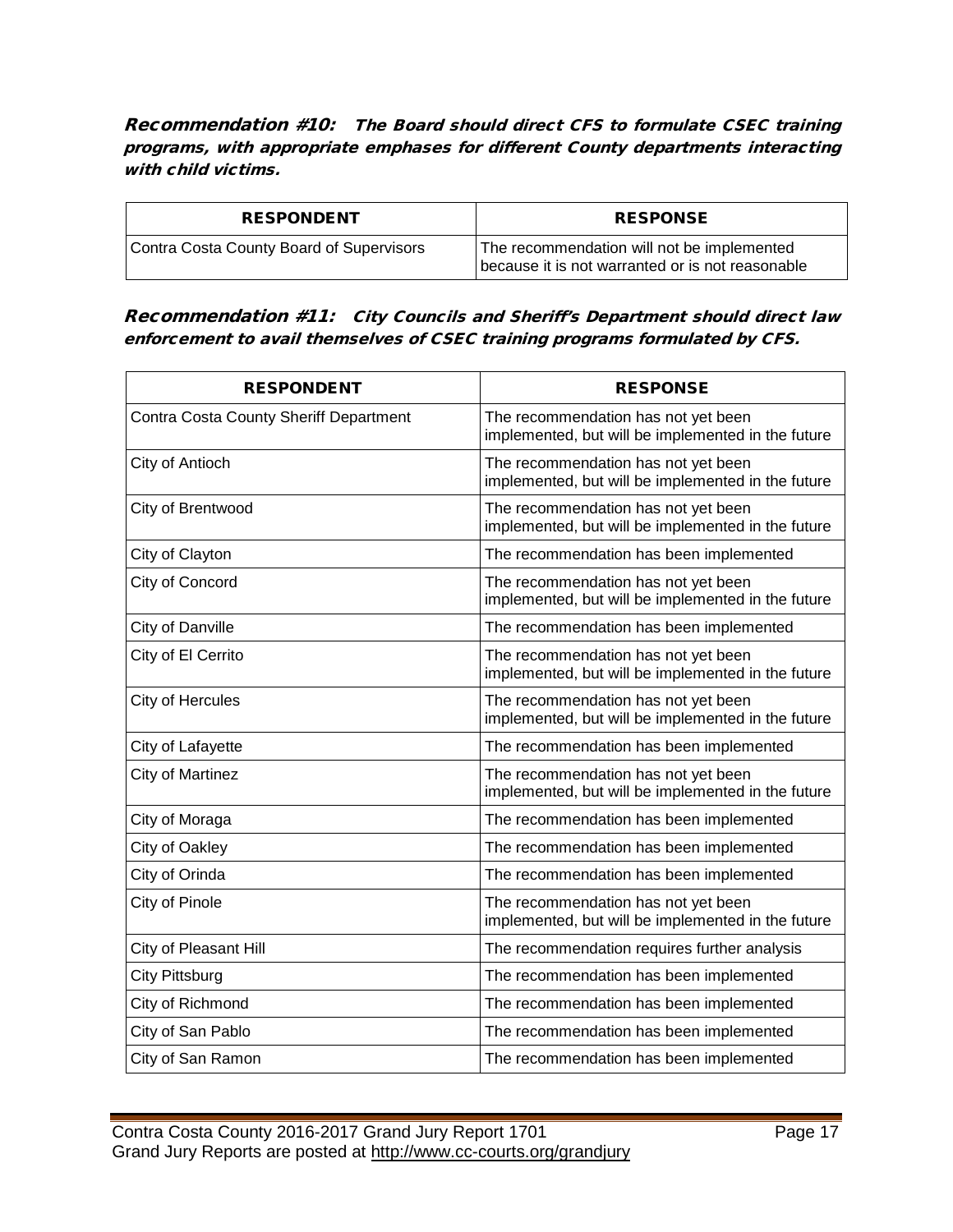| <b>City of Walnut creek</b> | The recommendation has not yet been                |
|-----------------------------|----------------------------------------------------|
|                             | implemented, but will be implemented in the future |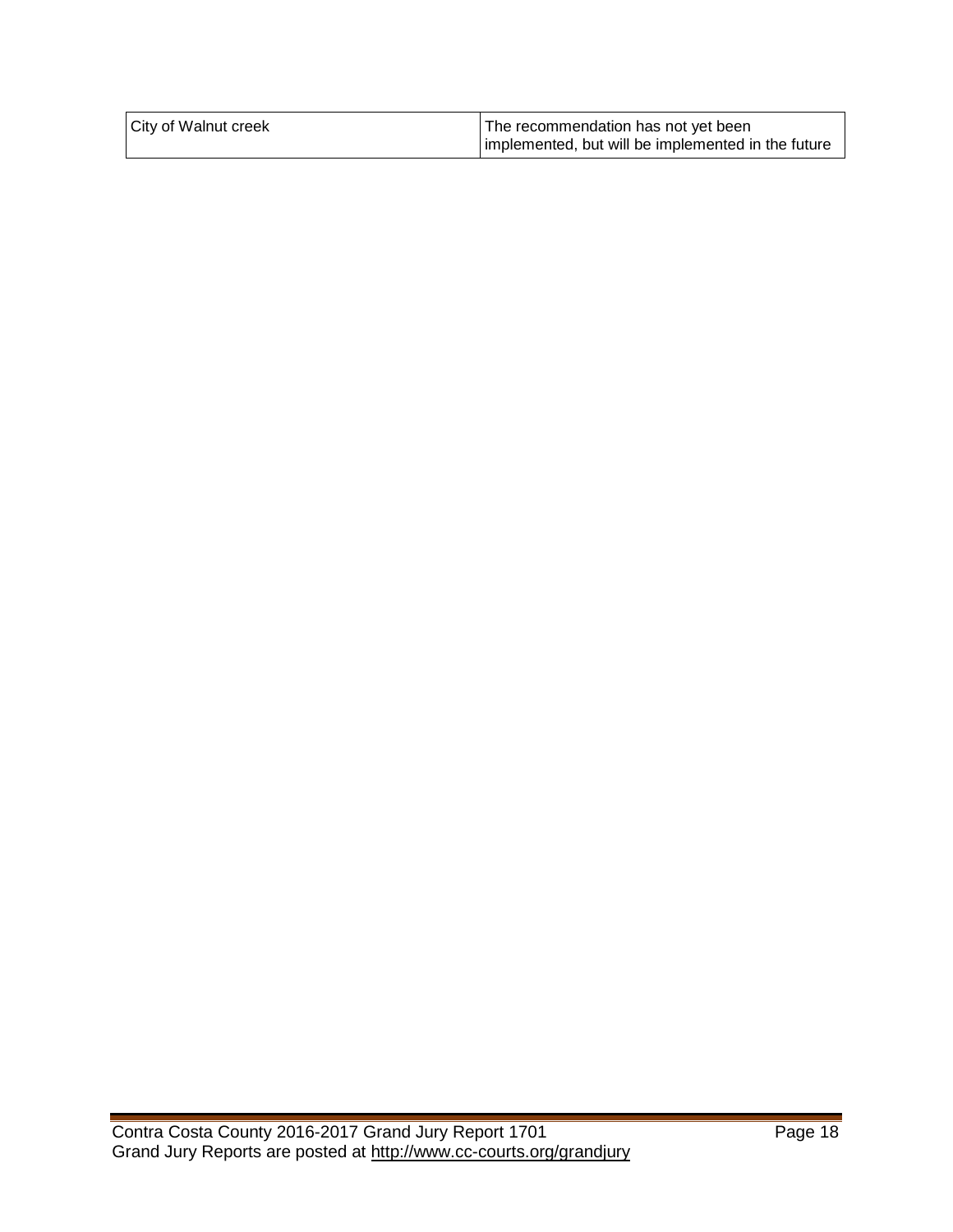#### CONTRA COSTA COUNTY CIVIL GRAND JURY REPORT 1606 RECLAIMING OUR WATER More Complicated Than It Might Appear

Recommendation # 1: The Board of Supervisors should consider facilitating (possibly through a Task Force) the formation of a JPA to promote water recycling, storm water capture and desalination projects.

| <b>RESPONDENT</b>                  | <b>RESPONSE</b>                                                                                |
|------------------------------------|------------------------------------------------------------------------------------------------|
| Dublin San Ramon Services District | The recommendation will not be implemented<br>because it is not warranted or is not reasonable |

Recommendation # 2*:* CCCSD and CCWD shall explore the feasibility of cooperatively developing an IPR Injection Well Project.

| <b>RESPONDENT</b>                             | <b>RESPONSE</b>                                                                                |
|-----------------------------------------------|------------------------------------------------------------------------------------------------|
| <b>Central Contra Costa Sanitary District</b> | The recommendation will not be implemented<br>because it is not warranted or is not reasonable |
| Contra Costa Water District                   | The recommendation will not be implemented<br>because it is not warranted or is not reasonable |
| Dublin San Ramon Services District            | The recommendation requires further analysis                                                   |

Recommendation # 3: CCCSD, CCWD, and DSRSD should consider the formation of a JPA to expand CCCSD's territory treatment capacity in order to free up fresh water for domestic and commercial customers.

| <b>RESPONDENT</b>                             | <b>RESPONSE</b>                                                                                |
|-----------------------------------------------|------------------------------------------------------------------------------------------------|
| <b>Central Contra Costa Sanitary District</b> | The recommendation requires further analysis                                                   |
| Contra Costa Water District                   | The recommendation will not be implemented<br>because it is not warranted or is not reasonable |
| Dublin San Ramon Services District            | The recommendation requires further analysis                                                   |

Recommendation # 4: The Board of Supervisors should consider directing that priority be given to capture and reuse the storm water where possible in all new County flood control projects.

| <b>RESPONDENT</b>                        | <b>RESPONSE</b>                                                                                |
|------------------------------------------|------------------------------------------------------------------------------------------------|
| Contra Costa County Board of Supervisors | The recommendation will not be implemented<br>because it is not warranted or is not reasonable |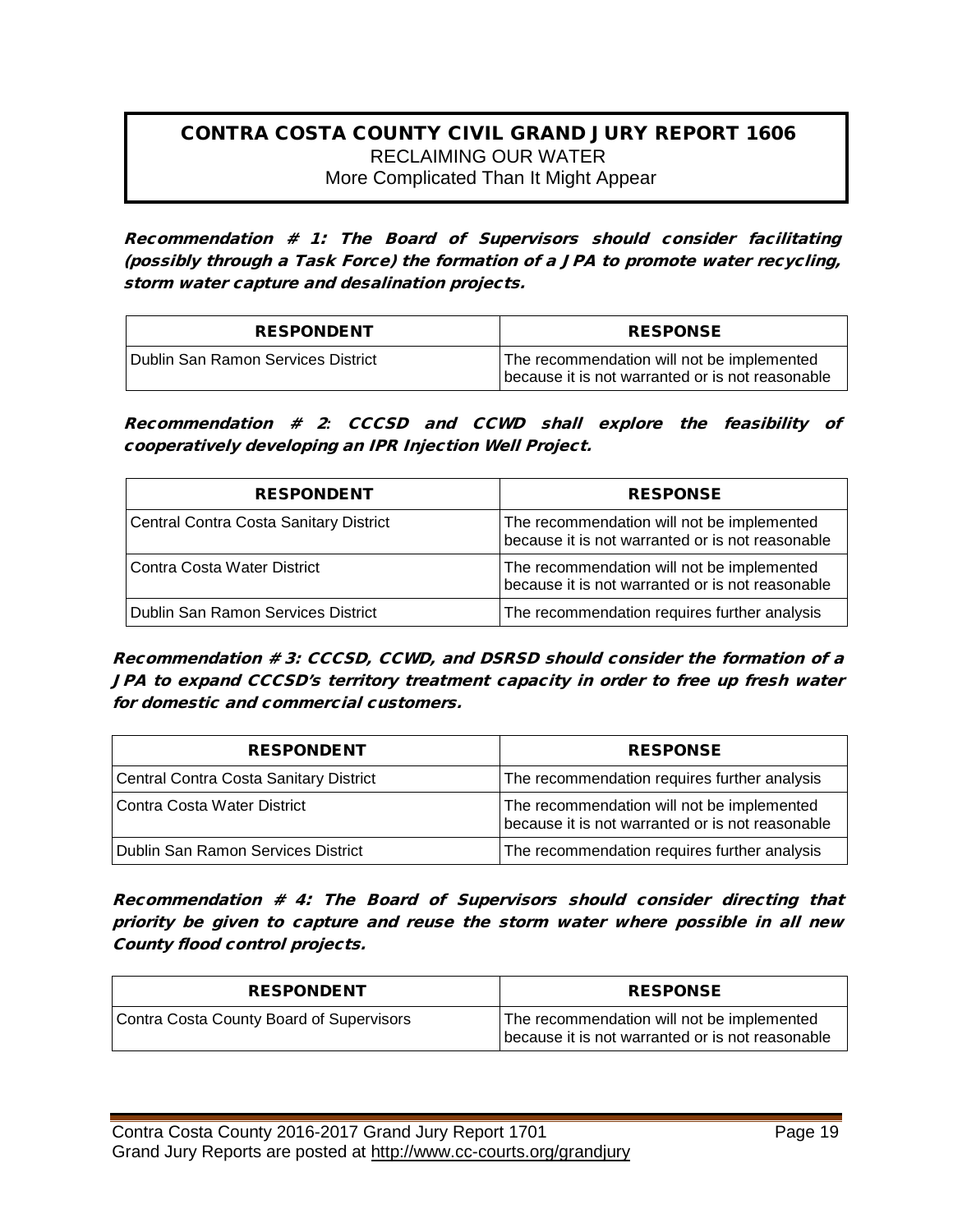Recommendation # 5: The Board of Supervisors should consider adopting ordinances that promulgate recycling and recovery of water on a County-wide basis.

| <b>RESPONDENT</b>                        | <b>RESPONSE</b>                         |
|------------------------------------------|-----------------------------------------|
| Contra Costa County Board of Supervisors | The recommendation has been implemented |

Recommendation # 6: The city should consider adopting requirements relating to the use of reclaimed water for planned communities and large commercial buildings to maximize its use.

| <b>RESPONDENT</b>                | <b>RESPONSE</b>                                                                                |
|----------------------------------|------------------------------------------------------------------------------------------------|
| <b>Walnut Creek City Council</b> | The recommendation will not be implemented<br>because it is not warranted or is not reasonable |
| <b>Concord City Council</b>      | The recommendation has been implemented                                                        |
| San Ramon City Council           | The recommendation will not be implemented<br>because it is not warranted or is not reasonable |

Recommendation # 7: The district should consider facilitating the use of satellite wastewater treatment plants, where appropriate.

| <b>RESPONDENT</b>                      | <b>RESPONSE</b>                         |
|----------------------------------------|-----------------------------------------|
| Contra Costa Water District            | The recommendation has been implemented |
| Central Contra Costa Sanitary District | The recommendation has been implemented |
| Dublin San Ramon Services District     | The recommendation has been implemented |
| East Bay Municipal Utilities District  | The recommendation has been implemented |

Recommendation # 8: The Board of Supervisors should consider adopting a County goal to exceed the State average for recycled water use and establish a target date.

| <b>RESPONDENT</b>                        | <b>RESPONSE</b>                                                                                |
|------------------------------------------|------------------------------------------------------------------------------------------------|
| Contra Costa County Board of Supervisors | The recommendation will not be implemented<br>because it is not warranted or is not reasonable |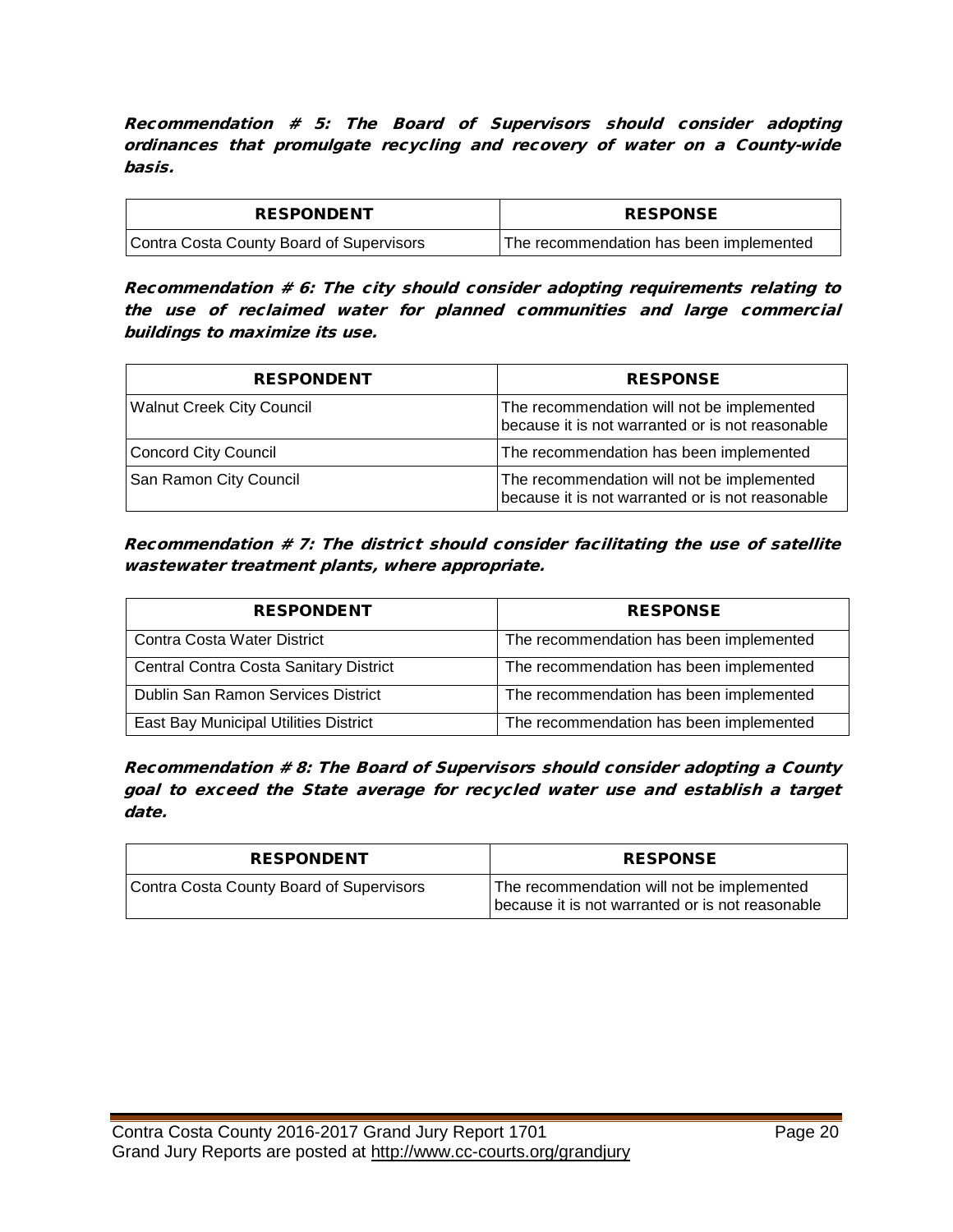Recommendation # 9: The County and Districts should consider meeting to discuss each District's need for land for demonstration of scaled-up recycling and desalination projects using green technologies, which may qualify for State grant money, and the County's ability to lease such land.

| <b>RESPONDENT</b>                             | <b>RESPONSE</b>                                                                                |
|-----------------------------------------------|------------------------------------------------------------------------------------------------|
|                                               |                                                                                                |
| Contra Costa County Board of Supervisors      | The recommendation has not yet been<br>implemented, but will be implemented in the future      |
| <b>Central Contra Costa Sanitary District</b> | The recommendation requires further analysis                                                   |
| Dublin San Ramon Services District            | The recommendation will not be implemented<br>because it is not warranted or is not reasonable |
| Contra Costa Water District                   | The recommendation has been implemented                                                        |
| East Bay Municipal Utilities District         | The recommendation has been implemented                                                        |

Recommendation # 10: To promote public awareness and citizen involvement, the Board of Supervisors should consider establishing a citizen's "Water Reuse Advisory Council" affecting the County. which includes citizen stakeholders and technology experts to advise them on all water reuse issues.

| <b>RESPONDENT</b>                        | <b>RESPONSE</b>                                                                                |
|------------------------------------------|------------------------------------------------------------------------------------------------|
| Contra Costa County Board of Supervisors | The recommendation will not be implemented<br>because it is not warranted or is not reasonable |

Recommendation # 11: The Board of Supervisors should consider designating a single point of contact within County government for water recycle/reuse issues or establishing a permanent water sustainability subcommittee under their Transportation, Water and Infrastructure Committee to advise the committee on water reuse issues.

| <b>RESPONDENT</b>                        | <b>RESPONSE</b>                         |
|------------------------------------------|-----------------------------------------|
| Contra Costa County Board of Supervisors | The recommendation has been implemented |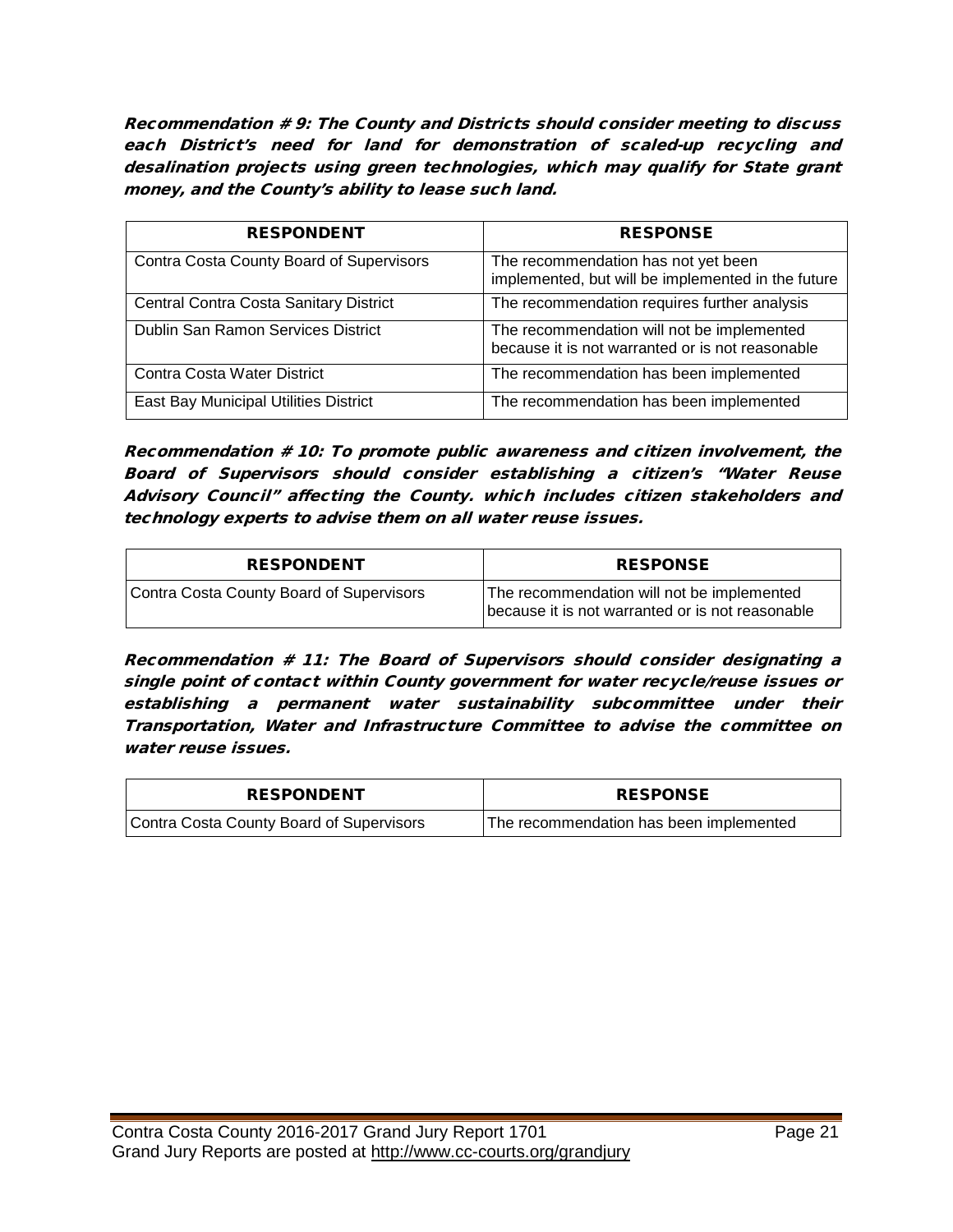#### CONTRA COSTA COUNTY CIVIL GRAND JURY REPORT 1607 DELTA LEVIES IN CONTRA COSTA COUNTY How Well Do We Protect This Vital Safety System?

Recommendation # 1: After identifying the necessary funding, LAFCO should consider including independent physical inspections of levee conditions, in addition to the self- reported evaluations of the conditions, in the MSRs of all County reclamation districts, if necessary by hiring an independent engineering firm to perform this function.

| <b>RESPONDENT</b>         | <b>RESPONSE</b>                                                                         |
|---------------------------|-----------------------------------------------------------------------------------------|
| Contra Costa County LAFCO | The recommendation will not be implemented<br>because it is not warranted or reasonable |

Recommendation # 2: After identifying the necessary funding, the County reclamation districts should collaborate in establishing and supporting a shared website, possibly approaching one of the Districts that already has a website to take the lead. This website should include "Best Practices," a calendar of date- or seasonal-specific tasks, such as preparation for nesting season when certain work is prohibited, and dates when Subventions Program applications are due, and a common log of significant levee incidents to identify and track historical trouble spots.

| <b>RESPONDENT</b>                             | <b>RESPONSE</b>                            |
|-----------------------------------------------|--------------------------------------------|
| The Board of Trustees of Bethel Island        | The recommendation will not be implemented |
| Municipal Improvement District                | because it is not warranted or reasonable  |
| The Board of Trustees of Reclamation District | The recommendation will not be implemented |
| 799 (Hotchkiss Tract)                         | because it is not warranted or reasonable  |
| The Board of Trustees of Reclamation District | The recommendation will not be implemented |
| 800 (Byron Tract)                             | because it is not warranted or reasonable  |
| The Board of Trustees of Reclamation District | The recommendation will not be implemented |
| 830 (Jersey Island                            | because it is not warranted or reasonable  |
| The Board of Trustees of Reclamation District | The recommendation will not be implemented |
| 2024 (Orwood/Palm Tract)                      | because it is not warranted or reasonable  |
| The Board of Trustees of Reclamation District | The recommendation will not be implemented |
| 2025 (Holland Tract)                          | because it is not warranted or reasonable  |
| The Board of Trustees of Reclamation District | The recommendation will not be implemented |
| 2026 (Webb Tract)                             | because it is not warranted or reasonable  |
| The Board of Trustees of Reclamation District | The recommendation will not be implemented |
| 2059 (Bradford Island)                        | because it is not warranted or reasonable  |
| The Board of Trustees of Reclamation District | The recommendation will not be implemented |
| 2065 (Veale Tract)                            | because it is not warranted or reasonable  |
| The Board of Trustees of Reclamation District | The recommendation will not be implemented |
| 2090 (Quimby Island)                          | because it is not warranted or reasonable  |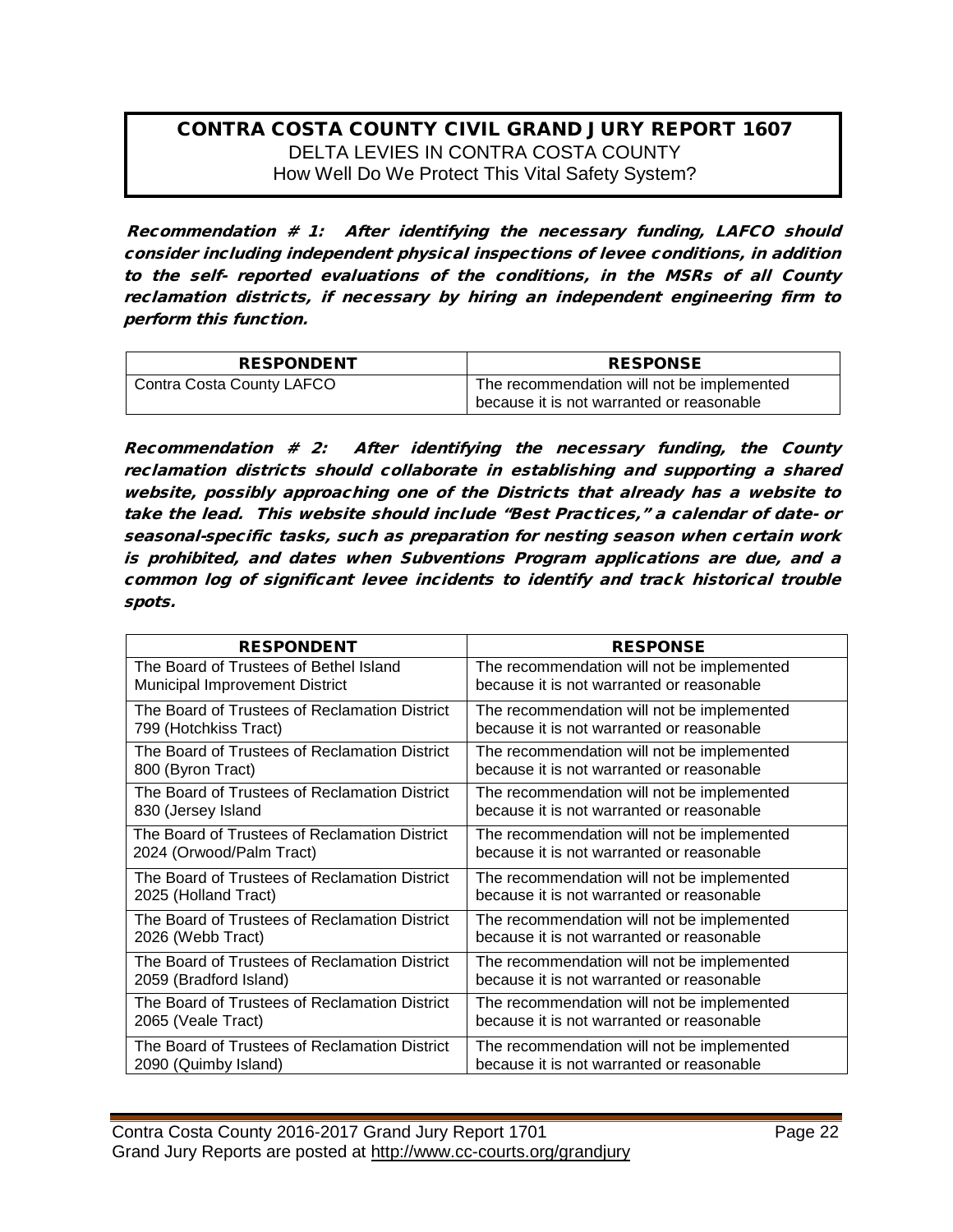| The Board of Trustees of Reclamation District | The recommendation will not be implemented |
|-----------------------------------------------|--------------------------------------------|
| 2117 (Coney Island)                           | because it is not warranted or reasonable  |
| The Board of Trustees of Reclamation District | The recommendation will not be implemented |
| 2121 (Bixler Tract)                           | because it is not warranted or reasonable  |
| The Board of Trustees of Reclamation District | The recommendation will not be implemented |
| 2122 (Winter Island)                          | because it is not warranted or reasonable  |
| The Board of Trustees of Reclamation District | The recommendation will not be implemented |
| 2137 (Dutch Slough)                           | because it is not warranted or reasonable  |

Recommendation  $# 3$ : After identifying the necessary funding, the County reclamation districts should consider taking turns hosting a short, local, annual conference for all District Board members and staff. Each conference should include an educational presentation on a matter of common interest, such as changes in regulations or levee standards, new technology or procedures for levee work, new sources of funding, and/or most effective techniques for successful grant applications.

| <b>RESPONDENT</b>                                                               | <b>RESPONSE</b>                                                                         |
|---------------------------------------------------------------------------------|-----------------------------------------------------------------------------------------|
| The Board of Trustees of Bethel Island<br><b>Municipal Improvement District</b> | The recommendation requires further analysis                                            |
| The Board of Trustees of Reclamation District<br>799 (Hotchkiss Tract           | The recommendation requires further analysis                                            |
| The Board of Trustees of Reclamation District<br>800 (Byron Tract)              | The recommendation will not be implemented<br>because it is not warranted or reasonable |
| The Board of Trustees of Reclamation District<br>830 (Jersey Island             | The recommendation has been implemented                                                 |
| The Board of Trustees of Reclamation District<br>2024 (Orwood/Palm Tract)       | The recommendation will not be implemented<br>because it is not warranted or reasonable |
| The Board of Trustees of Reclamation District<br>2025 (Holland Tract)           | The recommendation has been implemented                                                 |
| The Board of Trustees of Reclamation District<br>2026 (Webb Tract)              | The recommendation has been implemented                                                 |
| The Board of Trustees of Reclamation District<br>2059 (Bradford Island)         | The recommendation will not be implemented<br>because it is not warranted or reasonable |
| The Board of Trustees of Reclamation District<br>2065 (Veale Tract)             | The recommendation has been implemented                                                 |
| The Board of Trustees of Reclamation District<br>2090 (Quimby Island)           | The recommendation has been implemented                                                 |
| The Board of Trustees of Reclamation District<br>2117 (Coney Island)            | The recommendation will not be implemented<br>because it is not warranted or reasonable |
| The Board of Trustees of Reclamation District<br>2121 (Bixler Tract)            | The recommendation has been implemented                                                 |
| The Board of Trustees of Reclamation District<br>2122 (Winter Island)           | The recommendation has been implemented                                                 |
| The Board of Trustees of Reclamation District<br>2137 (Dutch Slough)            | The recommendation has been implemented                                                 |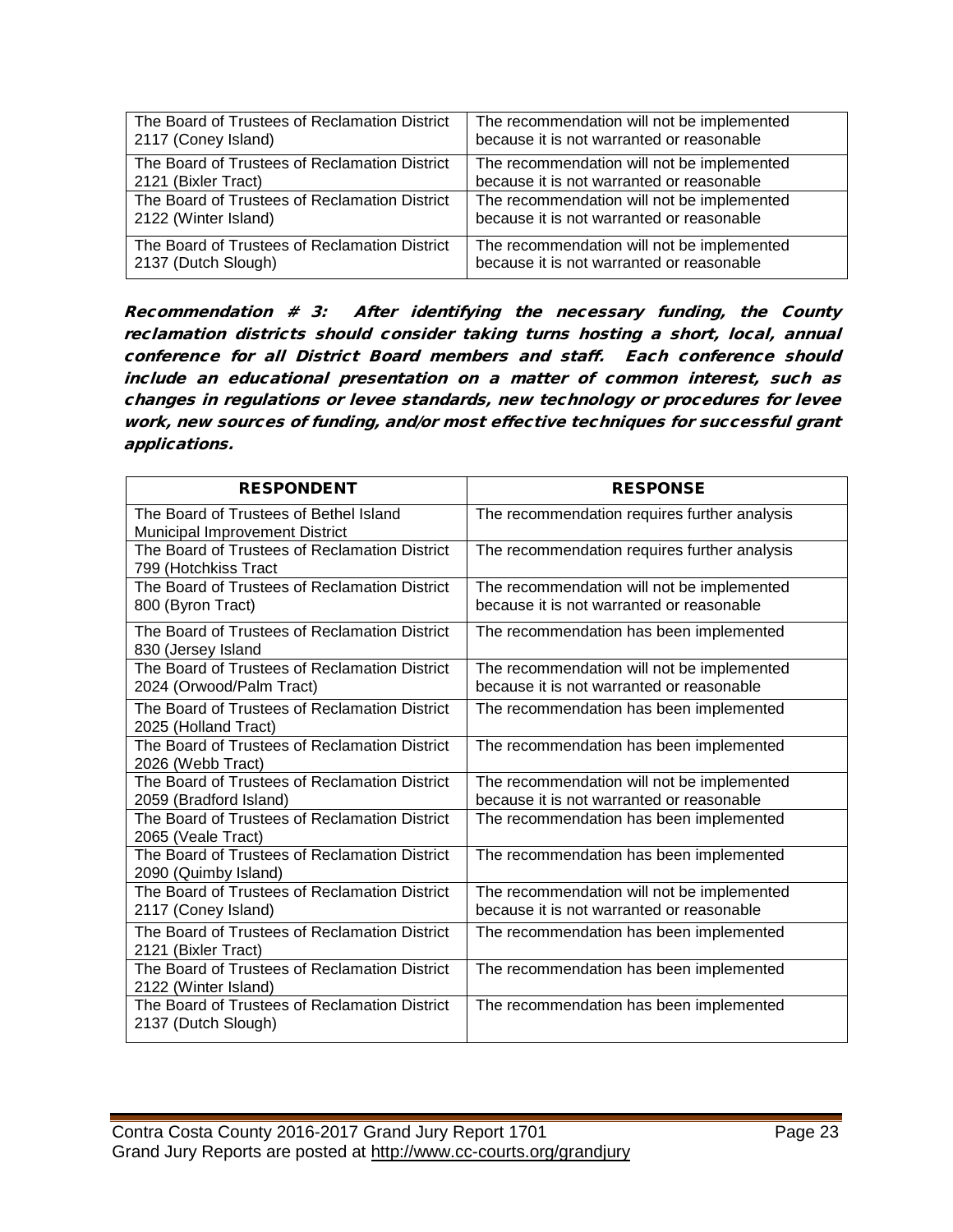Recommendation # 4: After identifying the necessary funding, reclamation districts should consider adding a "training module" for new and re-elected Board members to their required governance training (i.e. Brown Act and Ethics). This "module" or session should cover the district's levee regulations and protocols, the consequences of noncompliance with regulations and protocols, flood preparedness, and emergency response training – or at minimum a "back to basics" session with the consulting engineer to cover these concerns.

| <b>RESPONDENT</b>                                                               | <b>RESPONSE</b>                                                                         |
|---------------------------------------------------------------------------------|-----------------------------------------------------------------------------------------|
| The Board of Trustees of Bethel Island<br><b>Municipal Improvement District</b> | The recommendation will not be implemented<br>because it is not warranted or reasonable |
| The Board of Trustees of Reclamation District<br>799 (Hotchkiss Tract           | The recommendation requires further analysis                                            |
| The Board of Trustees of Reclamation District<br>800 (Byron Tract)              | The recommendation has been implemented                                                 |
| The Board of Trustees of Reclamation District<br>830 (Jersey Island             | The recommendation has been implemented                                                 |
| The Board of Trustees of Reclamation District<br>2024 (Orwood/Palm Tract)       | The recommendation has been implemented                                                 |
| The Board of Trustees of Reclamation District<br>2025 (Holland Tract)           | The recommendation has been implemented                                                 |
| The Board of Trustees of Reclamation District<br>2026 (Webb Tract)              | The recommendation has been implemented                                                 |
| The Board of Trustees of Reclamation District<br>2059 (Bradford Island)         | The recommendation has been implemented                                                 |
| The Board of Trustees of Reclamation District<br>2065 (Veale Tract)             | The recommendation has been implemented                                                 |
| The Board of Trustees of Reclamation District<br>2090 (Quimby Island)           | The recommendation has been implemented                                                 |
| The Board of Trustees of Reclamation District<br>2117 (Coney Island)            | The recommendation has been implemented                                                 |
| The Board of Trustees of Reclamation District<br>2121 (Bixler Tract)            | The recommendation has been implemented                                                 |
| The Board of Trustees of Reclamation District<br>2122 (Winter Island)           | The recommendation has been implemented                                                 |
| The Board of Trustees of Reclamation District<br>2137 (Dutch Slough)            | The recommendation has been implemented                                                 |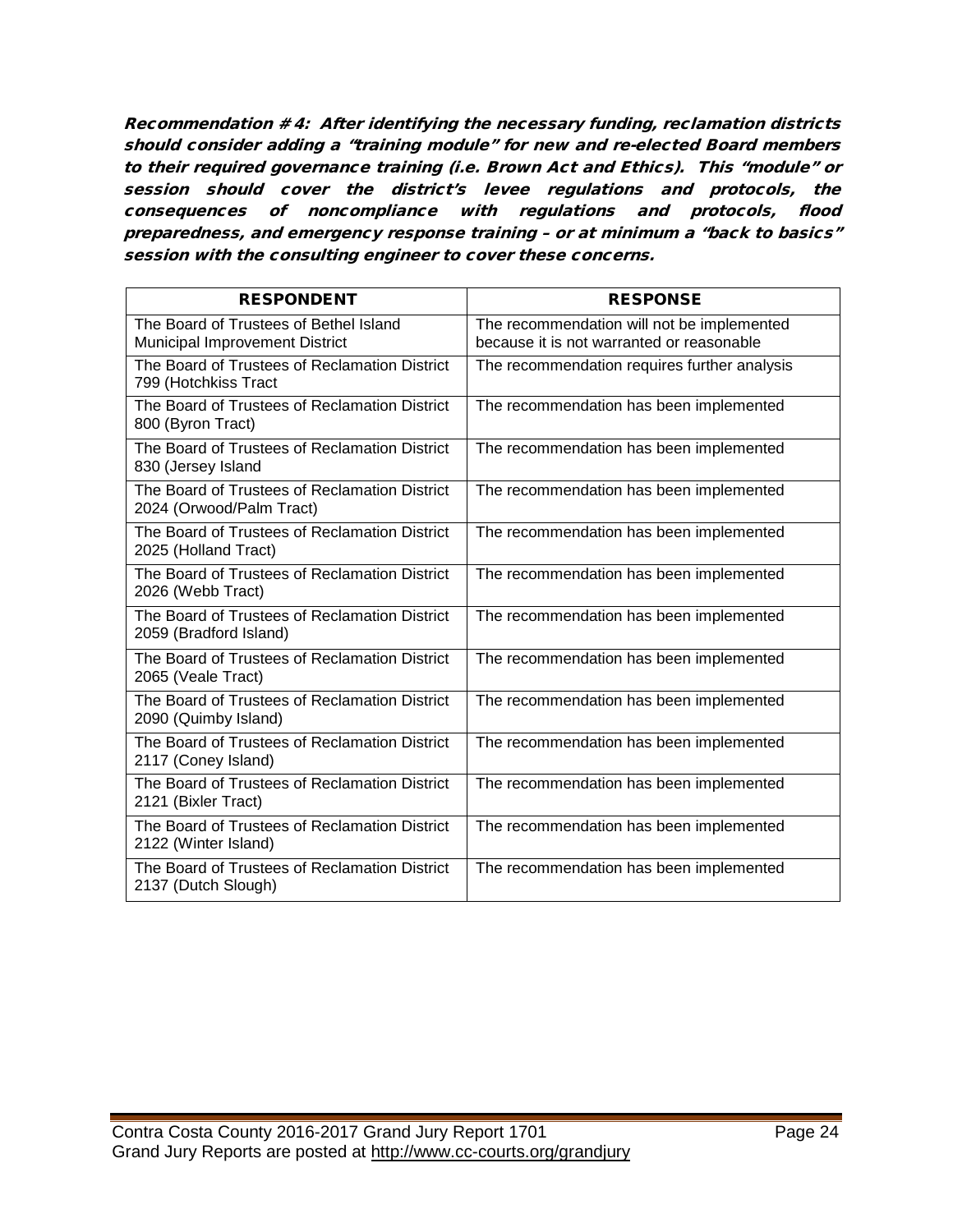Recommendation # 5: Reclamation districts should formalize, or at a minimum document, all "Mutual Aid" agreements for future reference as reclamation district personnel change over time.

| <b>RESPONDENT</b>                             | <b>RESPONSE</b>                                    |
|-----------------------------------------------|----------------------------------------------------|
| The Board of Trustees of Bethel Island        | The recommendation has not yet been                |
| Municipal Improvement District                | implemented, but will be implemented in the future |
| The Board of Trustees of Reclamation District | The recommendation has not yet been                |
| 799 (Hotchkiss Tract)                         | implemented, but will be implemented in the future |
| The Board of Trustees of Reclamation District | The recommendation has not yet been                |
| 800 (Byron Tract)                             | implemented, but will be implemented in the future |
| The Board of Trustees of Reclamation District | The recommendation has not yet been                |
| 830 (Jersey Island                            | implemented, but will be implemented in the future |
| The Board of Trustees of Reclamation District | The recommendation has not yet been                |
| 2024 (Orwood/Palm Tract)                      | implemented, but will be implemented in the future |
| The Board of Trustees of Reclamation District | The recommendation has not yet been                |
| 2025 (Holland Tract)                          | implemented, but will be implemented in the future |
| The Board of Trustees of Reclamation District | The recommendation has not yet been                |
| 2026 (Webb Tract)                             | implemented, but will be implemented in the future |
| The Board of Trustees of Reclamation District | The recommendation has not yet been                |
| 2059 (Bradford Island)                        | implemented, but will be implemented in the future |
| The Board of Trustees of Reclamation District | The recommendation has not yet been                |
| 2065 (Veale Tract)                            | implemented, but will be implemented in the future |
| The Board of Trustees of Reclamation District | The recommendation has not yet been                |
| 2090 (Quimby Island)                          | implemented, but will be implemented in the future |
| The Board of Trustees of Reclamation District | The recommendation has not yet been                |
| 2117 (Coney Island)                           | implemented, but will be implemented in the future |
| The Board of Trustees of Reclamation District | The recommendation has not yet been                |
| 2121 (Bixler Tract)                           | implemented, but will be implemented in the future |
| The Board of Trustees of Reclamation District | The recommendation has not yet been                |
| 2122 (Winter Island)                          | implemented, but will be implemented in the future |
| The Board of Trustees of Reclamation District | The recommendation has not yet been                |
| 2137 (Dutch Slough)                           | implemented, but will be implemented in the future |

Recommendation # 6: After identifying the necessary funding, the County Tax Collector should consider including informational material on flood preparedness or levee safety precautions, available at no charge from our County Flood Control or Central Valley Flood Control Agency or DWR, with every property tax bill that has an address within a reclamation district.

| <b>RESPONDENT</b>                            | <b>RESPONSE</b>                                                                           |
|----------------------------------------------|-------------------------------------------------------------------------------------------|
| The Contra Costa County Tax Collector        | The recommendation has been implemented                                                   |
| The Contra Costa County Board of Supervisors | The recommendation has not yet been<br>implemented, but will be implemented in the future |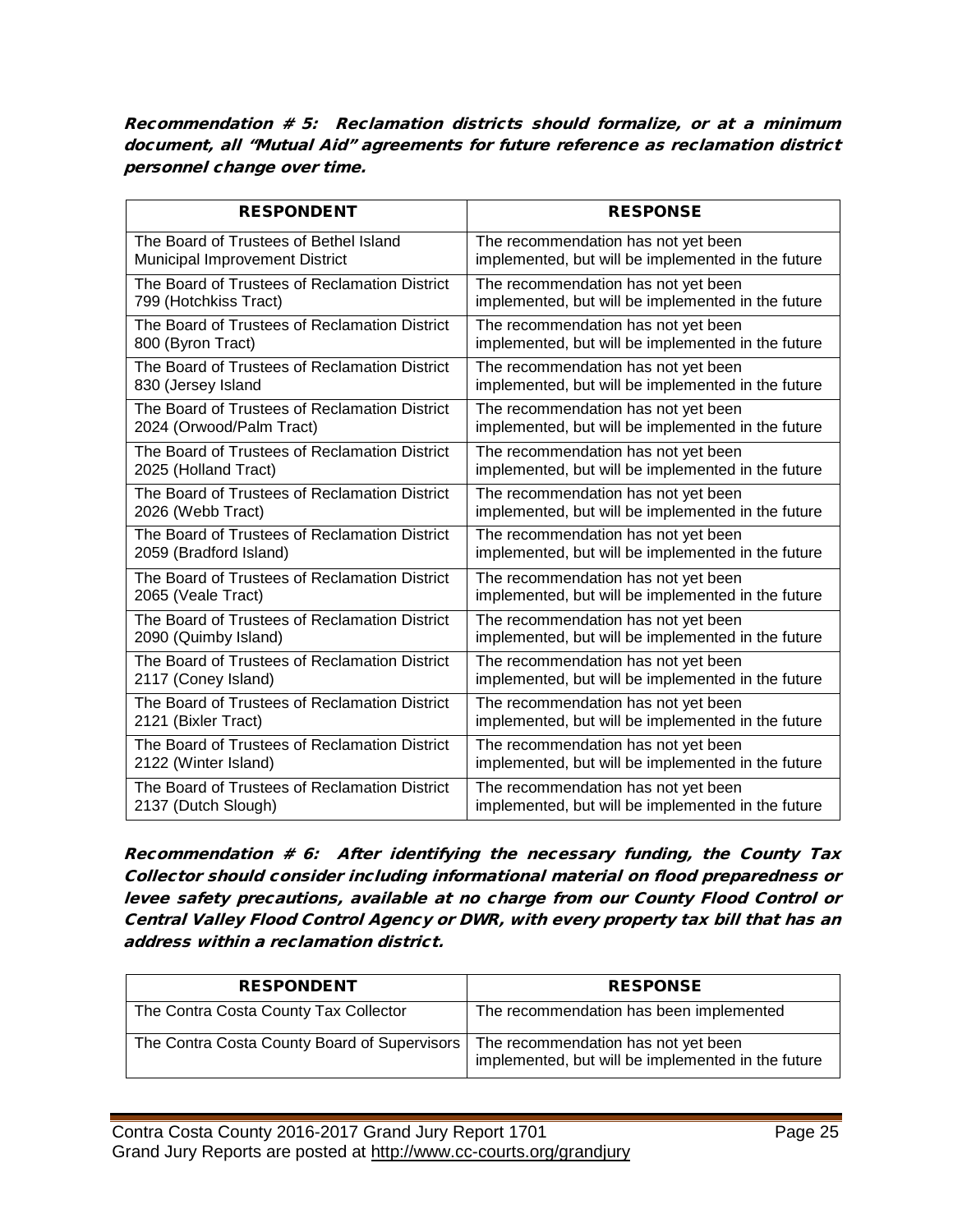Recommendation # 7: After identifying the necessary funding, the County Clerk Recorder should consider including informational material on flood preparedness or levee safety precautions, available at no charge from our County Flood Control or Central Valley Flood Control Agency or DWR, with election materials sent to addresses within a reclamation district.

| <b>RESPONDENT</b>                      | <b>RESPONSE</b>                            |
|----------------------------------------|--------------------------------------------|
| The Contra Costa County Clerk Recorder | The recommendation will not be implemented |
| <b>Elections Division</b>              | because it is not warranted or reasonable  |
| The Contra Costa County Board of       | The recommendation will not be implemented |
| Supervisors                            | because it is not warranted or reasonable  |

Recommendation # 8: After identifying the necessary funding, the Board of Supervisors should consider directing the County Planning Department to provide each applicant for new construction or major remodeling in unincorporated areas within a reclamation district with a brochure or direction to an online website explaining levee safety rules and regulations, along with the reasons for same, applicable to their particular reclamation district and to require that each applicant confirm receipt of the brochure or link to website by initialing.

| <b>RESPONDENT</b>                            | <b>RESPONSE</b>                                                                         |
|----------------------------------------------|-----------------------------------------------------------------------------------------|
| The Contra Costa County Board of Supervisors | The recommendation will not be implemented<br>because it is not warranted or reasonable |

Recommendation # 9: The Oakley City Council should direct the Oakley Planning Commission to provide each applicant for new construction or major remodeling within a reclamation district in the City of Oakley with a brochure or direction to an online website explaining levee safety rules and regulations, along with the reasons for same, applicable to their particular reclamation district and to require that each applicant confirm receipt of the brochure or link to website by initialing.

| <b>RESPONDENT</b>       | <b>RESPONSE</b>                                                                                       |
|-------------------------|-------------------------------------------------------------------------------------------------------|
| The Oakley City Council | <sup>1</sup> The recommendation has not yet been<br>implemented but will be implemented in the future |

Recommendation # 10: The Board of Supervisors should consider directing the appropriate planning and/or land use departments to follow the precedent established by the East Cypress Corridor Project and condition approval of proposals for new residential or commercial development, where allowed on any unincorporated County land in a reclamation district, on financial support of the existing levees.

| <b>RESPONDENT</b>                                                                  | <b>RESPONSE</b>                                   |
|------------------------------------------------------------------------------------|---------------------------------------------------|
| The Contra Costa County Board of Supervisors   The recommendation has not yet been | implemented but will be implemented in the future |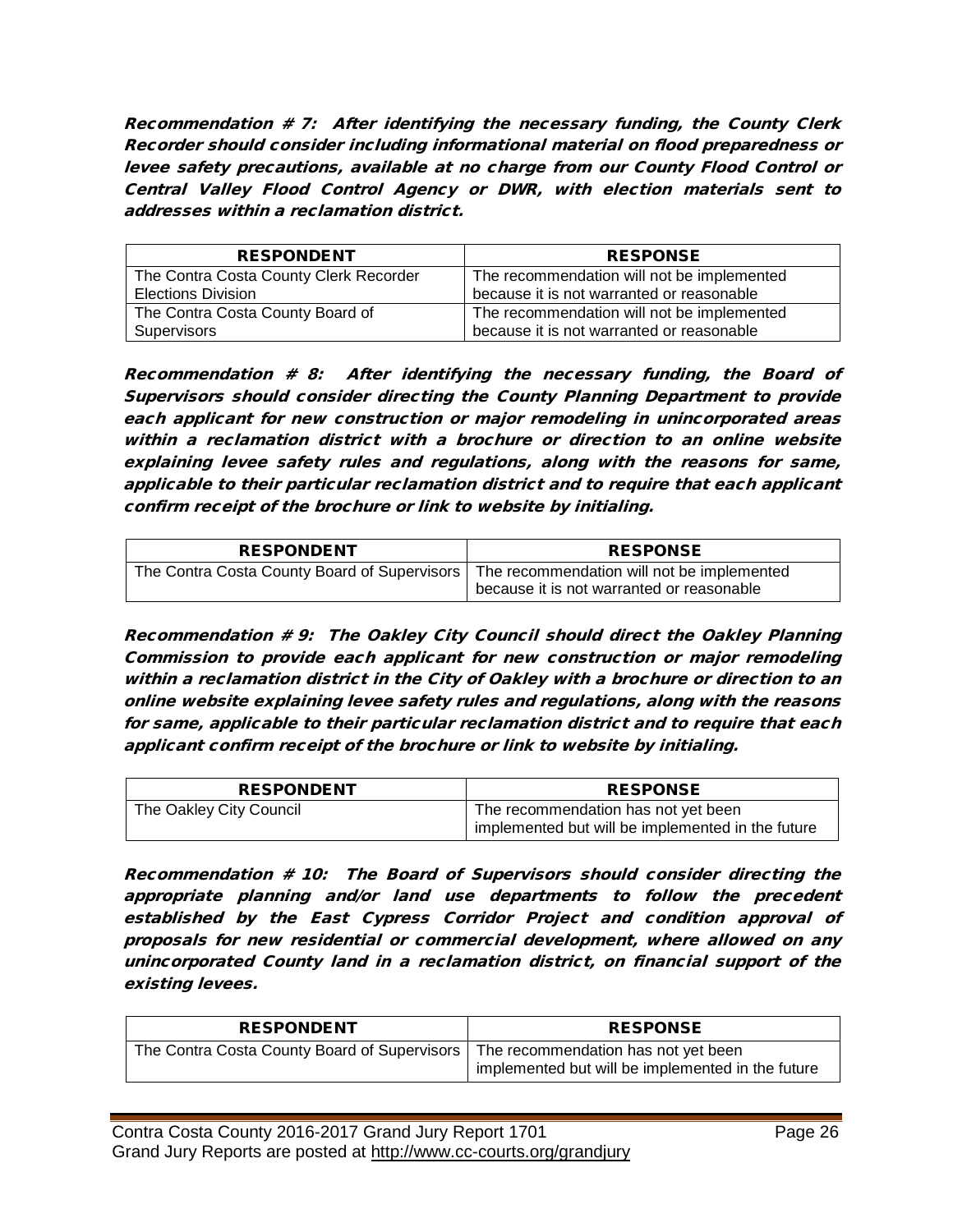Recommendation # 11: The City of Oakley should consider following the precedent established by the East Cypress Corridor Project and conditioning approval of proposals for new residential or commercial development, where proposed on Oakley's annexed land in a reclamation district, on financial support of the existing levees.

| <b>RESPONDENT</b>       | <b>RESPONSE</b>                                                                           |
|-------------------------|-------------------------------------------------------------------------------------------|
| The Oakley City Council | The recommendation has not yet been<br>implemented, but will be implemented in the future |

Recommendation # 12: After identifying the necessary funding, the Board of Supervisors should consider directing the County's Transportation, Water, and Infrastructure Committee to establish a task force or initiate a staff study to investigate ways to encourage and facilitate grant-seeking coalitions of urban water agencies and/or other beneficiaries of the levee system, on smaller-scale projects with shorter time horizons than those currently being investigated by the Delta Protection Commission (i.e. similar to but including even smaller-scale projects than the Bacon Island improvement coalition).

| <b>RESPONDENT</b>                            | <b>RESPONSE</b>                                                                         |
|----------------------------------------------|-----------------------------------------------------------------------------------------|
| The Contra Costa County Board of Supervisors | The recommendation will not be implemented<br>because it is not warranted or reasonable |

Recommendation # 13: After identifying the necessary funding, the Board of Supervisors should consider directing the County's Transportation, Water, and Infrastructure Committee to establish a task force to investigate possible ways for the less-advantaged reclamation districts to obtain interim funding, including but not limited to grants or low-interest rate loans, to cover the initial two-year lag-time to obtain reimbursement for essential levee maintenance work from the Subventions Program.

| <b>RESPONDENT</b>                                                                         | <b>RESPONSE</b>                           |
|-------------------------------------------------------------------------------------------|-------------------------------------------|
| The Contra Costa County Board of Supervisors   The recommendation will not be implemented | because it is not warranted or reasonable |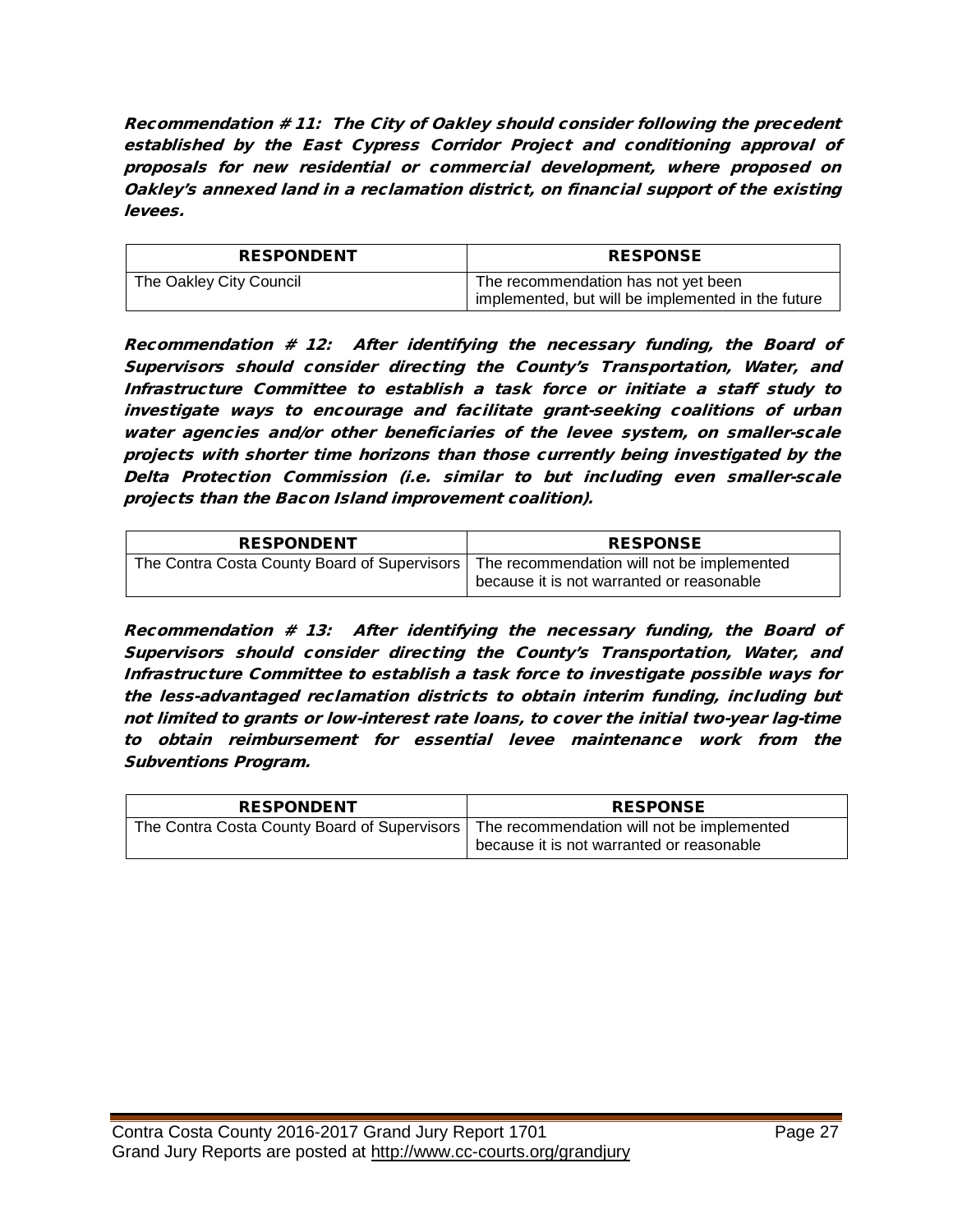## CONTRA COSTA COUNTY CIVIL GRAND JURY REPORT 1608 WELFARE FRAUD INVESTIGATION IN CONTRA COSTA COUNTY Looking Hard Enough?

Recommendation # 1: The Board of Supervisors should consider, in order to make the position more attractive with higher net pay, offering non-benefitted status to candidates for Welfare Fraud Investigator, after reviewing the legal and policy related considerations of doing so.

| <b>RESPONDENT</b>                        | <b>RESPONSE</b>                                                                                |
|------------------------------------------|------------------------------------------------------------------------------------------------|
| Contra Costa County Board of Supervisors | The recommendation will not be implemented<br>because it is not warranted or is not reasonable |

Recommendation # 2: The Board of Supervisors should consider allowing Welfare Fraud Investigators to wear firearms at their personal discretion while conducting UHV's.

| <b>RESPONDENT</b>                        | <b>RESPONSE</b>                                                                                |
|------------------------------------------|------------------------------------------------------------------------------------------------|
| Contra Costa County Board of Supervisors | The recommendation will not be implemented<br>because it is not warranted or is not reasonable |

Recommendation # 3: To allow the Welfare Fraud Investigators time to perform more in-field investigations such as UHV's the Board of Supervisors should consider directing EHSD to create a position classification for Fraud Investigation Technicians or Aides, who would prepare and process case documentation.

| <b>RESPONDENT</b>                        | <b>RESPONSE</b>                                                                                |
|------------------------------------------|------------------------------------------------------------------------------------------------|
| Contra Costa County Board of Supervisors | The recommendation will not be implemented<br>because it is not warranted or is not reasonable |

Recommendation # 4: The Board of Supervisors should consider directing EHSD to hire two full time EHSD Overpayment Unit workers to fill the currently open positions.

| <b>RESPONDENT</b>                        | <b>RESPONSE</b>                         |
|------------------------------------------|-----------------------------------------|
| Contra Costa County Board of Supervisors | The recommendation has been implemented |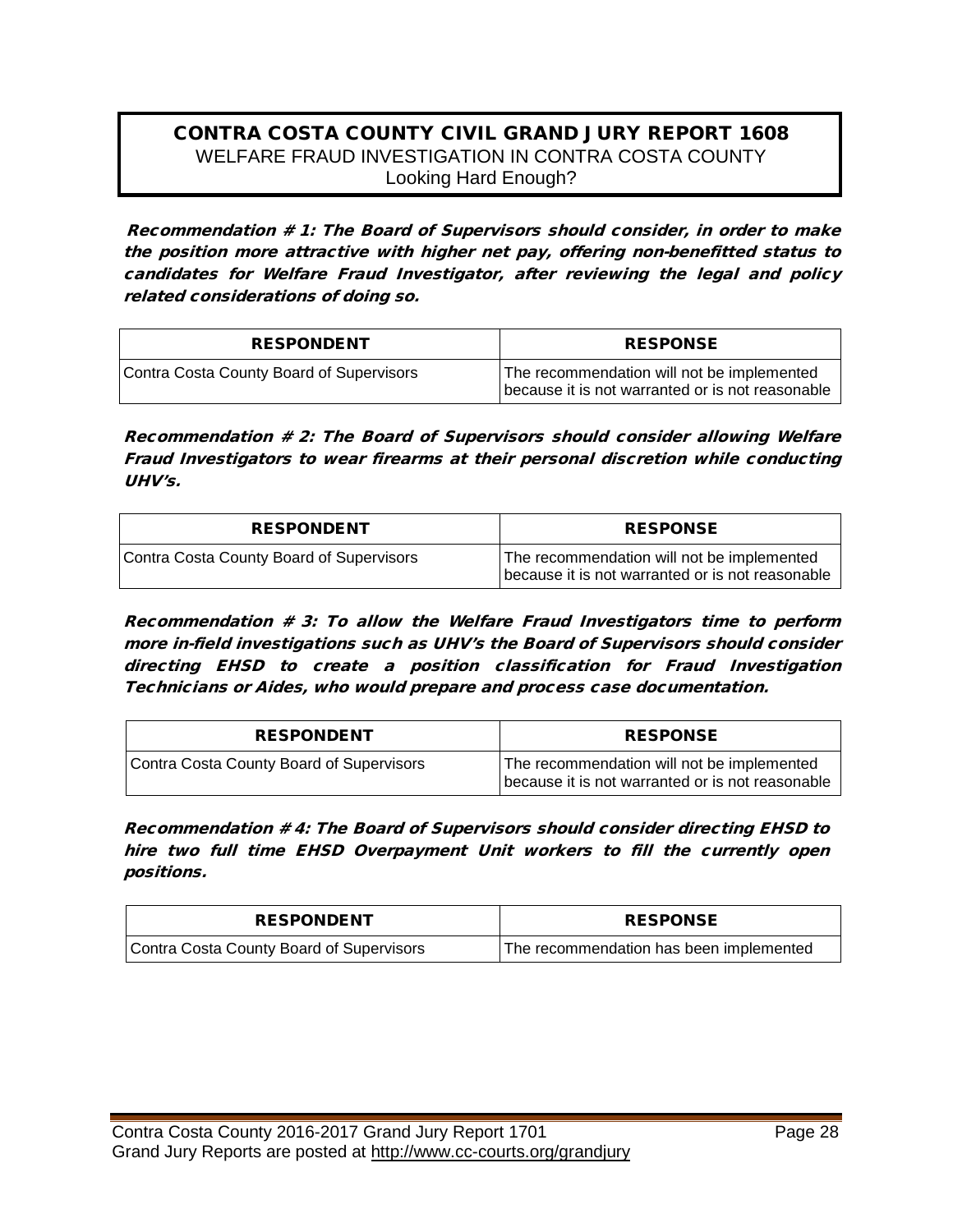Recommendation # 5: As EHSD fraud referrals increase, and as funding is identified and made available, the District Attorney should consider increasing the number of Senior Inspectors and Deputy DAs so the investigations can also be done on Electronic Benefit Transfer card fraud and internal fraud within EHSD.

| <b>RESPONDENT</b>                                   | <b>RESPONSE</b>                         |
|-----------------------------------------------------|-----------------------------------------|
| Contra Costa County Office of the District Attorney | The recommendation has been implemented |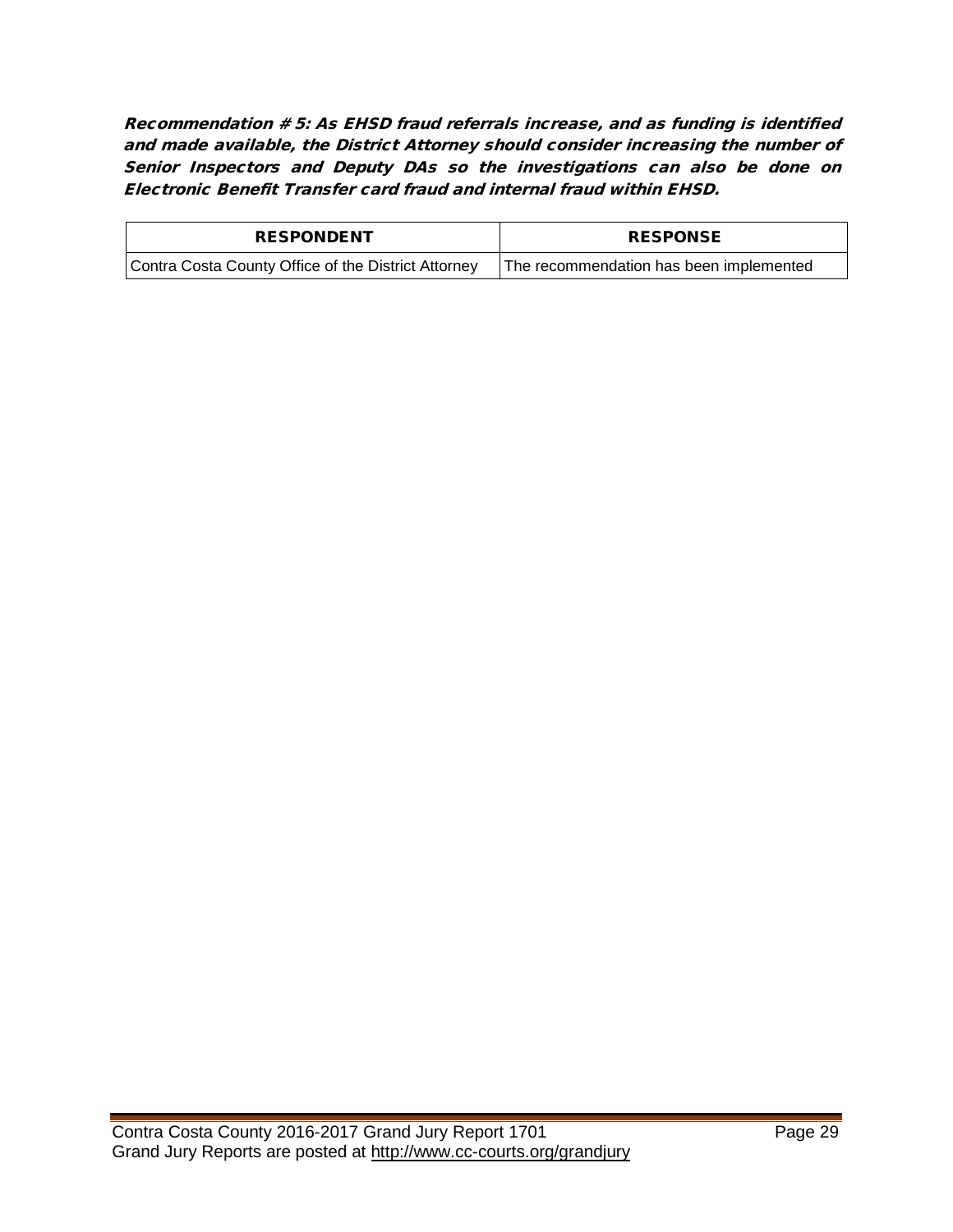# CONTRA COSTA COUNTY CIVIL GRAND JURY REPORT 1609 HUMAN TRAFFICKING

Recommendation # 1: City law enforcement agencies and the Sherriff's Department should consider incorporating expanded training for officers assigned to traffickingrelated duties.

| <b>RESPONDENT</b>                        | <b>RESPONSE</b>                                    |
|------------------------------------------|----------------------------------------------------|
| <b>Antioch City Council</b>              | The recommendation has not yet been                |
|                                          | implemented, but will be implemented in the future |
| <b>Brentwood City Council</b>            | The recommendation has been implemented            |
| <b>Clayton City Council</b>              | The recommendation has been implemented            |
| <b>Concord City Council</b>              | The recommendation has been implemented            |
| Danville City Council                    | The recommendation has been implemented            |
| El Cerrito City Council                  | The recommendation has been implemented            |
| <b>Hercules City Council</b>             | The recommendation has been implemented            |
| Lafayette City Council                   | The recommendation has been implemented            |
| Martinez City Council                    | The recommendation has not yet been                |
|                                          | implemented, but will be implemented in the future |
| Moraga City Council                      | The recommendation will not be implemented         |
|                                          | because it is not warranted or is not reasonable   |
| <b>Oakley City Council</b>               | The recommendation has been implemented.           |
| Orinda City Council                      | The recommendation has been implemented            |
| Pinole City Council                      | The recommendation has been implemented            |
| <b>Pittsburg City Council</b>            | The recommendation has been implemented            |
| <b>Pleasant Hill City Council</b>        | The recommendation has been implemented            |
| <b>Richmond City Council</b>             | The recommendation has been implemented            |
| San Ramon City Council                   | The recommendation has been implemented            |
| San Pablo City Council                   | The recommendation will not be implemented         |
|                                          | because it is not warranted or is not reasonable   |
| <b>Walnut Creek City Council</b>         | The recommendation has been implemented            |
| Contra Costa County Sheriff's Department | The recommendation has been implemented            |

Recommendation # 2: City Law enforcement agencies and the sheriff's department should consider increasing collaboration with State and federal law enforcement to expand "sweeps" and "stings" in high crime areas.

| <b>RESPONDENT</b>             | <b>RESPONSE</b>                                                                           |
|-------------------------------|-------------------------------------------------------------------------------------------|
| <b>Antioch City Council</b>   | The recommendation has not yet been<br>implemented, but will be implemented in the future |
| <b>Brentwood City Council</b> | The recommendation has been implemented                                                   |
| <b>Clayton City Council</b>   | The recommendation has been implemented                                                   |
| <b>Concord City Council</b>   | The recommendation requires further analysis                                              |
| Danville City Council         | The recommendation has been implemented                                                   |
| El Cerrito City Council       | The recommendation has been implemented                                                   |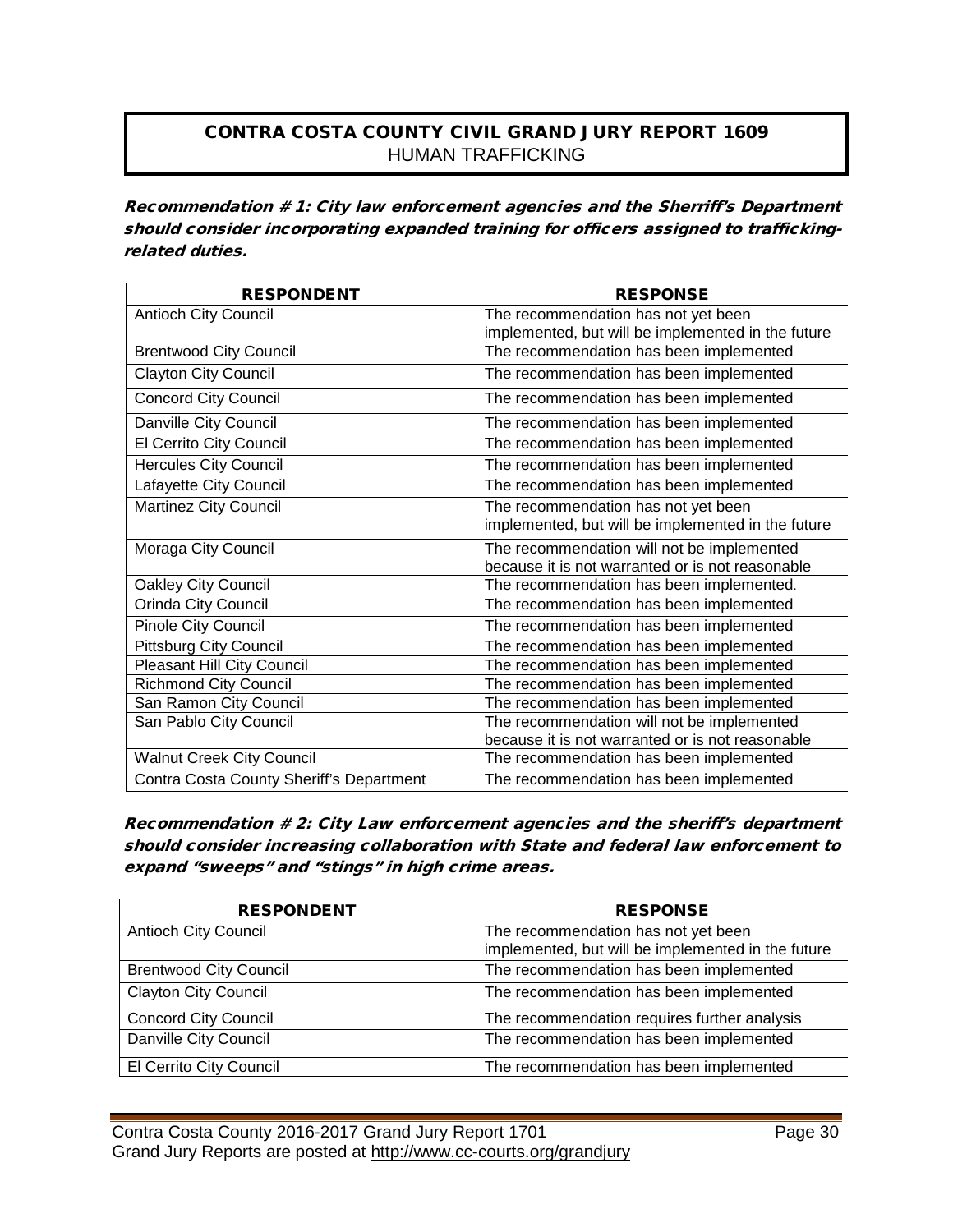| <b>Hercules City Council</b>             | The recommendation will not be implemented<br>because it is not warranted or is not reasonable |
|------------------------------------------|------------------------------------------------------------------------------------------------|
| Lafayette City Council                   | The recommendation has been implemented                                                        |
| <b>Martinez City Council</b>             | The recommendation will not be implemented<br>because it is not warranted or is not reasonable |
| Moraga City Council                      | The recommendation has been implemented                                                        |
| Oakley City Council                      | The recommendation will not be implemented<br>because it is not warranted or is not reasonable |
| Orinda City Council                      | The recommendation has been implemented                                                        |
| Pinole City Council                      | The recommendation has been implemented.                                                       |
| <b>Pittsburg City Council</b>            | The recommendation has been implemented                                                        |
| <b>Pleasant Hill City Council</b>        | The recommendation has been implemented                                                        |
| <b>Richmond City Council</b>             | The recommendation has been implemented                                                        |
| San Ramon City Council                   | The recommendation has been implemented                                                        |
| San Pablo City Council                   | The recommendation has been implemented                                                        |
| <b>Walnut Creek City Council</b>         | The recommendation has been implemented                                                        |
| Contra Costa County Sheriff's Department | The recommendation has been implemented                                                        |

Recommendation # 3: City Law enforcement agencies and the sheriff's department should consider the benefits of assigning multidisciplinary teams in areas with significant drug, gang and/or prostitution activity to assist in identifying trafficking activities.

| <b>RESPONDENT</b>             | <b>RESPONSE</b>                                                                                |
|-------------------------------|------------------------------------------------------------------------------------------------|
| <b>Antioch City Council</b>   | The recommendation has been implemented                                                        |
| <b>Brentwood City Council</b> | The recommendation has been implemented                                                        |
| <b>Clayton City Council</b>   | The recommendation will not be implemented<br>because it is not warranted or is not reasonable |
| <b>Concord City Council</b>   | The recommendation will not be implemented<br>because it is not warranted or is not reasonable |
| Danville City Council         | The recommendation has been implemented                                                        |
| El Cerrito City Council       | The recommendation has been implemented                                                        |
| <b>Hercules City Council</b>  | The recommendation has been implemented                                                        |
| Lafayette City Council        | The recommendation will not be implemented<br>because it is not warranted or is not reasonable |
| <b>Martinez City Council</b>  | The recommendation will not be implemented<br>because it is not warranted or is not reasonable |
| Moraga City Council           | The recommendation will not be implemented<br>because it is not warranted or is not reasonable |
| <b>Oakley City Council</b>    | The recommendation will not be implemented<br>because it is not warranted or is not reasonable |
| Orinda City Council           | The recommendation has been implemented                                                        |
| Pinole City Council           | The recommendation will not be implemented<br>because it is not warranted or is not reasonable |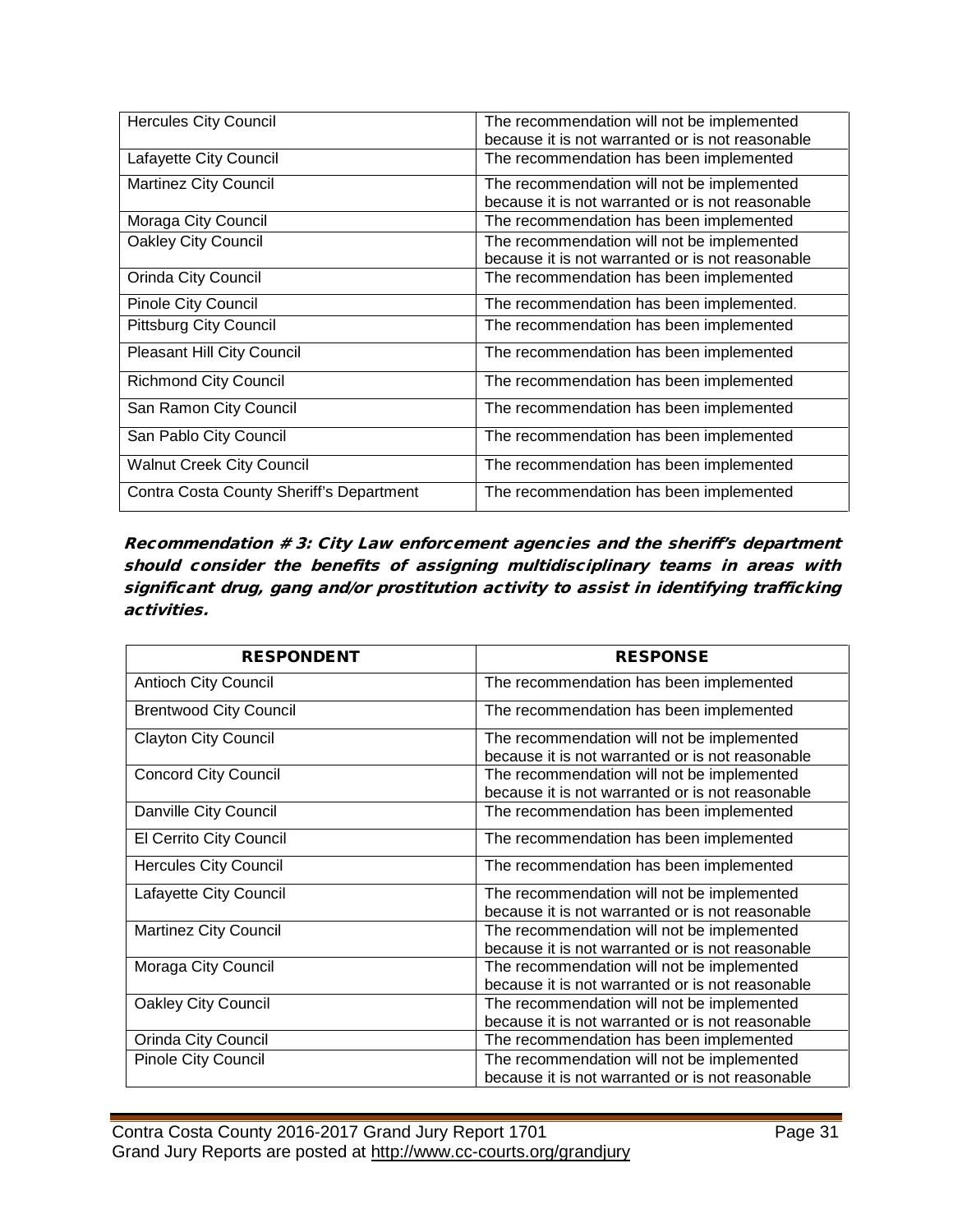| <b>Pittsburg City Council</b>            | The recommendation has been implemented                                                        |
|------------------------------------------|------------------------------------------------------------------------------------------------|
| <b>Pleasant Hill City Council</b>        | The recommendation has not yet been<br>implemented, but will be implemented in the future      |
| <b>Richmond City Council</b>             | The recommendation has been implemented                                                        |
| San Ramon City Council                   | The recommendation has been implemented                                                        |
| San Pablo City Council                   | The recommendation will not be implemented<br>because it is not warranted or is not reasonable |
| <b>Walnut Creek City Council</b>         | The recommendation will not be implemented<br>because it is not warranted or is not reasonable |
| Contra Costa County Sheriff's Department | The recommendation has been implemented                                                        |

Recommendation # 4: The County Board of Supervisors should consider identifying funds to assign the Zero Tolerance Coalition to take a leadership role in developing report formats, collecting and reporting on comprehensive data about adult and child trafficking in Contra Costa County.

| <b>RESPONDENT</b>                        | <b>RESPONSE</b>                         |
|------------------------------------------|-----------------------------------------|
| Contra Costa County Board of Supervisors | The recommendation has been implemented |

Recommendation # 5: The County Board of Supervisors should consider directing the Zero Tolerance Coalition to develop a multi-disciplinary approach in dealing with human trafficking, after identifying funds to do so.

| <b>RESPONDENT</b>                        | <b>RESPONSE</b>                         |
|------------------------------------------|-----------------------------------------|
| Contra Costa County Board of Supervisors | The recommendation has been implemented |

Recommendation # 6: The County Board of Supervisors should consider directing the Zero Tolerance Coalition to develop and implement a systematic plan for building community awareness of human trafficking, after identifying funds to do so.

| <b>RESPONDENT</b>                        | <b>RESPONSE</b>                         |
|------------------------------------------|-----------------------------------------|
| Contra Costa County Board of Supervisors | The recommendation has been implemented |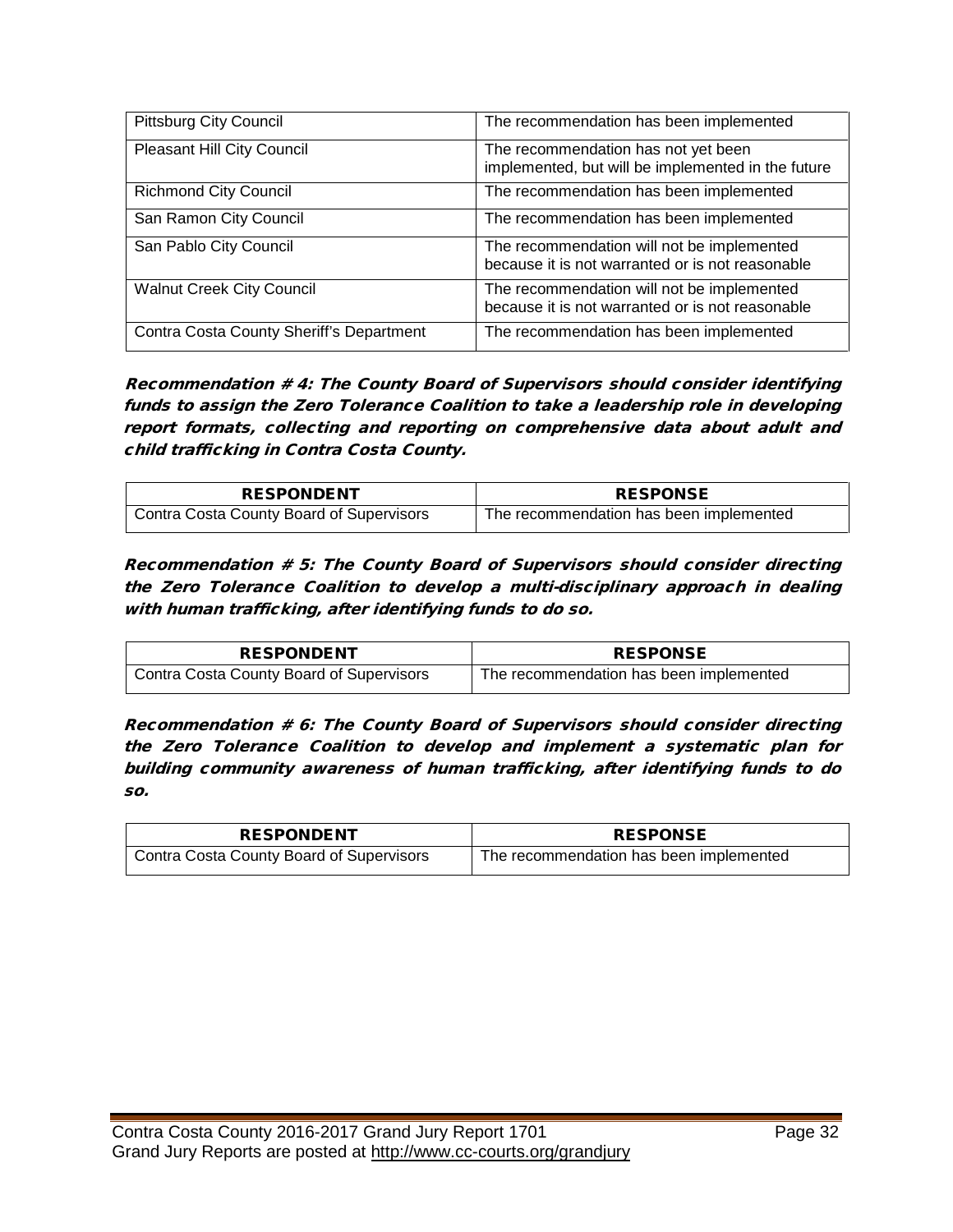# CONTRA COSTA COUNTY CIVIL GRAND JURY REPORT 1610 OFFICE OF THE PUBLIC DEFENDER "Who is Entitled to Legal Representation?"

Recommendation # 1: The Public Defender should require the potential client referred by the court to attest under penalty of perjury to the accuracy of the information provided to the public defender.

| <b>RESPONDENT</b>                        | <b>RESPONSE</b>                                                                                |
|------------------------------------------|------------------------------------------------------------------------------------------------|
| Contra Costa County Board of Supervisors | The recommendation will not be implemented<br>because it is not warranted or is not reasonable |

Recommendation # 2: To verify the information provided on the financial eligibility questionnaire form, the Public Defender should develop guidelines concerning when documentation of financial circumstances is required and the type of such documentation, such as prior year tax return, employment pay stubs or advices, utilization of credit services, etc.

| <b>RESPONDENT</b>                        | <b>RESPONSE</b>                                                                                |
|------------------------------------------|------------------------------------------------------------------------------------------------|
| Contra Costa County Board of Supervisors | The recommendation will not be implemented<br>because it is not warranted or is not reasonable |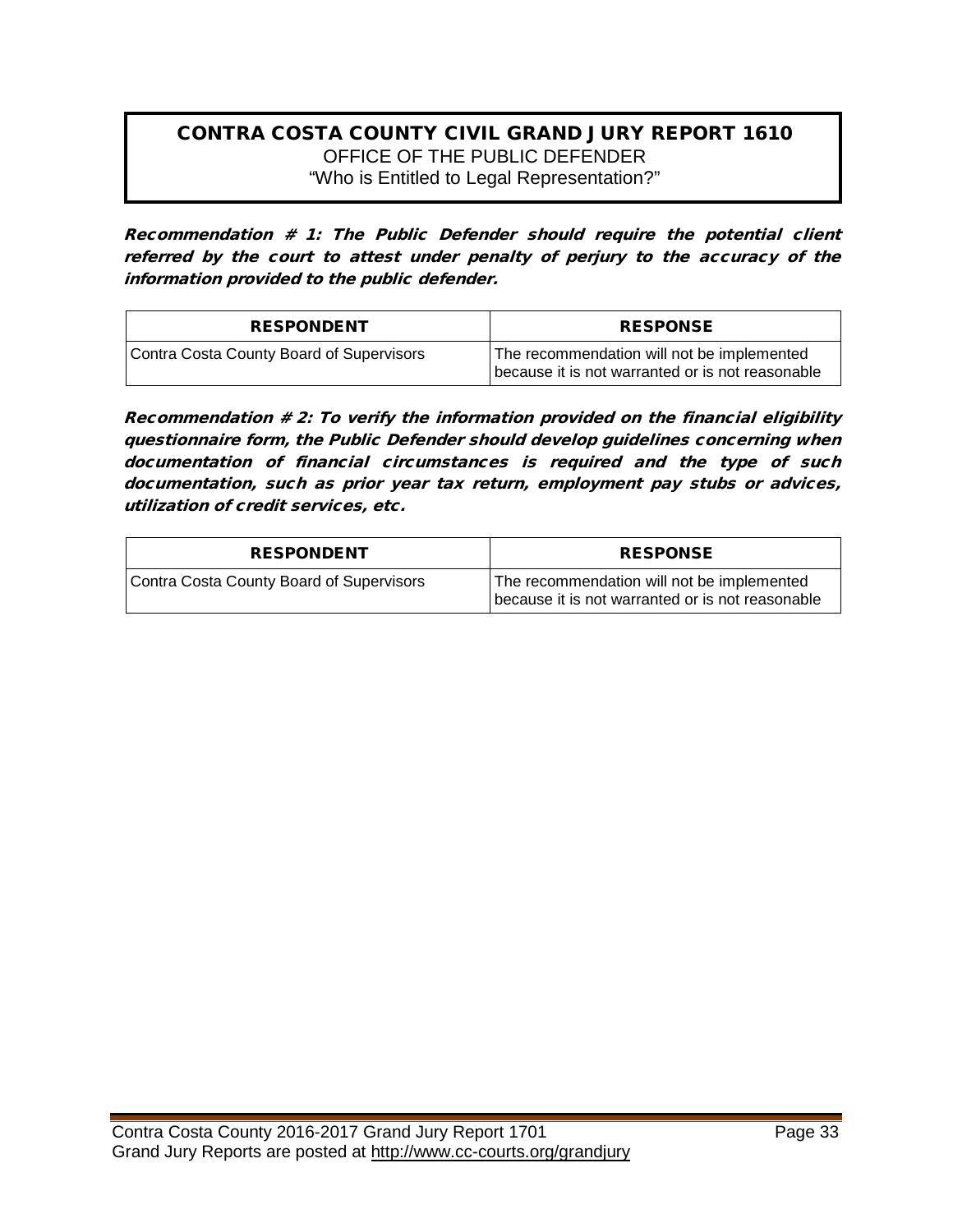# CONTRA COSTA COUNTY CIVIL GRAND JURY REPORT 1611 MAINTAINING A STABLE ENVIRONMENT FOR OUR SPECIAL EDUCATION CHILDREN AND STAFF

Recommendation # 1: The COE should consider tracking and trending complaint data at the Brentwood Schools by location to better identify the nature and extent of staff concerns, and to respond to such complaints promptly; after identifying funds to do so.

| <b>RESPONDENT</b>                       | <b>RESPONSE</b>                                    |
|-----------------------------------------|----------------------------------------------------|
| Contra Costa County Office of Education | The recommendation has not yet been                |
| Superintendent                          | implemented, but will be implemented in the future |

Recommendation # 2: The COE should provide all Brentwood Schools' staff with written instructions as to when, how, and to whom incident reports should be copied and routed.

| <b>RESPONDENT</b>                                         | <b>RESPONSE</b>                         |
|-----------------------------------------------------------|-----------------------------------------|
| Contra Costa County Office of Education<br>Superintendent | The recommendation has been implemented |

Recommendation # 3: The COE should require each of the Brentwood Schools to maintain a log of incident reports, in addition to filing a report in a student's personnel file. The COE should require that each incident report and any accompanying analysis be forwarded to the COE for their review to decide the appropriate follow-up action, if any.

| <b>RESPONDENT</b>                       | <b>RESPONSE</b>                                  |
|-----------------------------------------|--------------------------------------------------|
| Contra Costa County Office of Education | The recommendation will not be implemented       |
| Superintendent                          | because it is not warranted or is not reasonable |

Recommendation # 4: The COE should require that instructions for completing incident reports provide that the incident report be completed only by the class teacher before being forwarded to the school psychologist, principal and the COE.

| <b>RESPONDENT</b>                                         | <b>RESPONSE</b>                                                                                |
|-----------------------------------------------------------|------------------------------------------------------------------------------------------------|
| Contra Costa County Office of Education<br>Superintendent | The recommendation will not be implemented<br>because it is not warranted or is not reasonable |
|                                                           |                                                                                                |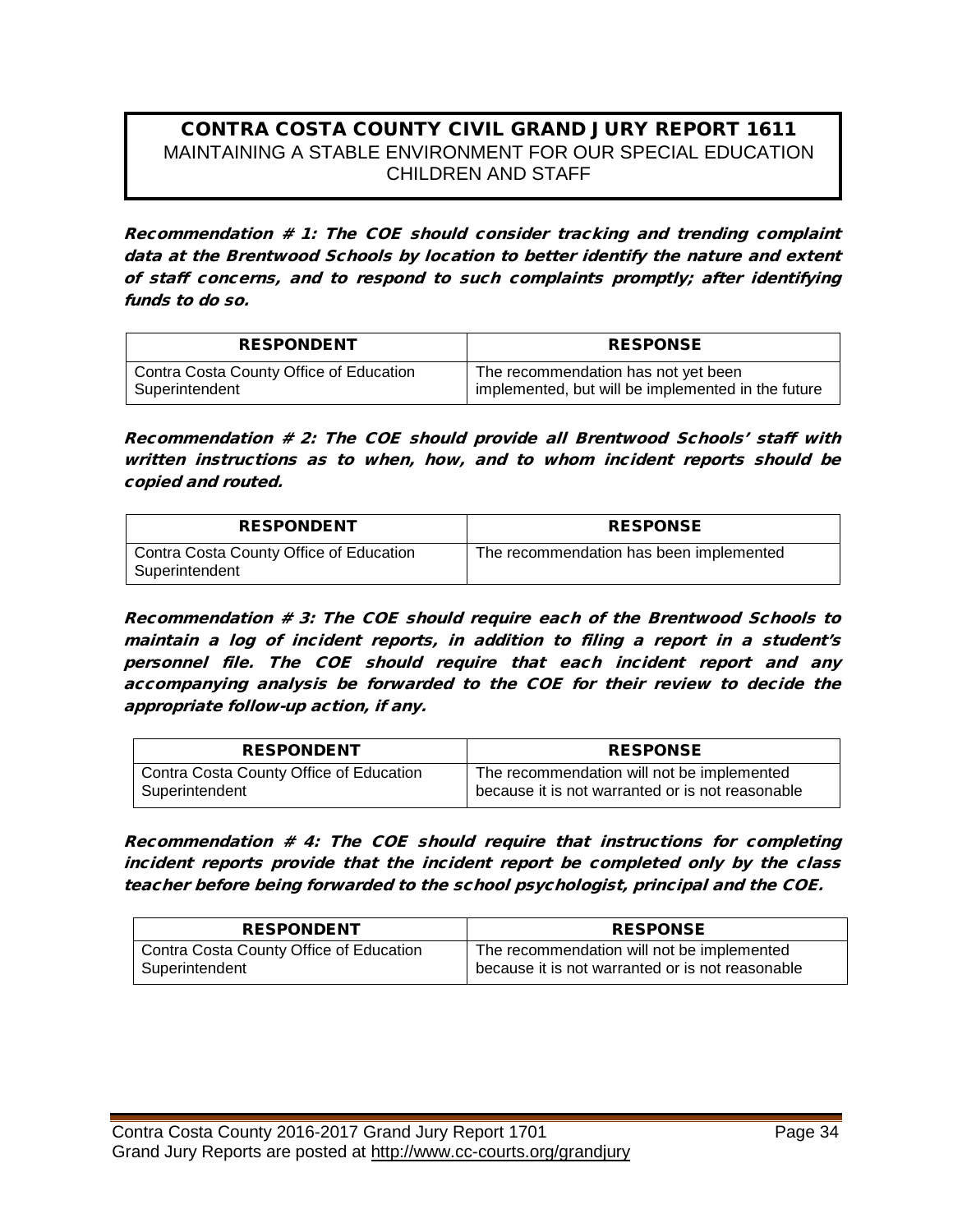Recommendation # 5: The COE should consider establishing a written protocol to require a log of incident reports and require each of the Brentwood Schools to maintain a file of incident reports so that they may be easily retrieved.

| <b>RESPONDENT</b>                       | <b>RESPONSE</b>                                  |
|-----------------------------------------|--------------------------------------------------|
| Contra Costa County Office of Education | The recommendation has not yet been implemented, |
| Superintendent                          | but will be implemented in the future            |

Recommendation # 6: The COE should consider regularly reviewing incident reports from the Brentwood Schools to determine any patterns, needed corrective action, and follow up necessary to ensure such corrective action was accomplished, and requiring school principals to do the same; after identifying funds to do so.

| <b>RESPONDENT</b>                                         | <b>RESPONSE</b>                         |
|-----------------------------------------------------------|-----------------------------------------|
| Contra Costa County Office of Education<br>Superintendent | The recommendation has been implemented |

Recommendation # 7: The COE should consider producing an employee handbook for the Brentwood Schools which is reviewed and approved by the COE, and regularly updated; after identifying funds to do so.

| <b>RESPONDENT</b>                       | <b>RESPONSE</b>                                  |
|-----------------------------------------|--------------------------------------------------|
| Contra Costa County Office of Education | The recommendation has not yet been implemented, |
| Superintendent                          | but will be implemented in the future            |

Recommendation # 8: The COE should require that all staff of the Brentwood Schools receive a copy of a handbook for employees, and updated copies.

| <b>RESPONDENT</b>                       | <b>RESPONSE</b>                                  |
|-----------------------------------------|--------------------------------------------------|
| Contra Costa County Office of Education | The recommendation has not yet been implemented, |
| Superintendent                          | but will be implemented in the future            |

Recommendation # 9: The COE should consider requiring that instructional assistants at the Brentwood Schools attend the part of the annual orientation for teachers that relates to Instructional Assistants; after identifying funds to do so.

| <b>RESPONDENT</b>                         | <b>RESPONSE</b>                                  |
|-------------------------------------------|--------------------------------------------------|
| ' Contra Costa County Office of Education | The recommendation will not be implemented       |
| Superintendent                            | because it is not warranted or is not reasonable |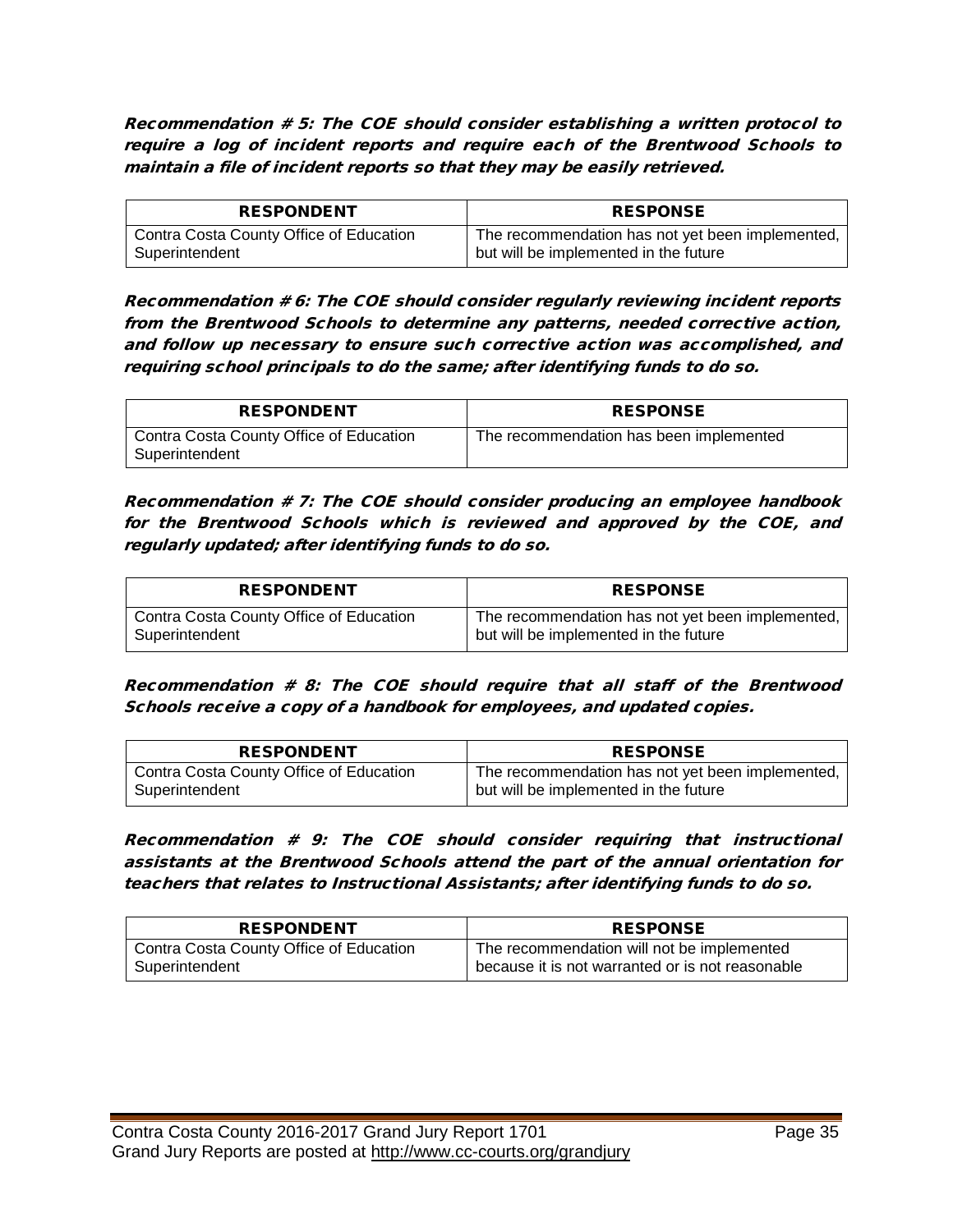Recommendation # 10: The COE should consider requiring each of the Brentwood Schools to maintain a suggestion box to provide a mechanism for staff to anonymously provide ideas concerning how each school environment could be improved.

| <b>RESPONDENT</b>                       | <b>RESPONSE</b>                         |
|-----------------------------------------|-----------------------------------------|
| Contra Costa County Office of Education | The recommendation has been implemented |
| Superintendent                          |                                         |

Recommendation # 11: The COE should consider regularly reviewing with Brentwood Schools' administration suggestions received to determine if there are any transferable best practices that could be shared with other schools.

| <b>RESPONDENT</b>                       | <b>RESPONSE</b>                                  |
|-----------------------------------------|--------------------------------------------------|
| Contra Costa County Office of Education | The recommendation has not yet been implemented, |
| Superintendent                          | but will be implemented in the future            |

Recommendation # 12: The COE should consider immediately drafting a written protocol that will allow Brentwood Schools' staff to bring concerns to the attention of the COE in a timely manner and without fear of possible retaliation so as to preclude further escalation to a grievance or vote-of-no-confidence level; after identifying funds to do so.

| <b>RESPONDENT</b>                       | <b>RESPONSE</b>                                  |
|-----------------------------------------|--------------------------------------------------|
| Contra Costa County Office of Education | The recommendation has not yet been implemented, |
| Superintendent                          | but will be implemented in the future            |

Recommendation # 13: The COE should create a form that can be used in a staff exit interview that clearly indicates the reason for terminating employment with the Brentwood Schools.

| <b>RESPONDENT</b>                         | <b>RESPONSE</b>                                                                           |
|-------------------------------------------|-------------------------------------------------------------------------------------------|
| County Office of Education Superintendent | The recommendation has not yet been implemented,<br>but will be implemented in the future |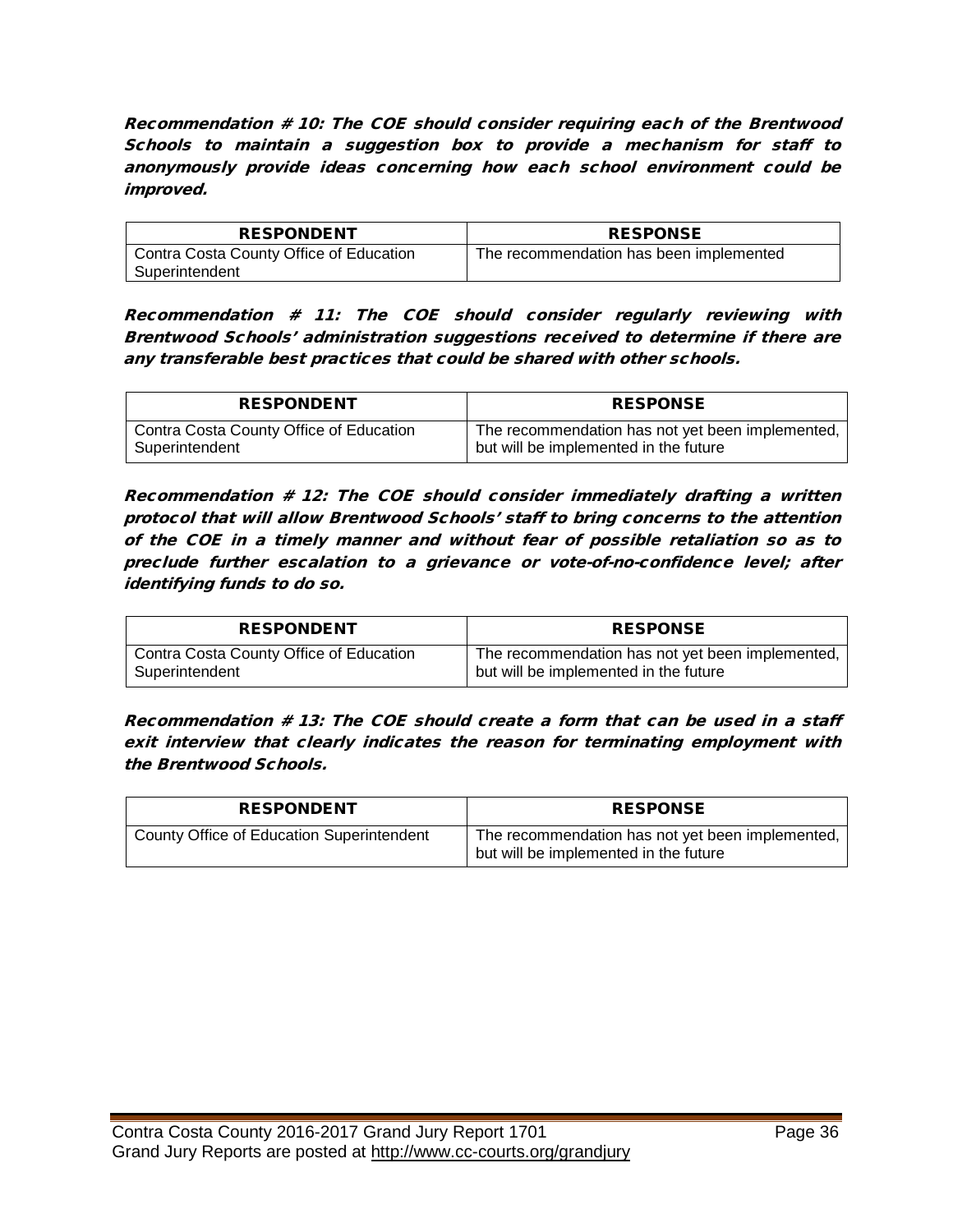Recommendation # 14: The COE should consider requiring that information in forms completed during exit interviews concerning reasons for employment termination at the Brentwood Schools be categorized so that specific trends can be detailed for use in recruiting and retaining employees and this accumulated data can be reduced to an annual report to the CBOE and made available to the public; after identifying funds to do so.

| <b>RESPONDENT</b>                       | <b>RESPONSE</b>                                    |
|-----------------------------------------|----------------------------------------------------|
| Contra Costa County Office of Education | The recommendation has not yet been                |
| Superintendent                          | implemented, but will be implemented in the future |

Recommendation # 15: The COE should consider creating SARCs applicable to Special Education programs that track data such as performance, progress of the special education programs and IEP goals met to give a true picture of the effectiveness of the programs offered.

| <b>RESPONDENT</b>                       | <b>RESPONSE</b>                                  |
|-----------------------------------------|--------------------------------------------------|
| Contra Costa County Office of Education | The recommendation will not be implemented       |
| Superintendent                          | because it is not warranted or is not reasonable |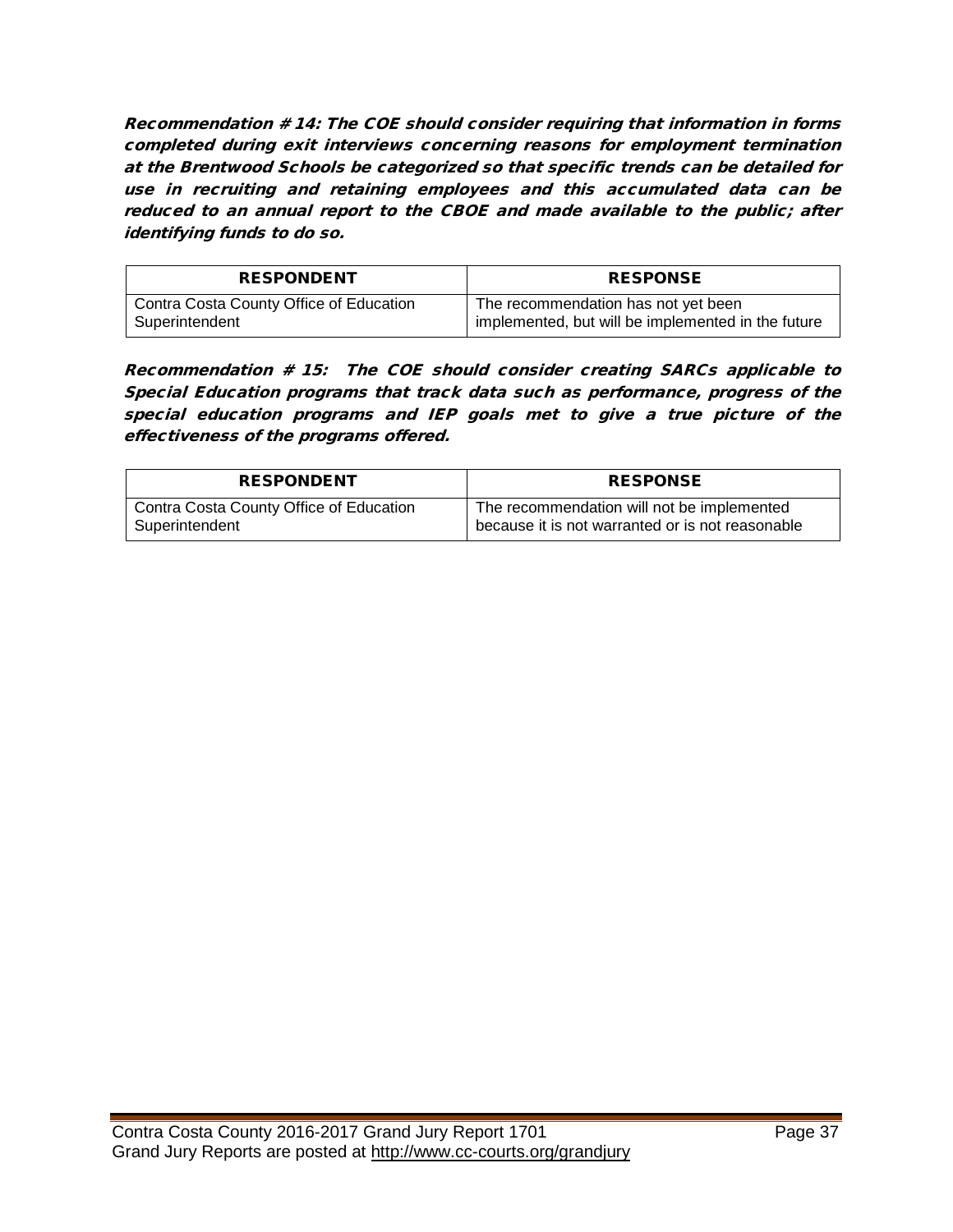#### CONTRA COSTA CIVIL GRAND JURY REPORT 1612 FOSTER CARE UNDER AB 403 A Disconnect Between Policy and Reality

Recommendation # 1: The Board of Supervisors should consider creating a special task force with staff from CFS, Mental Health, County administration, Group Home facilities, and Foster Parents Association to assess the potential safety impact on the community to place foster youth currently in group homes into less qualified foster parent homes.

| <b>RESPONDENT</b>                        | <b>RESPONSE</b>                                                                                |
|------------------------------------------|------------------------------------------------------------------------------------------------|
| Contra Costa County Board of Supervisors | The recommendation will not be implemented<br>because it is not warranted or is not reasonable |

Recommendation # 2: The Board of Supervisors should consider directing this Task Force (R1) to track progress of the recruiting and training of kinship care and new foster families, and network with surrounding counties as to best practices in recruiting and supporting resource families.

| <b>RESPONDENT</b>                        | <b>RESPONSE</b>                                                                                |
|------------------------------------------|------------------------------------------------------------------------------------------------|
| Contra Costa County Board of Supervisors | The recommendation will not be implemented<br>because it is not warranted or is not reasonable |

Recommendation # 3: The Board of Supervisors should consider directing the Task Force (R1) to explore the feasibility of creating a Mental Health Unit within CFS that would be responsible for the initial assessment and providing and/or supervising ongoing mental health care for foster youth.

| <b>RESPONDENT</b>                               | <b>RESPONSE</b>                                                                                |
|-------------------------------------------------|------------------------------------------------------------------------------------------------|
| <b>Contra Costa County Board of Supervisors</b> | The recommendation will not be implemented<br>because it is not warranted or is not reasonable |

Recommendation # 4: The Board of Supervisors should consider directing CFS to carefully monitor the costs of supporting a foster family and lobby the CDSS for more financial support for wraparound services to these families based on the documented actual costs.

| <b>RESPONDENT</b>                        | <b>RESPONSE</b>                                                                       |
|------------------------------------------|---------------------------------------------------------------------------------------|
| Contra Costa County Board of Supervisors | The recommendation has not been implemented,<br>but will be implemented in the future |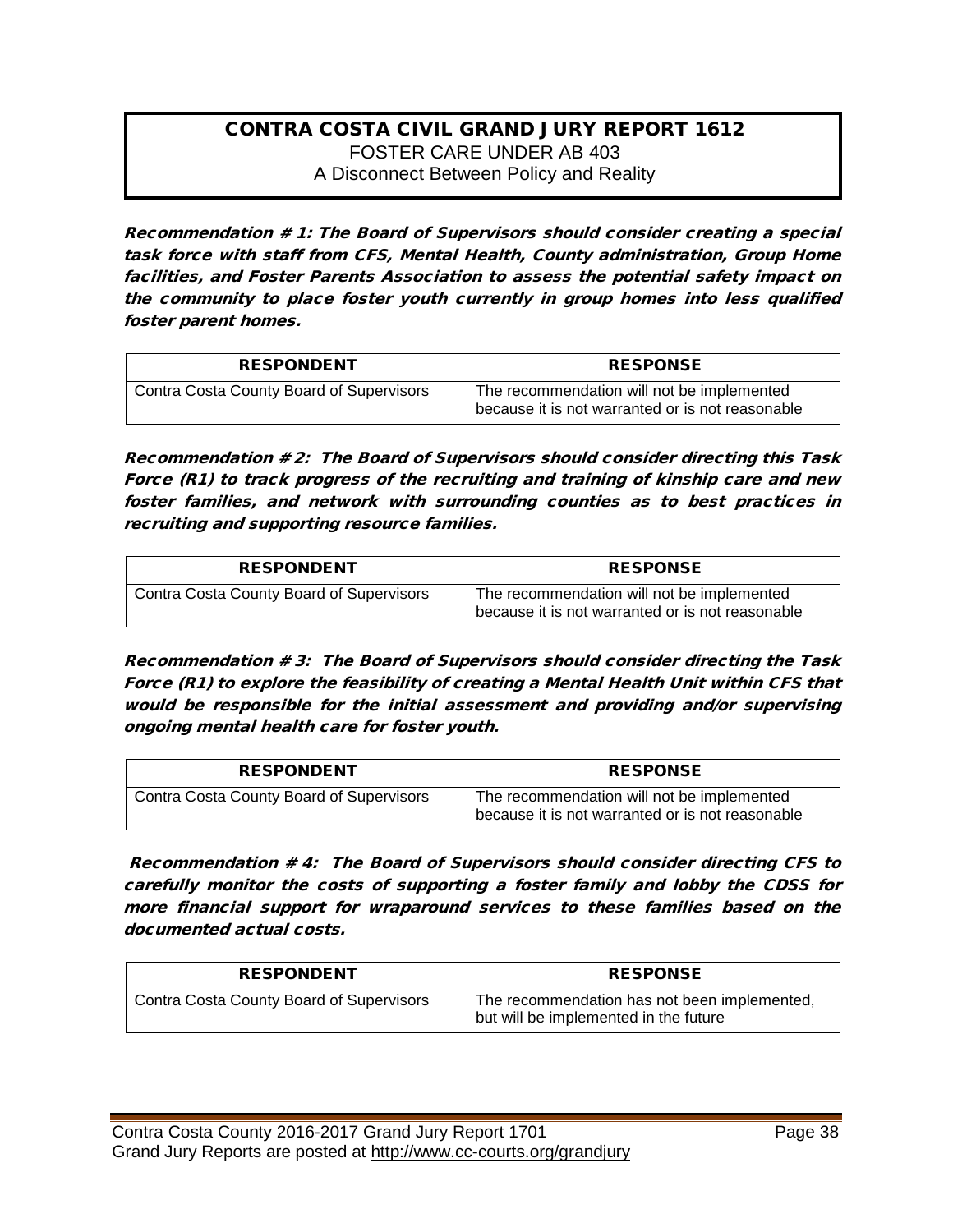Recommendation # 5: The Board of Supervisors should consider making it a priority to hire at least two full time foster family recruiters, who are classified to be able to work flexible hours, and are expected to be involved with higher level staff in recruiting presentations to recruit new foster parents, at such time as funds to do so become available.

| <b>RESPONDENT</b>                               | <b>RESPONSE</b>                                                                       |
|-------------------------------------------------|---------------------------------------------------------------------------------------|
| <b>Contra Costa County Board of Supervisors</b> | The recommendation has not been implemented,<br>but will be implemented in the future |

Recommendation # 6: The Board of Supervisors should consider directing CFS to organize more recruitment presentations to prospective foster families, including scheduling some of these presentations on weekday evenings and weekends.

| <b>RESPONDENT</b>                        | <b>RESPONSE</b>                         |
|------------------------------------------|-----------------------------------------|
| Contra Costa County Board of Supervisors | The recommendation has been implemented |

Recommendation # 7: CFS should reach out to FFAs to increase foster parent recruitment efforts and consider paying a fee to FFAs for each foster family recruited that resides in the County.

| <b>RESPONDENT</b>                        | <b>RESPONSE</b>                                                                                |
|------------------------------------------|------------------------------------------------------------------------------------------------|
| Contra Costa County Board of Supervisors | The recommendation will not be implemented<br>because it is not warranted or is not reasonable |

Recommendation # 8: The Board of Supervisors should consider directing CFS to create specific transition plans for County youth currently in Group Homes, including plans to conduct in depth mental health screenings of those transitioning youth to certify that they are safe to move from the relative safety of the Group Home environment into care of qualified foster parents, and plans for frequent follow up visits by CFS to the new foster parents to ensure the move is successful.

| <b>RESPONDENT</b>                        | <b>RESPONSE</b>                                                                       |
|------------------------------------------|---------------------------------------------------------------------------------------|
| Contra Costa County Board of Supervisors | The recommendation has not been implemented,<br>but will be implemented in the future |

Recommendation # 9: The Board of Supervisors should consider directing CFS to review all current out of-county placements to determine if and when any can be safely brought back to the County.

| <b>RESPONDENT</b>                        | <b>RESPONSE</b>                         |
|------------------------------------------|-----------------------------------------|
| Contra Costa County Board of Supervisors | The recommendation has been implemented |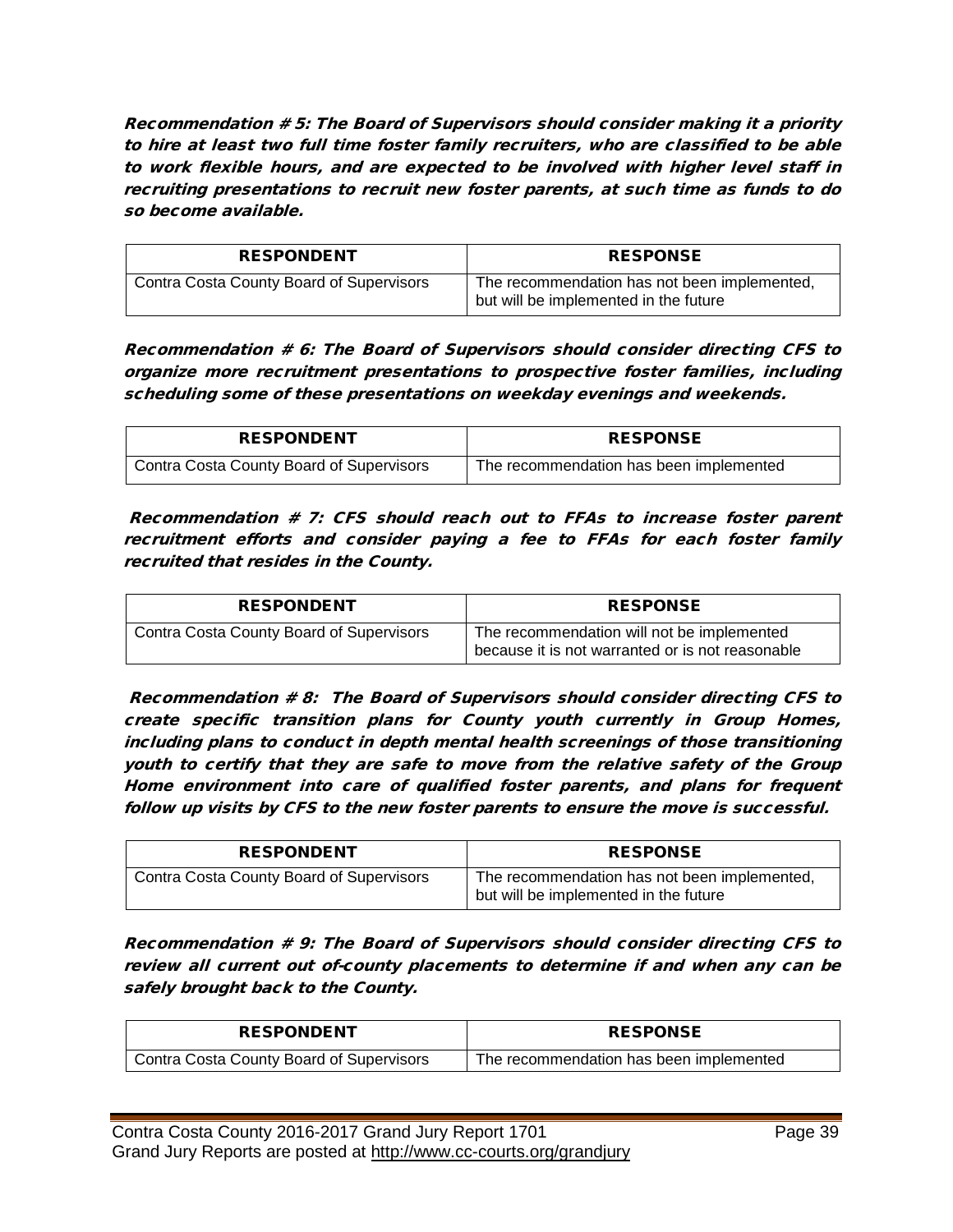Recommendation # 10: The Board of Supervisors should consider directing CFS to create a more defined database of all available foster parents, including those identified through FFAs, to identify available foster parents' particular skills, backgrounds and other pertinent attributes, such as whether they reside in-county and out-of-county, and to enable the Placement Unit to more quickly identify the best match for youth in the system.

| <b>RESPONDENT</b>                        | <b>RESPONSE</b>                                                                       |
|------------------------------------------|---------------------------------------------------------------------------------------|
| Contra Costa County Board of Supervisors | The recommendation has not been implemented,<br>but will be implemented in the future |

Recommendation # 11: When a foster youth may have mental health issues, the Board of Supervisors should consider requiring CFS to include a mental health professional in the Continuous Quality Improvement process, and also requiring that the process is coordinated with Continuous Quality Improvement processes used by FFAs, so that all Continuous Quality Improvement methods track and trend essentially the same issues.

| <b>RESPONDENT</b>                               | <b>RESPONSE</b>                              |
|-------------------------------------------------|----------------------------------------------|
| <b>Contra Costa County Board of Supervisors</b> | The recommendation requires further analysis |

Recommendation # 12: The Board of Supervisors should consider directing CFS to track outcomes of foster youth in the county and then trend these outcomes to guide future policy decisions.

| <b>RESPONDENT</b>                        | <b>RESPONSE</b>                              |
|------------------------------------------|----------------------------------------------|
| Contra Costa County Board of Supervisors | The recommendation requires further analysis |

Recommendation #13: The Board of Supervisors should consider negotiating amendments to the applicable MOU's to make certain job descriptions/ classifications for mental health professions to make working hours more flexible so these mental health care professionals can respond to after-hours situations that arise in the treatment of foster youth.

| <b>RESPONDENT</b>                        | <b>RESPONSE</b>                              |
|------------------------------------------|----------------------------------------------|
| Contra Costa County Board of Supervisors | The recommendation requires further analysis |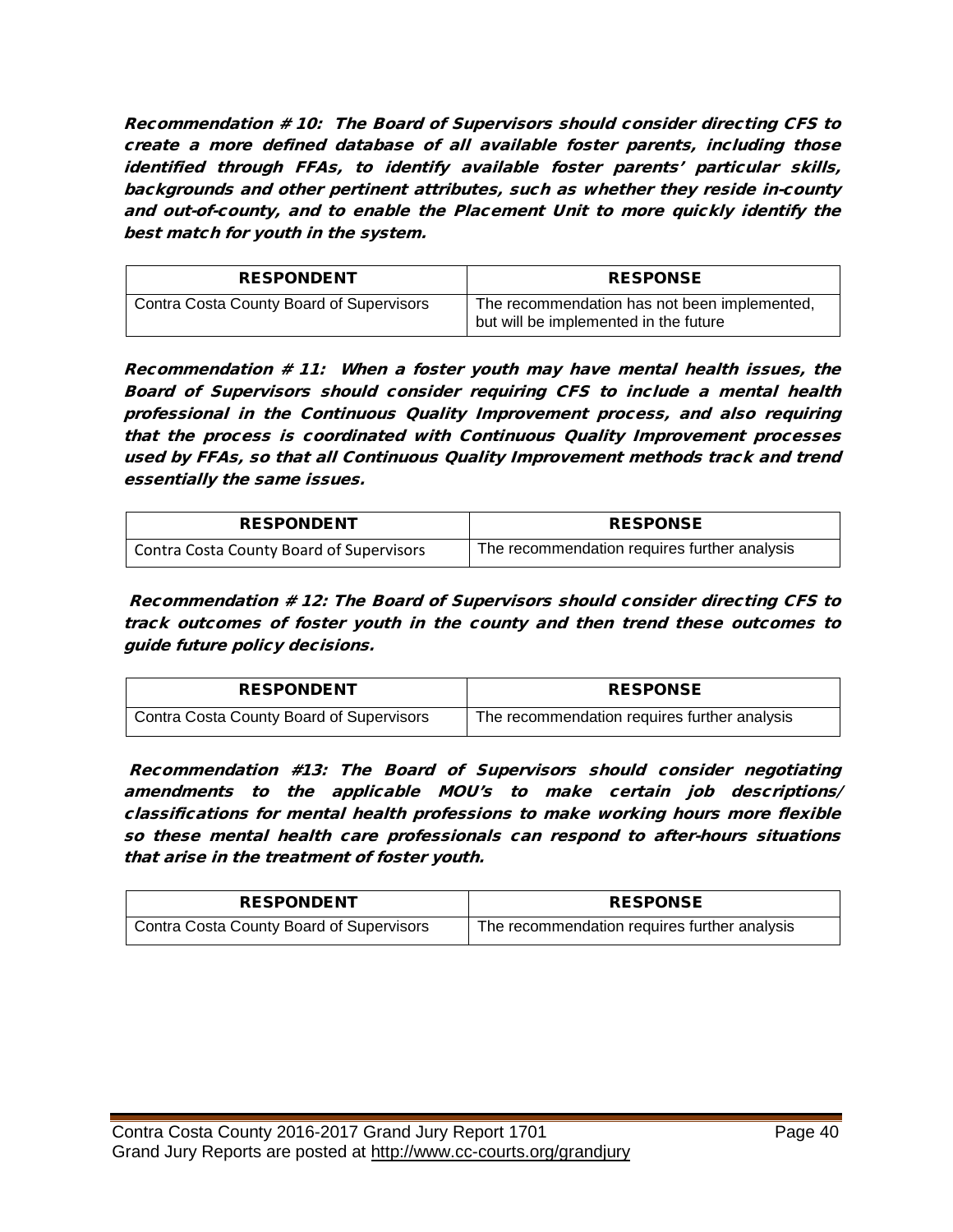#### CONTRA COSTA COUNTY GRAND JURY REPORT 1613 HUMAN RESOURCES MANAGEMENT Adrift on the Sea of Change

Recommendation # 1: The Board of Supervisors should consider hiring a permanent HR Director as soon as is reasonably possible.

| <b>RESPONDENT</b>                        | <b>RESPONSE</b>                                                                           |
|------------------------------------------|-------------------------------------------------------------------------------------------|
| Contra Costa County Board of Supervisors | The recommendation has not yet been implemented,<br>but will be implemented in the future |

Recommendation # 2: The Board of Supervisors should consider directing HR to develop a strategic plan that (1) defines HR's role and authority in personnel management vis a vis the departments it services (2) provides the degree to which centralizing specific personnel management processes is feasible and advisable, and (3) provides what processes can or should be decentralized to the departments.

| <b>RESPONDENT</b>                        | <b>RESPONSE</b>                                                                           |
|------------------------------------------|-------------------------------------------------------------------------------------------|
| Contra Costa County Board of Supervisors | The recommendation has not yet been implemented,<br>but will be implemented in the future |

Recommendation # 3: The Board of Supervisors should consider directing HR to assess the skills and abilities of current staff as a basis for rationalizing the separation of Recruitment from Classification, and develop a staffing plan to maximize the benefit of the new configuration.

| <b>RESPONDENT</b>                        | <b>RESPONSE</b>                                                                                |
|------------------------------------------|------------------------------------------------------------------------------------------------|
| Contra Costa County Board of Supervisors | The recommendation will not be implemented<br>because it is not warranted or is not reasonable |

Recommendation # 4: The Board of Supervisors should consider directing the County Administrator to end the delegated authority to the Health Services Department for personnel actions.

| <b>RESPONDENT</b>                        | <b>RESPONSE</b>                              |
|------------------------------------------|----------------------------------------------|
| Contra Costa County Board of Supervisors | The recommendation requires further analysis |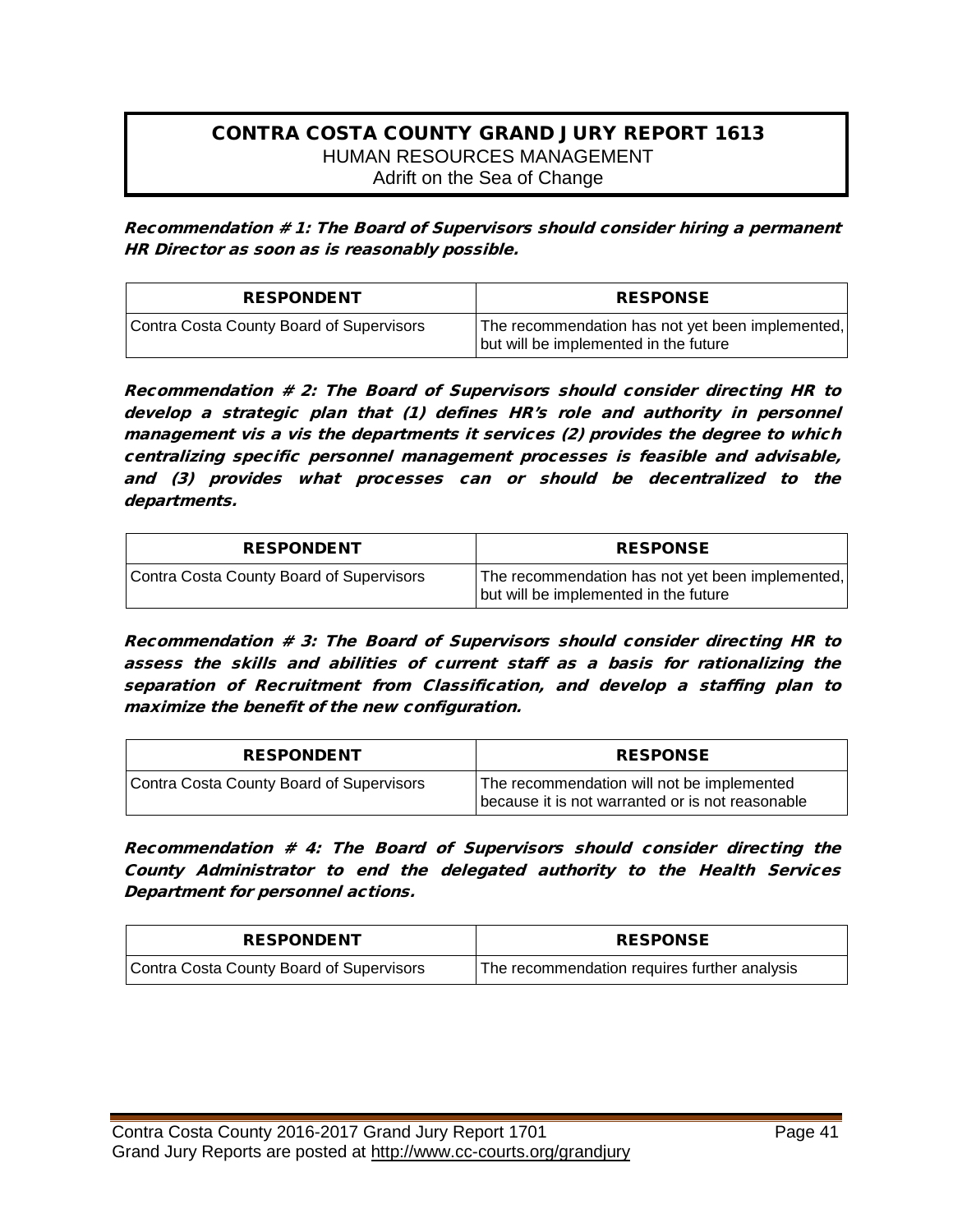Recommendation # 5: HR should assess the potential impact on HR staffing resulting from withdrawal of the delegated authority.

| <b>RESPONDENT</b>                        | <b>RESPONSE</b>                              |
|------------------------------------------|----------------------------------------------|
| Contra Costa County Board of Supervisors | The recommendation requires further analysis |

Recommendation # 6: The Board of Supervisors should consider directing HR, in coordination with County Counsel, the County Administrator and County department heads, to review and update the Personnel Management Regulations and the Salary Regulations as needed.

| <b>RESPONDENT</b>                        | <b>RESPONSE</b>                                                                           |
|------------------------------------------|-------------------------------------------------------------------------------------------|
| Contra Costa County Board of Supervisors | The recommendation has not yet been<br>implemented, but will be implemented in the future |

Recommendation # 7: The Board of Supervisors should direct HR to review and update the Personnel Services Manual as needed.

| <b>RESPONDENT</b>                        | <b>RESPONSE</b>                                                                           |
|------------------------------------------|-------------------------------------------------------------------------------------------|
| Contra Costa County Board of Supervisors | The recommendation has not yet been<br>implemented, but will be implemented in the future |

Recommendation # 8: The Board of Supervisors should consider directing HR to begin a comprehensive review of the current County job classification system and develop recommendations for change as appropriate.

| <b>RESPONDENT</b>                        | <b>RESPONSE</b>                              |
|------------------------------------------|----------------------------------------------|
| Contra Costa County Board of Supervisors | The recommendation requires further analysis |

Recommendation # 9: The Board of Supervisors should direct HR to implement an organized departmental outreach and training effort to ensure that all County departments fully understand HR's policies and procedures.

| <b>RESPONDENT</b>                        | <b>RESPONSE</b>                                                                           |
|------------------------------------------|-------------------------------------------------------------------------------------------|
| Contra Costa County Board of Supervisors | The recommendation has not yet been<br>implemented, but will be implemented in the future |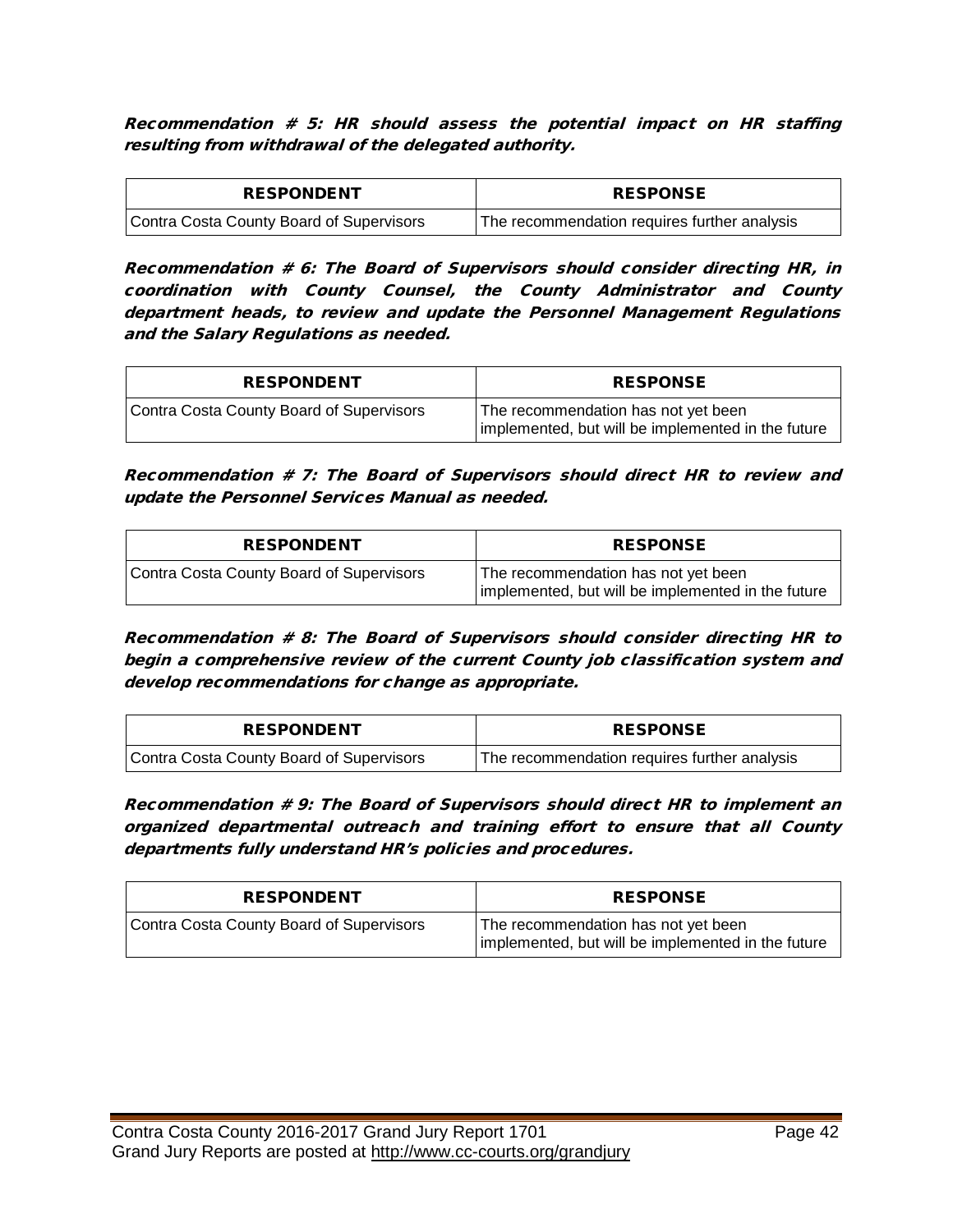Recommendation # 10: The Board of Supervisors should consider directing HR to play a key role in the Change Management effort.

| <b>RESPONDENT</b>                        | <b>RESPONSE</b>                         |
|------------------------------------------|-----------------------------------------|
| Contra Costa County Board of Supervisors | The recommendation has been implemented |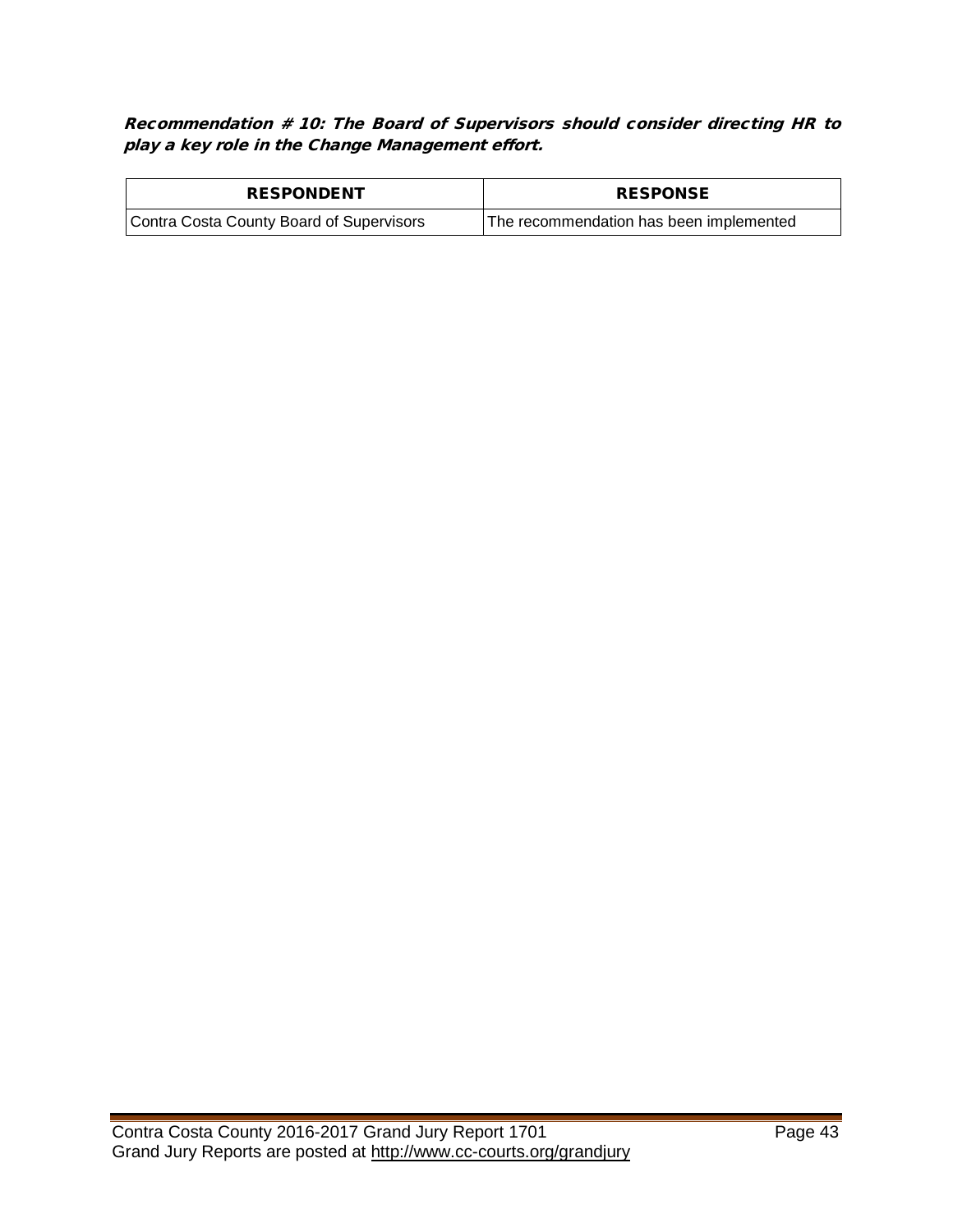## CONTRA COSTA COUNTY CIVIL GRAND JURY REPORT 1614 WHERE WILL WE LIVE? The Affordable Housing Waiting List is Closed

#### Recommendation # 1: The city should consider increasing AH in PDAs.

| <b>RESPONDENT</b>                    | <b>RESPONSE</b>                                    |
|--------------------------------------|----------------------------------------------------|
| <b>City Council of Antioch</b>       | The recommendation will not be implemented         |
|                                      | because is not warranted or is not reasonable      |
| <b>City Council of Brentwood</b>     | The recommendation has not yet been                |
|                                      | implemented, but will be implemented in the future |
| <b>City Council of Clayton</b>       | The recommendation will not be implemented         |
|                                      | because is not warranted or is not reasonable      |
| <b>City Council of Concord</b>       | The recommendation has been implemented            |
| <b>City Council of Danville</b>      | The recommendation will not be implemented         |
|                                      | because is not warranted or is not reasonable      |
| <b>City Council of El Cerrito</b>    | The recommendation has been implemented            |
| <b>City Council of Hercules</b>      | The recommendation has not yet been                |
|                                      | implemented, but will be implemented in the future |
| <b>City Council of Lafayette</b>     | The recommendation requires further analysis       |
| <b>City Council of Martinez</b>      | The recommendation has been implemented            |
| City Council of Moraga               | The recommendation has been implemented            |
| <b>City Council of Oakley</b>        | The recommendation will not be implemented         |
|                                      | because is not warranted or is not reasonable      |
| <b>City Council of Orinda</b>        | The recommendation has been implemented            |
| <b>City Council of Pinole</b>        | The recommendation has been implemented            |
| <b>City Council of Pleasant Hill</b> | The recommendation has been implemented            |
| <b>City Council of Pittsburg</b>     | The recommendation has been implemented            |
| <b>City Council of Richmond</b>      | The recommendation has not yet been                |
|                                      | implemented, but will be implemented in the future |
| City Council of San Pablo            | The recommendation has been implemented            |
| City Council of San Ramon            | The recommendation will not be implemented         |
|                                      | because is not warranted or is not reasonable      |
| <b>City Council of Walnut Creek</b>  | The recommendation has not yet been                |
|                                      | implemented, but will be implemented in the future |

Recommendation # 2: The city should consider adopting an Inclusionary Housing Ordinance.

| <b>RESPONDENT</b>       | <b>RESPONSE</b>                               |
|-------------------------|-----------------------------------------------|
| City Council of Antioch | The recommendation will not be implemented    |
|                         | because is not warranted or is not reasonable |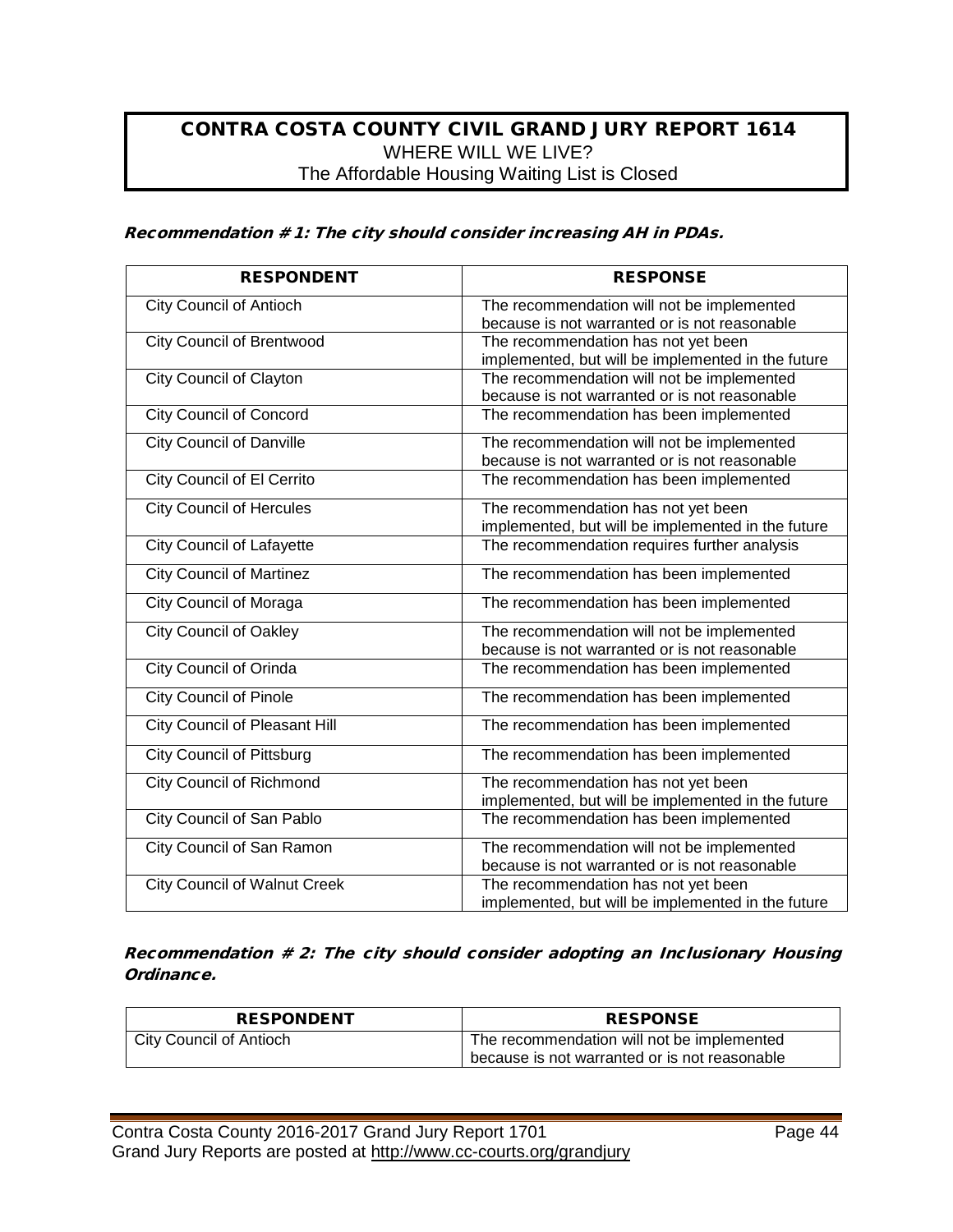| <b>City Council of Brentwood</b>     | The recommendation has been implemented                                                     |
|--------------------------------------|---------------------------------------------------------------------------------------------|
| City Council of Clayton              | The recommendation has been implemented                                                     |
| <b>City Council of Concord</b>       | The recommendation has been implemented                                                     |
| <b>City Council of Danville</b>      | The recommendation has been implemented                                                     |
| City Council of El Cerrito           | The recommendation requires further analysis                                                |
| <b>City Council of Hercules</b>      | The recommendation will not be implemented<br>because is not warranted or is not reasonable |
| <b>City Council of Lafayette</b>     | The recommendation has been implemented                                                     |
| <b>City Council of Martinez</b>      | The recommendation requires further analysis                                                |
| City Council of Moraga               | The recommendation will not be implemented<br>because is not warranted or is not reasonable |
| <b>City Council of Oakley</b>        | The recommendation has not yet been<br>implemented, but will be implemented in the future   |
| City Council of Orinda               | The recommendation will not be implemented<br>because is not warranted or is not reasonable |
| <b>City Council of Pinole</b>        | The recommendation has been implemented                                                     |
| <b>City Council of Pleasant Hill</b> | The recommendation has been implemented                                                     |
| <b>City Council of Pittsburg</b>     | The recommendation has been implemented                                                     |
| <b>City Council of Richmond</b>      | The recommendation has been implemented                                                     |
| City Council of San Pablo            | The recommendation has not yet been implemented,<br>but will be implemented in the future   |
| City Council of San Ramon            | The recommendation has been implemented                                                     |
| <b>City Council of Walnut Creek</b>  | The recommendation has been implemented                                                     |

Recommendation # 3: The city should explore rehabilitating existing housing stock as AH for purchase or rental and identify funding to do so.

| <b>RESPONDENT</b>                | <b>RESPONSE</b>                               |
|----------------------------------|-----------------------------------------------|
| <b>City Council of Antioch</b>   | The recommendation will not be implemented    |
|                                  | because is not warranted or is not reasonable |
| <b>City Council of Brentwood</b> | The recommendation has been implemented       |
| <b>City Council of Clayton</b>   | The recommendation will not be implemented    |
|                                  | because is not warranted or is not reasonable |
| <b>City Council of Concord</b>   | The recommendation has been implemented       |
| <b>City Council of Danville</b>  | The recommendation has been implemented       |
| City Council of El Cerrito       | The recommendation will not be implemented    |
|                                  | because is not warranted or is not reasonable |
| City Council of Hercules         | The recommendation has been implemented       |
| <b>City Council of Lafayette</b> | The recommendation has been implemented       |
| <b>City Council of Martinez</b>  | The recommendation has been implemented       |
| City Council of Moraga           | The recommendation will not be implemented    |
|                                  | because is not warranted or is not reasonable |
| <b>City Council of Oakley</b>    | The recommendation has been implemented       |
| City Council of Orinda           | The recommendation has been implemented       |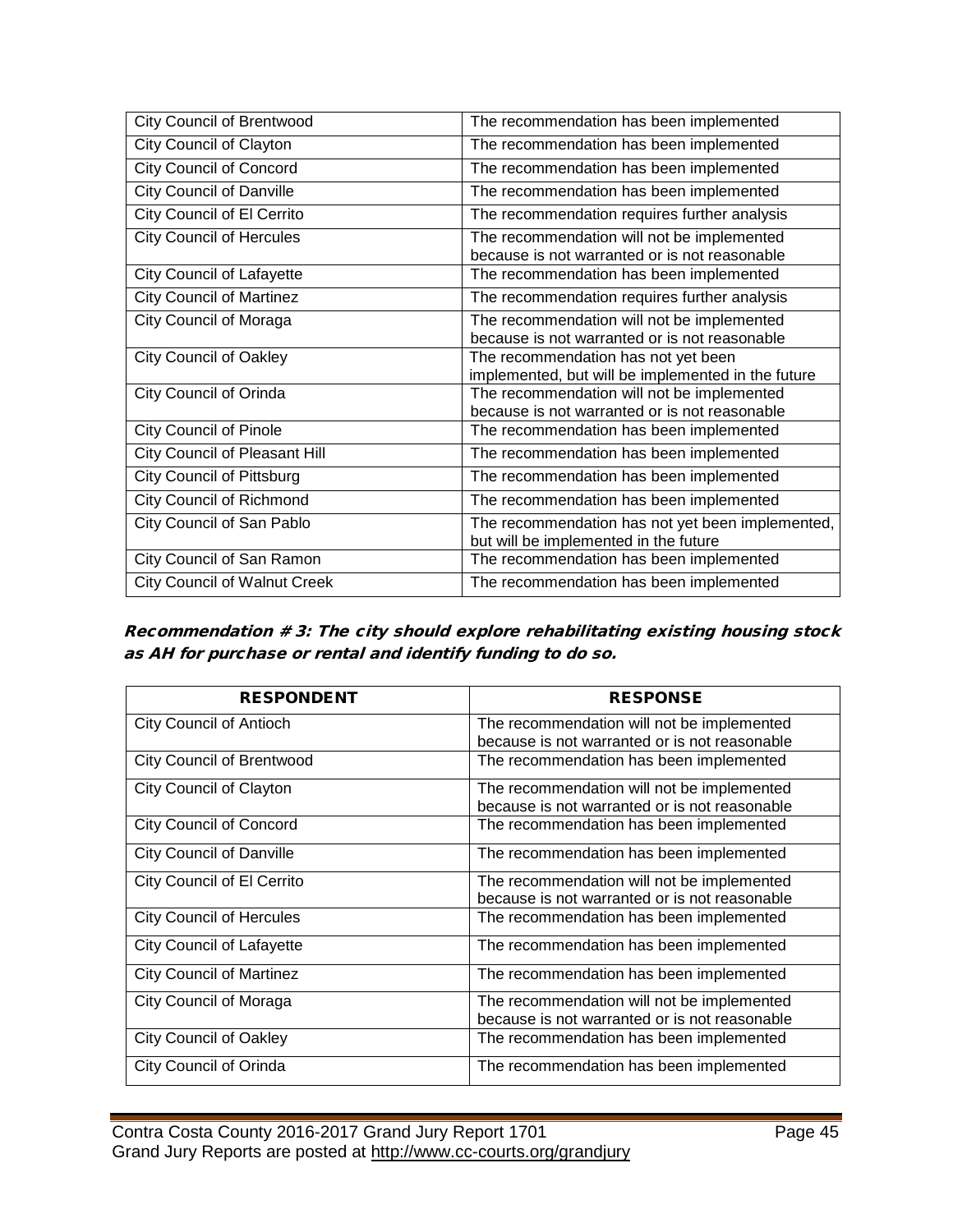| <b>City Council of Pinole</b>        | The recommendation will not be implemented<br>because is not warranted or is not reasonable |
|--------------------------------------|---------------------------------------------------------------------------------------------|
| <b>City Council of Pleasant Hill</b> | The recommendation has been implemented                                                     |
| <b>City Council of Pittsburg</b>     | The recommendation has been implemented                                                     |
| <b>City Council of Richmond</b>      | The recommendation has been implemented                                                     |
| City Council of San Pablo            | The recommendation will not be implemented<br>because is not warranted or is not reasonable |
| City Council of San Ramon            | The recommendation has been implemented                                                     |
| <b>City Council of Walnut Creek</b>  | The recommendation has been implemented                                                     |

Recommendation # 4: The County should explore rehabilitating existing housing stock as AH for purchase or rental and identity funding to do so.

| <b>RESPONDENT</b>                               | <b>RESPONSE</b>                         |
|-------------------------------------------------|-----------------------------------------|
| <b>Contra Costa County Board of Supervisors</b> | The recommendation has been implemented |

Recommendation # 5: The city should explore increasing existing 'impact fees" or "linage fees" or enacting such fees in order to generate revenue with which to assist funding of AH.

| <b>RESPONDENT</b>                | <b>RESPONSE</b>                               |
|----------------------------------|-----------------------------------------------|
| <b>City Council of Antioch</b>   | The recommendation will not be implemented    |
|                                  | because is not warranted or is not reasonable |
| <b>City Council of Brentwood</b> | The recommendation has been implemented       |
| <b>City Council of Clayton</b>   | The recommendation will not be implemented    |
|                                  | because is not warranted or is not reasonable |
| <b>City Council of Concord</b>   | The recommendation requires further analysis  |
| <b>City Council of Danville</b>  | The recommendation will not be implemented    |
|                                  | because is not warranted or is not reasonable |
| City Council of El Cerrito       | The recommendation requires further analysis  |
| <b>City Council of Hercules</b>  | The recommendation will not be implemented    |
|                                  | because is not warranted or is not reasonable |
| <b>City Council of Lafayette</b> | The recommendation requires further analysis  |
| <b>City Council of Martinez</b>  | The recommendation has been implemented       |
| <b>City Council of Moraga</b>    | The recommendation will not be implemented    |
|                                  | because is not warranted or is not reasonable |
| <b>City Council of Oakley</b>    | The recommendation will not be implemented    |
|                                  | because is not warranted or is not reasonable |
| <b>City Council of Orinda</b>    | The recommendation will not be implemented    |
|                                  | because is not warranted or is not reasonable |
| <b>City Council of Pinole</b>    | The recommendation requires further analysis  |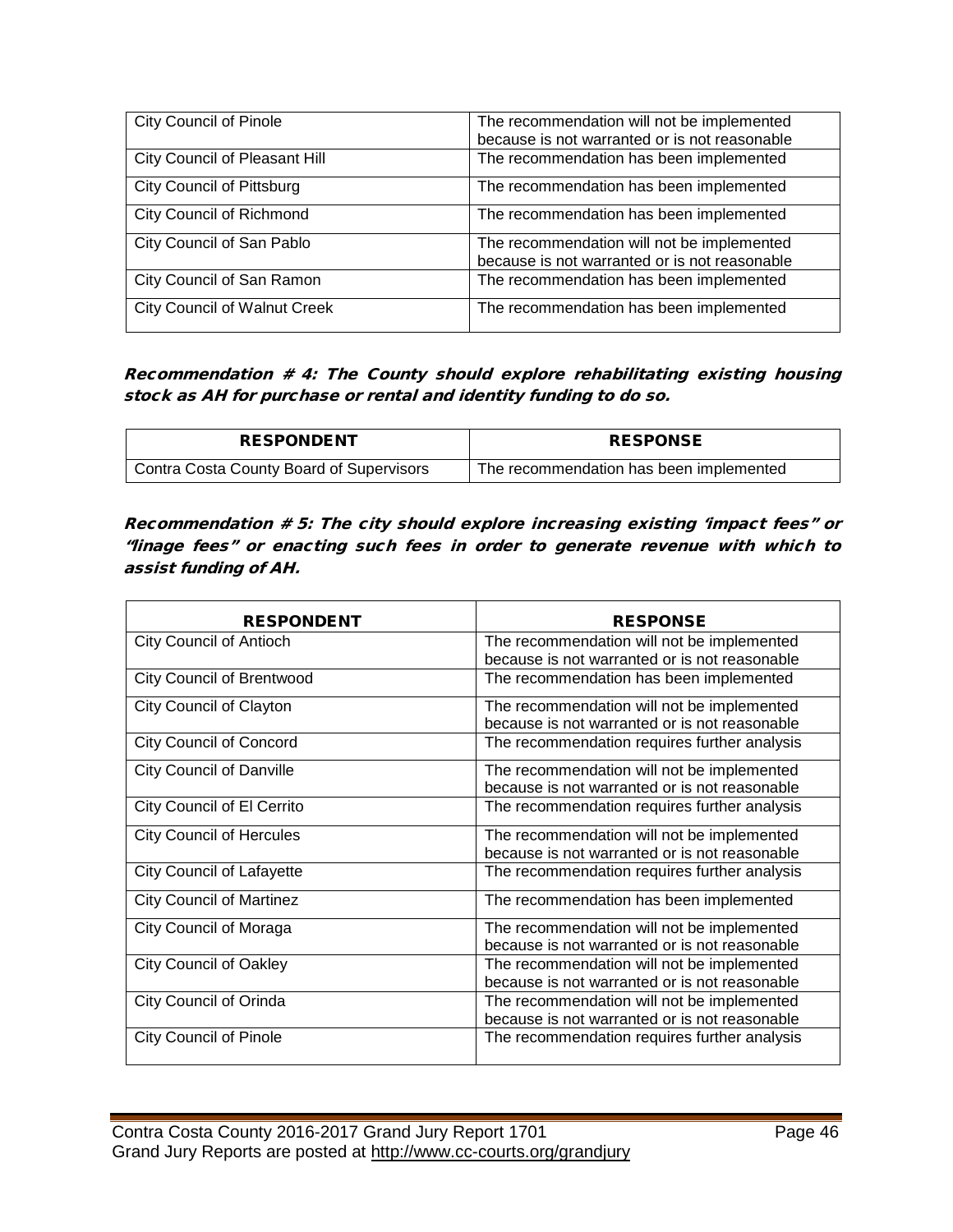| <b>City Council of Pleasant Hill</b> | The recommendation has not yet been<br>implemented, but will be implemented in the future |
|--------------------------------------|-------------------------------------------------------------------------------------------|
| <b>City Council of Pittsburg</b>     | The recommendation has been implemented                                                   |
| <b>City Council of Richmond</b>      | The recommendation requires further analysis                                              |
| City Council of San Pablo            | The recommendation has not yet been<br>implemented, but will be implemented in the future |
| City Council of San Ramon            | The recommendation has been implemented                                                   |
| <b>City Council of Walnut Creek</b>  | The recommendation has been implemented                                                   |

Recommendation # 6: The city should consider designating an employee within the city's planning or housing department to coordinate with property management to maintain current waiting and interest lists of available AH and ensure information is posted on the city website, and identifying funding to do so.

| <b>RESPONDENT</b>                   | <b>RESPONSE</b>                                                                             |
|-------------------------------------|---------------------------------------------------------------------------------------------|
| <b>City Council of Antioch</b>      | The recommendation has been implemented                                                     |
| <b>City Council of Brentwood</b>    | The recommendation has been implemented                                                     |
| <b>City Council of Clayton</b>      | The recommendation will not be implemented<br>because is not warranted or is not reasonable |
| <b>City Council of Concord</b>      | The recommendation will not be implemented<br>because is not warranted or is not reasonable |
| <b>City Council of Danville</b>     | The recommendation has been implemented                                                     |
| City Council of El Cerrito          | The recommendation will not be implemented<br>because is not warranted or is not reasonable |
| <b>City Council of Hercules</b>     | The recommendation will not be implemented<br>because is not warranted or is not reasonable |
| <b>City Council of Lafayette</b>    | The recommendation requires further analysis                                                |
| <b>City Council of Martinez</b>     | The recommendation requires further analysis                                                |
| <b>City Council of Moraga</b>       | The recommendation will not be implemented<br>because is not warranted or is not reasonable |
| <b>City Council of Oakley</b>       | The recommendation has been implemented                                                     |
| <b>City Council of Orinda</b>       | The recommendation will not be implemented<br>because is not warranted or is not reasonable |
| <b>City Council of Pinole</b>       | The recommendation will not be implemented<br>because is not warranted or is not reasonable |
| City Council of Pleasant Hill       | The recommendation requires further analysis                                                |
| <b>City Council of Pittsburg</b>    | The recommendation has been implemented                                                     |
| <b>City Council of Richmond</b>     | The recommendation will not be implemented<br>because is not warranted or is not reasonable |
| City Council of San Pablo           | The recommendation will not be implemented<br>because is not warranted or is not reasonable |
| City Council of San Ramon           | The recommendation will not be implemented<br>because is not warranted or is not reasonable |
| <b>City Council of Walnut Creek</b> | The recommendation has been implemented                                                     |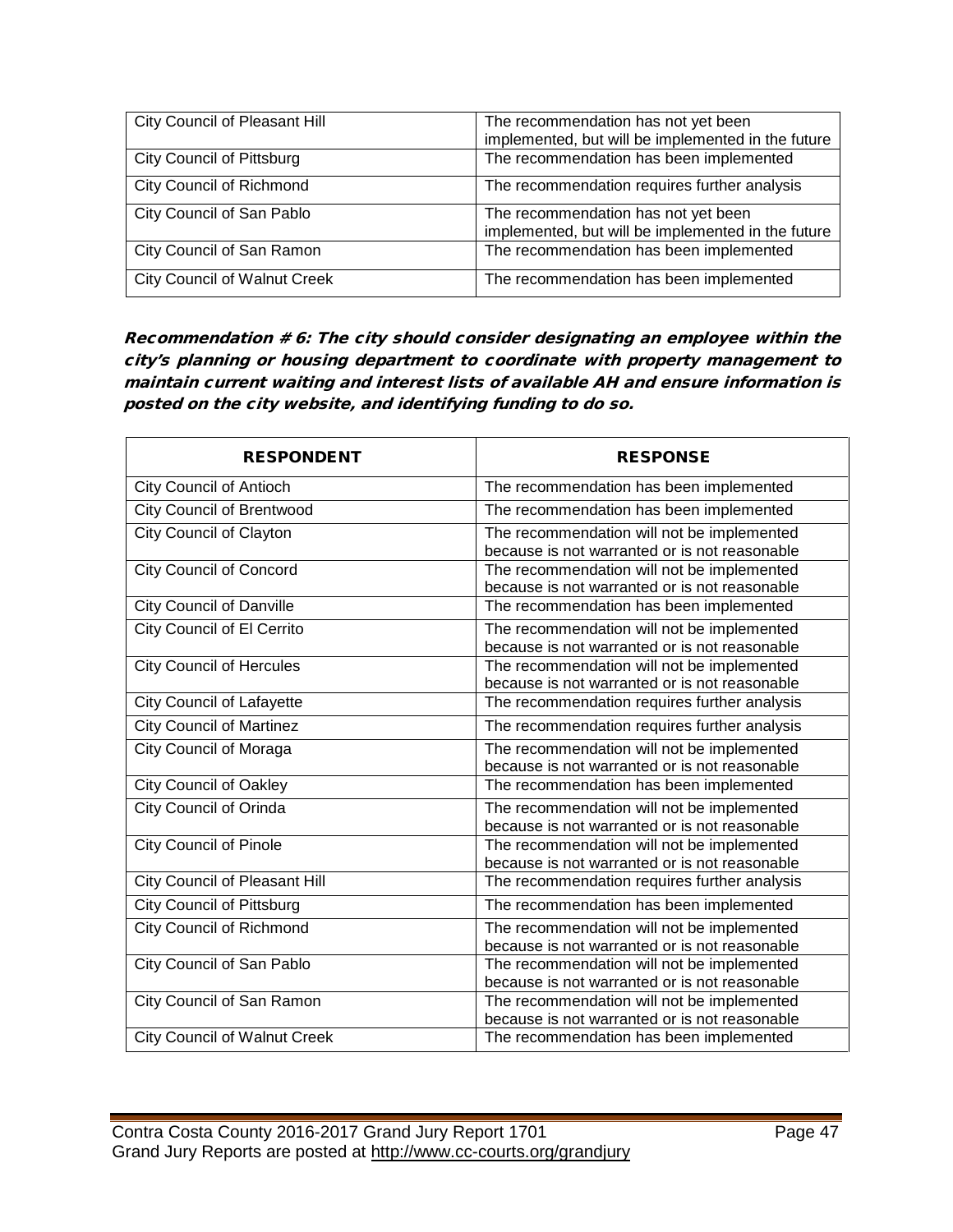Recommendation # 7: The city should consider seeking federal, state, and local funding sources for AH.

| <b>RESPONDENT</b>                    | <b>RESPONSE</b>                                                                           |
|--------------------------------------|-------------------------------------------------------------------------------------------|
| <b>City Council of Antioch</b>       | The recommendation has been implemented                                                   |
| <b>City Council of Brentwood</b>     | The recommendation has been implemented                                                   |
| <b>City Council of Clayton</b>       | The recommendation has been implemented                                                   |
| <b>City Council of Concord</b>       | The recommendation has been implemented                                                   |
| <b>City Council of Danville</b>      | The recommendation has been implemented                                                   |
| City Council of El Cerrito           | The recommendation has been implemented                                                   |
| <b>City Council of Hercules</b>      | The recommendation has been implemented                                                   |
| <b>City Council of Lafayette</b>     | The recommendation has been implemented                                                   |
| <b>City Council of Martinez</b>      | The recommendation has been implemented                                                   |
| <b>City Council of Moraga</b>        | The recommendation has not yet been<br>implemented, but will be implemented in the future |
| <b>City Council of Oakley</b>        | The recommendation has been implemented                                                   |
| <b>City Council of Orinda</b>        | The recommendation has been implemented                                                   |
| <b>City Council of Pinole</b>        | The recommendation has been implemented                                                   |
| <b>City Council of Pleasant Hill</b> | The recommendation has been implemented                                                   |
| <b>City Council of Pittsburg</b>     | The recommendation has been implemented                                                   |
| <b>City Council of Richmond</b>      | The recommendation has been implemented                                                   |
| City Council of San Pablo            | The recommendation has been implemented                                                   |
| City Council of San Ramon            | The recommendation has been implemented                                                   |
| <b>City Council of Walnut Creek</b>  | The recommendation has been implemented                                                   |

Recommendation # 8: The city should consider partnering with for-profit and notfor-profit builders to secure land suitable for AH and identify funding to do so.

| <b>RESPONDENT</b>                 | <b>RESPONSE</b>                                    |
|-----------------------------------|----------------------------------------------------|
| <b>City Council of Antioch</b>    | The recommendation will not be implemented         |
|                                   | because is not warranted or is not reasonable      |
| <b>City Council of Brentwood</b>  | The recommendation has been implemented            |
| City Council of Clayton           | The recommendation has been implemented            |
| <b>City Council of Concord</b>    | The recommendation has been implemented            |
| <b>City Council of Danville</b>   | The recommendation has been implemented            |
| <b>City Council of El Cerrito</b> | The recommendation requires further analysis       |
| <b>City Council of Hercules</b>   | The recommendation has been implemented            |
| <b>City Council of Lafayette</b>  | The recommendation requires further analysis       |
| <b>City Council of Martinez</b>   | The recommendation has been implemented            |
| <b>City Council of Moraga</b>     | The recommendation has not yet been                |
|                                   | implemented, but will be implemented in the future |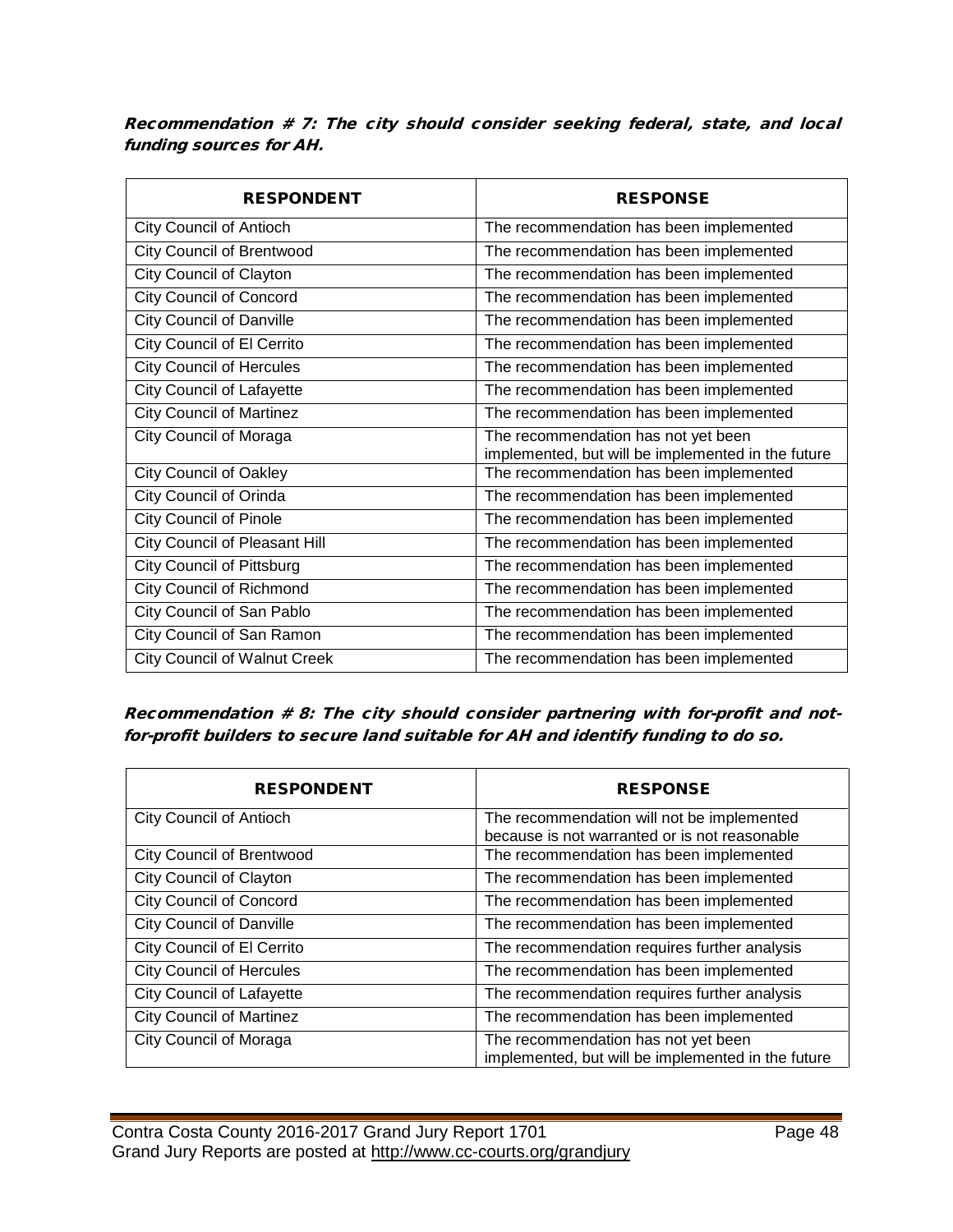| <b>City Council of Oakley</b>        | The recommendation has been implemented                                                     |
|--------------------------------------|---------------------------------------------------------------------------------------------|
| City Council of Orinda               | The recommendation has been implemented                                                     |
| <b>City Council of Pinole</b>        | The recommendation has been implemented                                                     |
| <b>City Council of Pleasant Hill</b> | The recommendation has been implemented                                                     |
| <b>City Council of Pittsburg</b>     | The recommendation has been implemented                                                     |
| <b>City Council of Richmond</b>      | The recommendation will not be implemented<br>because is not warranted or is not reasonable |
| City Council of San Pablo            | The recommendation has been implemented                                                     |
| City Council of San Ramon            | The recommendation has been implemented                                                     |
| <b>City Council of Walnut Creek</b>  | The recommendation has been implemented                                                     |

Recommendation # 9: The County should consider seeking federal, state, and local funding sources for AH.

| <b>RESPONDENT</b>                        | <b>RESPONSE</b>                         |
|------------------------------------------|-----------------------------------------|
| Contra Costa County Board of Supervisors | The recommendation has been implemented |

Recommendation # 10: The County should consider partnering with for-profit and not-for-profit builders to secure land suitable for AH and identify funding to do so.

| <b>RESPONDENT</b>                               | <b>RESPONSE</b>                                                                             |
|-------------------------------------------------|---------------------------------------------------------------------------------------------|
| <b>Contra Costa County Board of Supervisors</b> | The recommendation will not be implemented<br>because is not warranted or is not reasonable |

Recommendation # 11: The city should consider undertaking an education initiative in the earliest phase of affordable planning projects in order to alleviate community concerns regarding AH and identify funding to do so.

| <b>RESPONDENT</b>                | <b>RESPONSE</b>                                    |
|----------------------------------|----------------------------------------------------|
| <b>City Council of Antioch</b>   | The recommendation will not be implemented         |
|                                  | because is not warranted or is not reasonable      |
| <b>City Council of Brentwood</b> | The recommendation has been implemented            |
| <b>City Council of Clayton</b>   | The recommendation has been implemented            |
| <b>City Council of Concord</b>   | The recommendation has been implemented            |
| <b>City Council of Danville</b>  | The recommendation has been implemented            |
| City Council of El Cerrito       | The recommendation will not be implemented         |
|                                  | because is not warranted or is not reasonable      |
| <b>City Council of Hercules</b>  | The recommendation will not be implemented         |
|                                  | because is not warranted or is not reasonable      |
| <b>City Council of Lafayette</b> | The recommendation has been implemented            |
| <b>City Council of Martinez</b>  | The recommendation has not yet been                |
|                                  | implemented, but will be implemented in the future |
| <b>City Council of Moraga</b>    | The recommendation will not be implemented         |
|                                  | because is not warranted or is not reasonable      |
| <b>City Council of Oakley</b>    | The recommendation has been implemented            |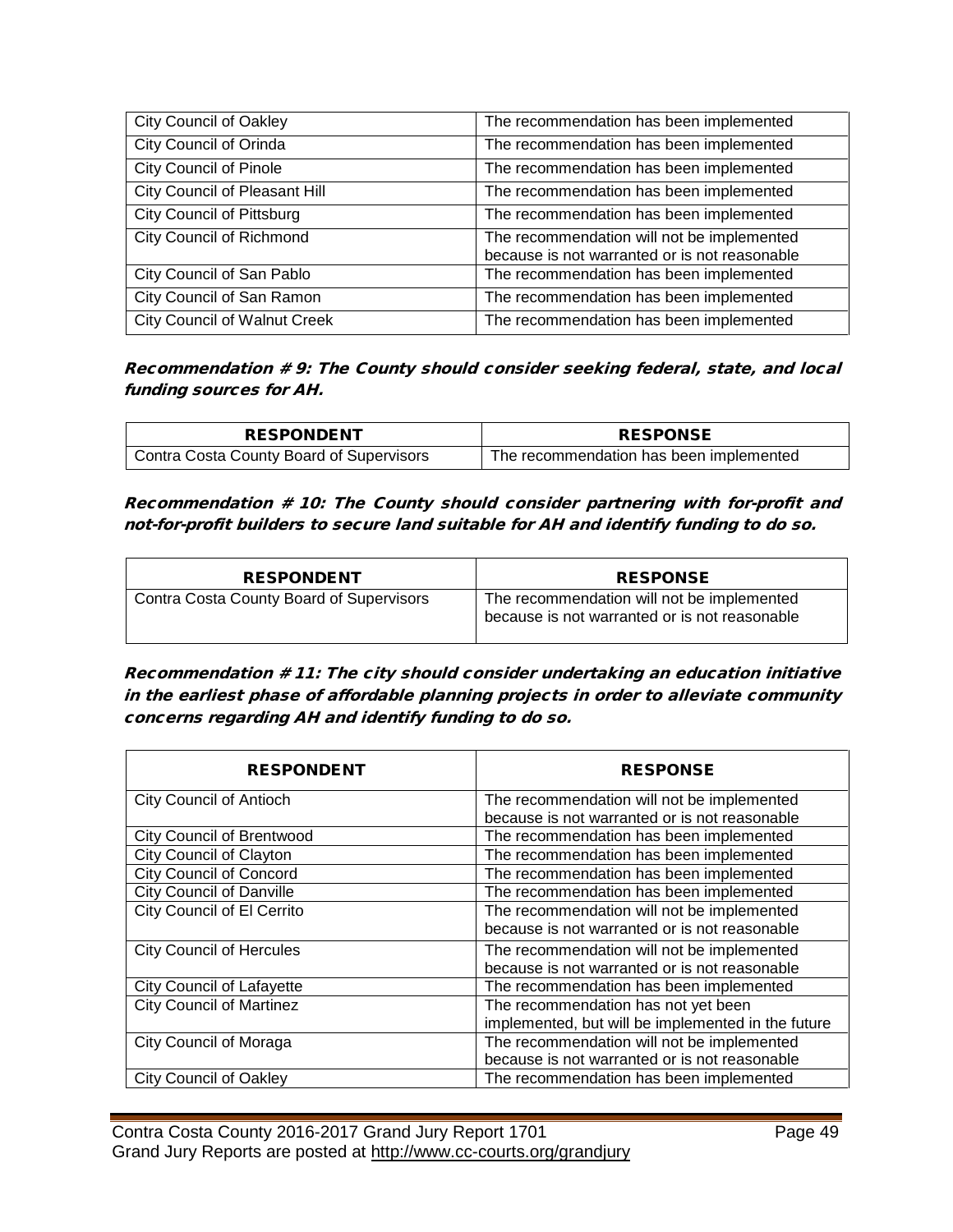| City Council of Orinda               | The recommendation has been implemented          |
|--------------------------------------|--------------------------------------------------|
| <b>City Council of Pinole</b>        | The recommendation has been implemented          |
| <b>City Council of Pleasant Hill</b> | The recommendation has not yet been implemented, |
|                                      | but will be implemented in the future            |
| <b>City Council of Pittsburg</b>     | The recommendation has been implemented          |
| <b>City Council of Richmond</b>      | The recommendation will not be implemented       |
|                                      | because is not warranted or is not reasonable    |
| City Council of San Pablo            | The recommendation has not yet been implemented, |
|                                      | but will be implemented in the future            |
| City Council of San Ramon            | The recommendation has been implemented          |
| <b>City Council of Walnut Creek</b>  | The recommendation has been implemented          |

Recommendation # 12: The County should consider undertaking an education initiative in the earliest phase of affordable planning projects in order to alleviate community concerns regarding AH and identify funding to do so.

| <b>RESPONDENT</b>                        | <b>RESPONSE</b>                               |
|------------------------------------------|-----------------------------------------------|
| Contra Costa County Board of Supervisors | The recommendation will not be implemented    |
|                                          | because is not warranted or is not reasonable |

Recommendation # 13: The city should consider identifying all infill and vacant land not in PDAs and encourage use of it for AH through tax incentives, density bonuses, etc.

| <b>RESPONDENT</b>                | <b>RESPONSE</b>                               |
|----------------------------------|-----------------------------------------------|
| <b>City Council of Antioch</b>   | The recommendation will not be implemented    |
|                                  | because is not warranted or is not reasonable |
| <b>City Council of Brentwood</b> | The recommendation has been implemented       |
| City Council of Clayton          | The recommendation has been implemented       |
| <b>City Council of Concord</b>   | The recommendation has been implemented       |
| <b>City Council of Danville</b>  | The recommendation has been implemented       |
| City Council of El Cerrito       | The recommendation has been implemented       |
| <b>City Council of Hercules</b>  | The recommendation has been implemented       |
| <b>City Council of Lafayette</b> | The recommendation requires further analysis  |
| <b>City Council of Martinez</b>  | The recommendation has been implemented       |
| <b>City Council of Moraga</b>    | The recommendation has been implemented       |
| <b>City Council of Oakley</b>    | The recommendation will not be implemented    |
|                                  | because is not warranted or is not reasonable |
| City Council of Orinda           | The recommendation has been implemented       |
| <b>City Council of Pinole</b>    | The recommendation has been implemented       |
| City Council of Pleasant Hill    | The recommendation has been implemented       |
| <b>City Council of Pittsburg</b> | The recommendation has been implemented       |
| <b>City Council of Richmond</b>  | The recommendation has been implemented       |
| City Council of San Pablo        | The recommendation has been implemented       |
| City Council of San Ramon        | The recommendation has been implemented       |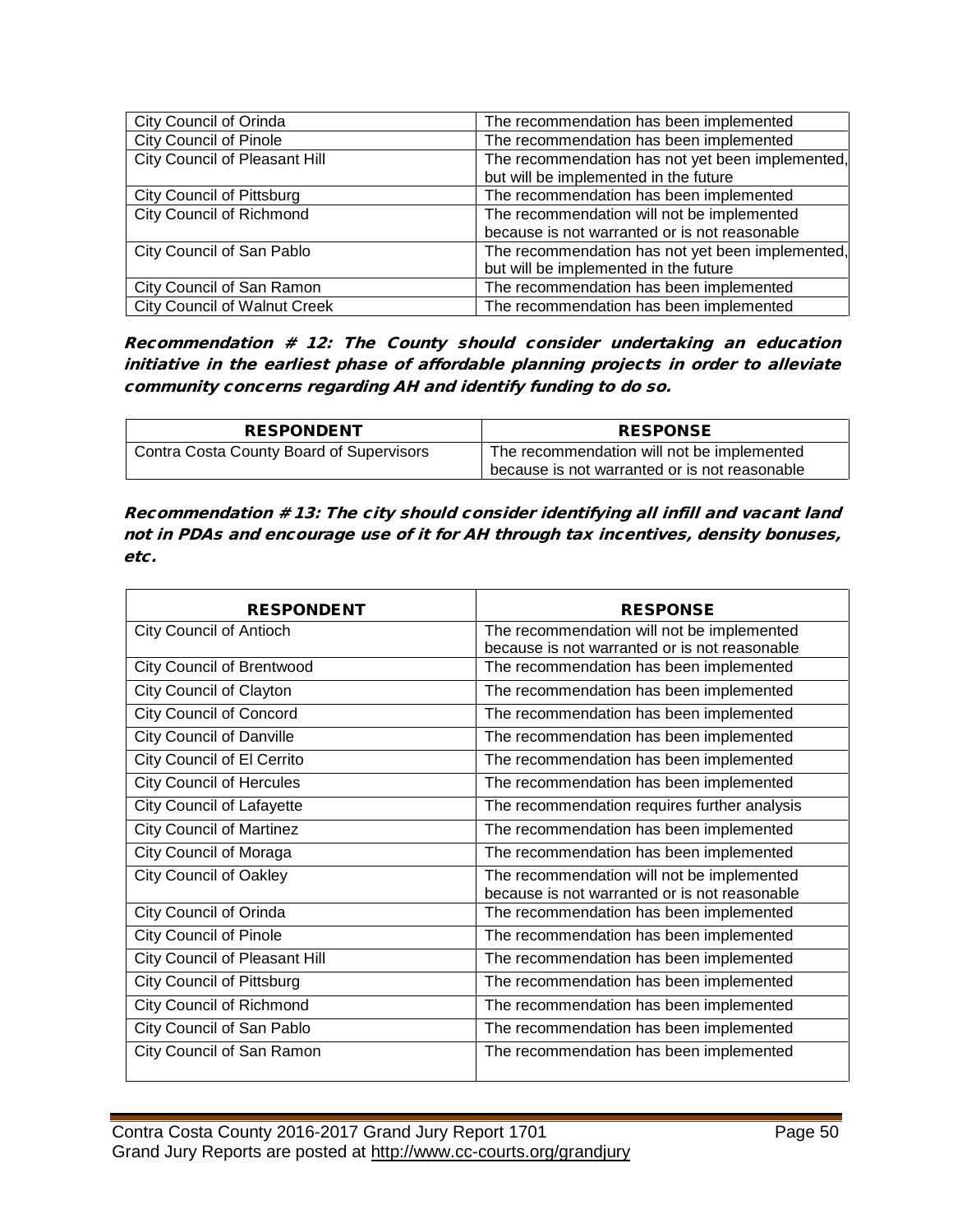| <b>City Council of Walnut Creek</b> | The recommendation will not be implemented    |
|-------------------------------------|-----------------------------------------------|
|                                     | because is not warranted or is not reasonable |

Recommendation #14: The County should consider identifying all infill and vacant land not in PDAs and encourage use of it for AH through tax incentives, density bonuses, etc.

| <b>RESPONDENT</b>                        | <b>RESPONSE</b>                                    |
|------------------------------------------|----------------------------------------------------|
| Contra Costa County Board of Supervisors | The recommendation has not yet been                |
|                                          | implemented, but will be implemented in the future |

Recommendation # 15: The city should consider creating an easily accessible online central repository with all relevant information on deed-restricted housing units to assure that inventory of AH is maintained and identify funding to do so.

| <b>RESPONDENT</b>                   | <b>RESPONSE</b>                                  |
|-------------------------------------|--------------------------------------------------|
| <b>City Council of Antioch</b>      | The recommendation will not be implemented       |
|                                     | because is not warranted or is not reasonable    |
| <b>City Council of Brentwood</b>    | The recommendation has been implemented          |
| <b>City Council of Clayton</b>      | The recommendation has been implemented          |
| <b>City Council of Concord</b>      | The recommendation has been implemented          |
| <b>City Council of Danville</b>     | The recommendation has been implemented          |
| City Council of El Cerrito          | The recommendation will not be implemented       |
|                                     | because is not warranted or is not reasonable    |
| <b>City Council of Hercules</b>     | The recommendation has not yet been implemented, |
|                                     | but will be implemented in the future            |
| <b>City Council of Lafayette</b>    | The recommendation has been implemented          |
| <b>City Council of Martinez</b>     | The recommendation has been implemented          |
| <b>City Council of Moraga</b>       | The recommendation will not be implemented       |
|                                     | because is not warranted or is not reasonable    |
| <b>City Council of Oakley</b>       | The recommendation has been implemented          |
| <b>City Council of Orinda</b>       | The recommendation has not yet been implemented, |
|                                     | but will be implemented in the future            |
| <b>City Council of Pinole</b>       | The recommendation will not be implemented       |
|                                     | because is not warranted or is not reasonable    |
| City Council of Pleasant Hill       | The recommendation has not yet been implemented, |
|                                     | but will be implemented in the future            |
| <b>City Council of Pittsburg</b>    | The recommendation has not yet been implemented, |
|                                     | but will be implemented in the future            |
| <b>City Council of Richmond</b>     | The recommendation has not yet been implemented, |
|                                     | but will be implemented in the future            |
| City Council of San Pablo           | The recommendation will not be implemented       |
|                                     | because is not warranted or is not reasonable    |
| City Council of San Ramon           | The recommendation has been implemented          |
| <b>City Council of Walnut Creek</b> | The recommendation has not yet been implemented, |
|                                     | but will be implemented in the future            |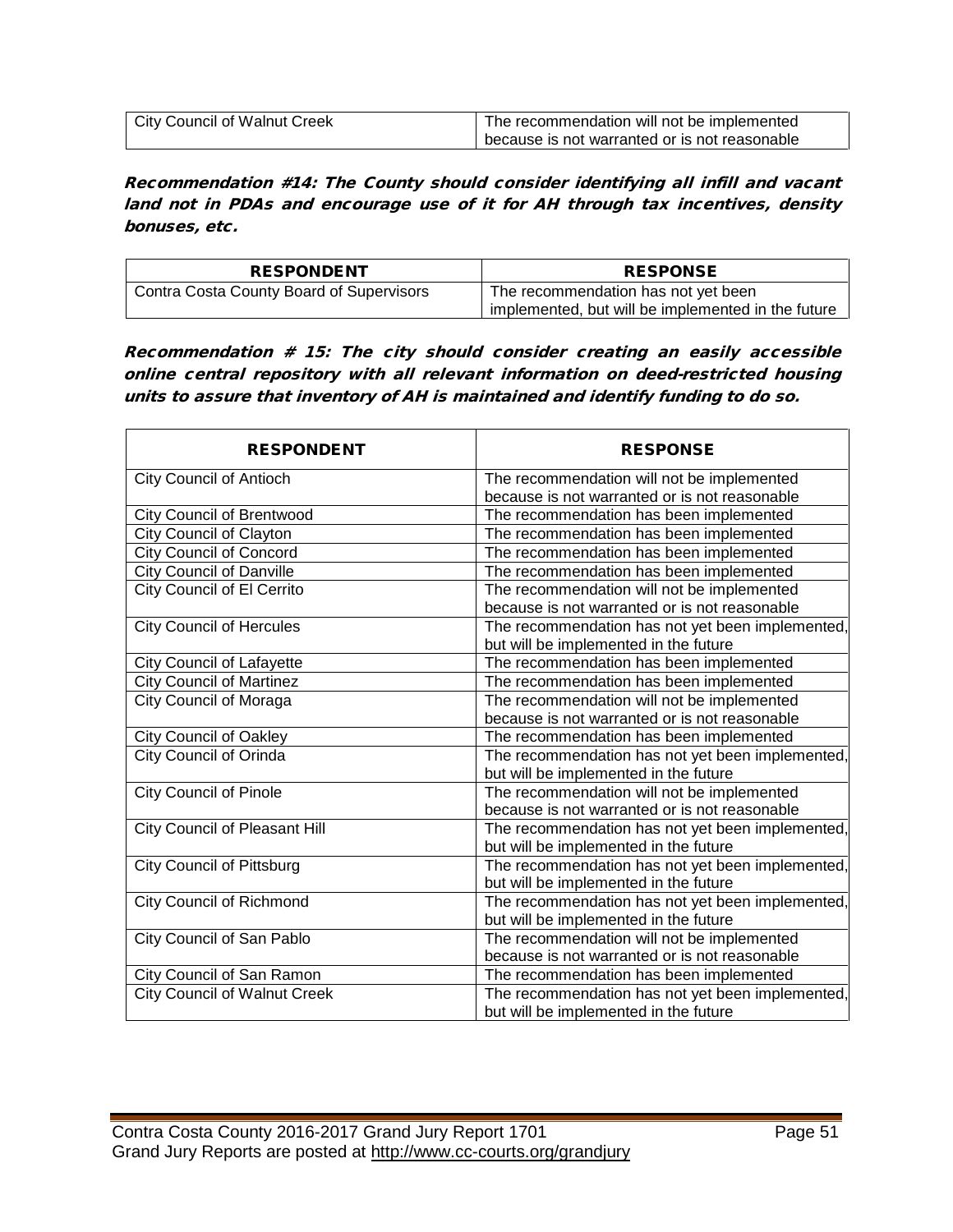Recommendation # 16: The County should consider creating an easily accessible outline central repository with all relevant information on deed-restricted housing units to assure that inventory of AH is maintained and identify funding to do so.

| <b>RESPONDENT</b>                        | <b>RESPONSE</b>                         |
|------------------------------------------|-----------------------------------------|
| Contra Costa County Board of Supervisors | The recommendation has been implemented |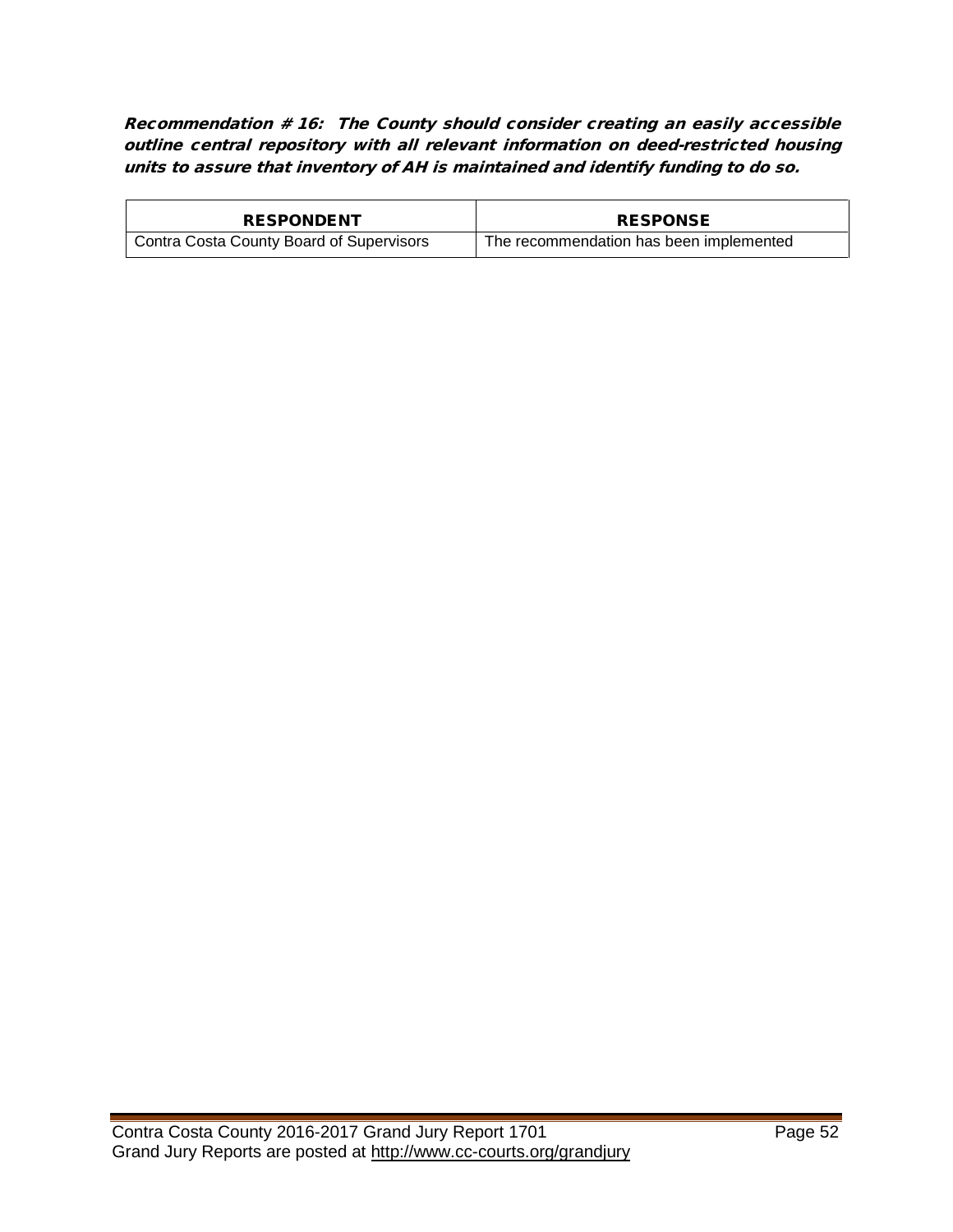#### CONTRA COSTA COUNTY CIVIL GRAND JURY REPORT 1615 TRUANCY AND CHRONIC ABSENCE IN CONTRA COSTA COUNTY SCHOOLS Empty Desk = Empty Futures + Full Prisons + Big Dollar Losses

Recommendation # 1: The COE should consider developing a comprehensive multiyear plan for improving attendance rates that has annual goals.

| <b>RESPONDENT</b>          | <b>RESPONSE</b>                         |
|----------------------------|-----------------------------------------|
| County Office of Education | The recommendation has been implemented |

Recommendation # 2: The COE should consider assessing each school district's capacity to collect, track and improve attendance, and identifying funds to do so. As part of this assessment, the COE should:

- a. Define the unique make up of each school district's student population.
- b. Analyze which attendance systems are used in the County.
	- i. How many different ones are there?
	- ii. Are they compatible and able to share data?
	- iii. Do they all provide the critical information needed to track chronically absent rates and attendance patterns in their schools?
- c. Determine what additional training and support school districts need to meet their goals and improve their attendance.
- d. Determine which school districts lack effective programs to ensure improvement in attendance.
- e. Provide an overview of the SART and SARB programs, and delineate the partners with whom they work in the County, and the services provided to the students in need.

| <b>RESPONDENT</b>          | <b>RESPONSE</b>                                                                                |
|----------------------------|------------------------------------------------------------------------------------------------|
| County Office of Education | The recommendation will not be implemented<br>because it is not warranted or is not reasonable |

Recommendation # 3: The COE and the BOS should consider providing financial support to the Parent and Truancy Courts in Martinez by providing a multi-year funding plan for critical tools and programs to help struggling families most in need: e.g., funding of Lincoln Child Center, counseling programs, ankle monitors, drug use prevention and treatment, and identifying funds to do so.

| <b>RESPONDENT</b>          | <b>RESPONSE</b>                                  |
|----------------------------|--------------------------------------------------|
| County Office of Education | The recommendation will not be implemented       |
|                            | because it is not warranted or is not reasonable |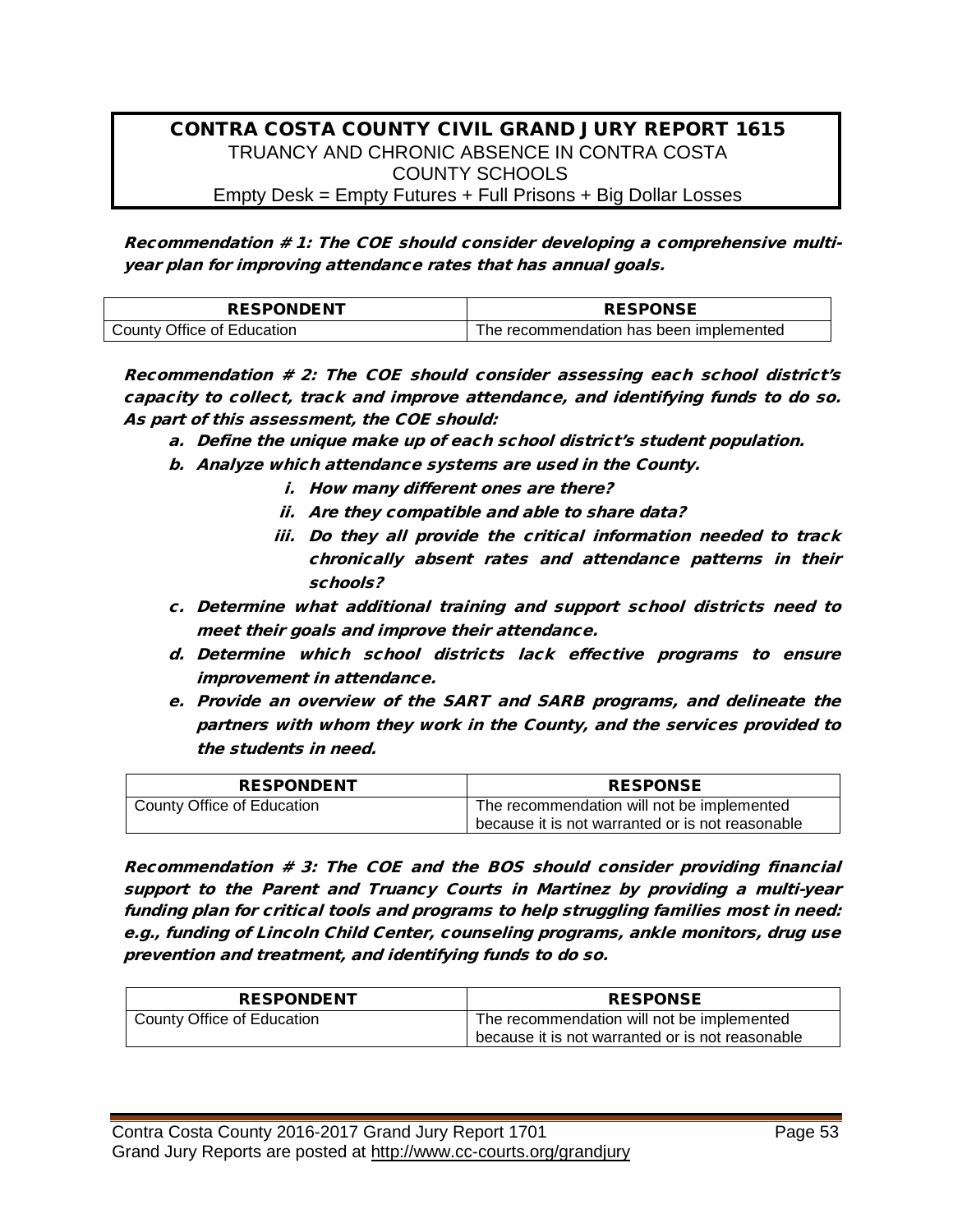Recommendation # 4: The COE should consider helping WCCUSD reinstate a local parent and truancy court by providing the juvenile courts in Richmond information on the need for these programs and support for best practices and programs.

| <b>RESPONDENT</b>          | <b>RESPONSE</b>                                  |
|----------------------------|--------------------------------------------------|
| County Office of Education | The recommendation will not be implemented       |
|                            | because it is not warranted or is not reasonable |

Recommendation # 5: The COE should encourage all school districts to participate in the Attendance Works program and to use the free tools provided.

| <b>RESPONDENT</b>          | <b>RESPONSE</b>                         |
|----------------------------|-----------------------------------------|
| County Office of Education | The recommendation has been implemented |

Recommendation # 6: All school districts should consider participating in the Attendance Works program.

| <b>RESPONDENT</b>                          | <b>RESPONSE</b>                                    |
|--------------------------------------------|----------------------------------------------------|
| County Office of Education                 | The recommendation will not be implemented         |
|                                            | because it is not warranted or is not reasonable   |
| <b>Acalanes Union High School District</b> | The recommendation will not be implemented         |
|                                            | because it is not warranted or is not reasonable   |
| <b>Antioch Unified School District</b>     | The recommendation requires further analysis       |
| <b>Brentwood Union School District</b>     | The recommendation has been implemented            |
| <b>Byron Union School District</b>         | The recommendation has been implemented            |
| Canyon School District                     | The recommendation has not yet been                |
|                                            | implemented, but will be implemented in the future |
| John Swett Unified School District         | The recommendation has been implemented            |
| Knightsen Elementary School District       | The recommendation has not yet been                |
|                                            | implemented, but will be implemented in the future |
| Lafayette School District                  | The recommendation requires further analysis       |
| Liberty Union High School District         | The recommendation requires further analysis       |
| <b>Martinez Unified School District</b>    | The recommendation has been implemented            |
| Moraga School District                     | The recommendation has been implemented            |
| Mt. Diablo Unified School District         | The recommendation has been implemented            |
| Oakley Union Elementary School District    | The recommendation has been implemented            |
| Orinda Union School District               | The recommendation requires further analysis       |
| <b>Pittsburg Unified School District</b>   | The recommendation has been implemented            |
| San Ramon Valley Unified School District   | The recommendation has been implemented            |
| <b>Walnut Creek School District</b>        | The recommendation requires further analysis       |
| West Contra Costa Unified School District  | The recommendation has been implemented            |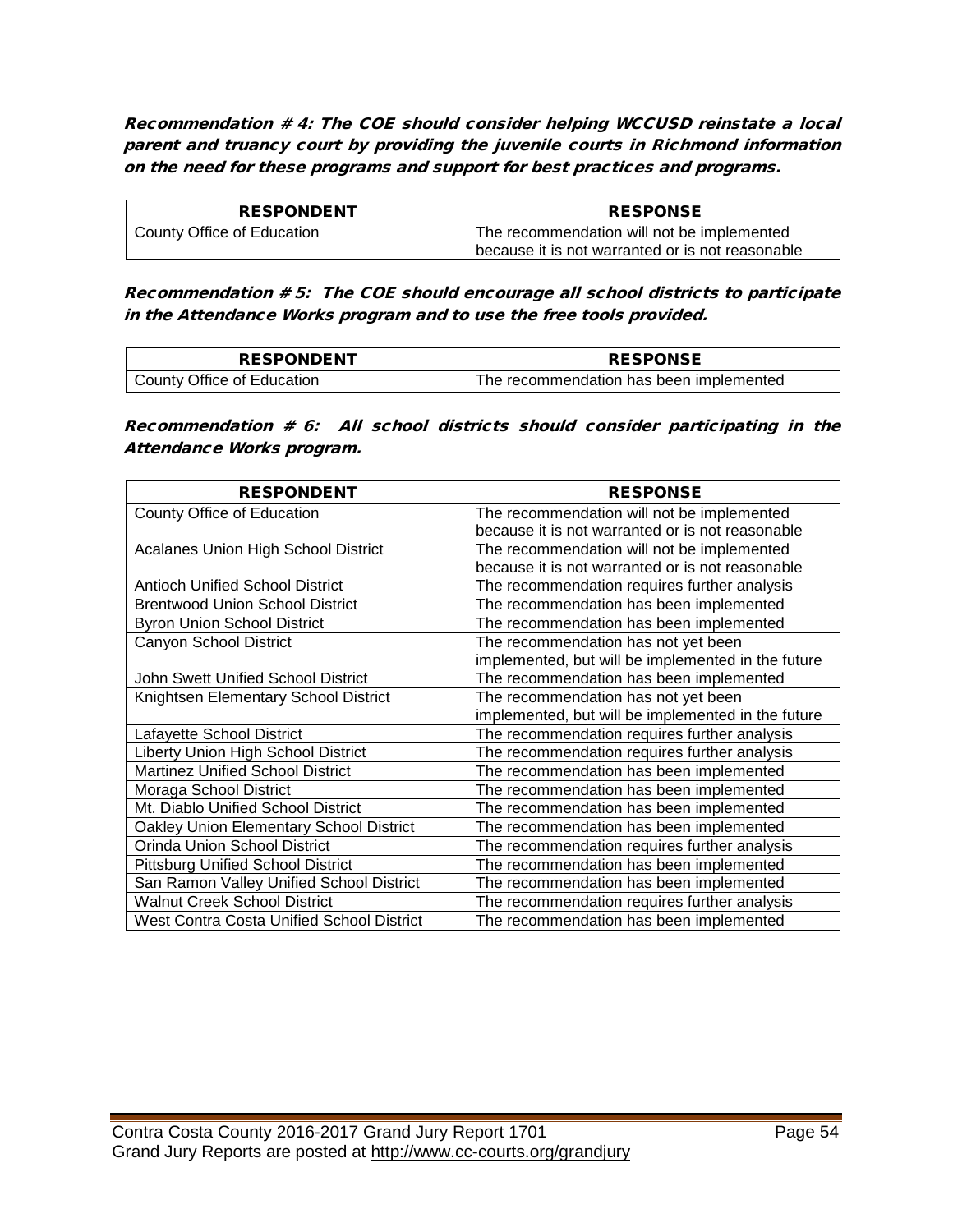Recommendation # 7: If a school district declines to participate in Attendance Works, the COE should consider asking for a written explanation as to why the district declined to participate and what programs the district is currently using that would be comparable.

| <b>RESPONDENT</b>          | <b>RESPONSE</b>                                  |
|----------------------------|--------------------------------------------------|
| County Office of Education | The recommendation will not be implemented       |
|                            | because it is not warranted or is not reasonable |

Recommendation # 8: The COE's office should consider placing attendance as a standing agenda item at its monthly meeting with school district superintendents.

| <b>RESPONDENT</b>          | <b>RESPONSE</b>                                  |
|----------------------------|--------------------------------------------------|
| County Office of Education | The recommendation will not be implemented       |
|                            | because it is not warranted or is not reasonable |

Recommendation # 9: School districts should raise parent awareness concerning how to prevent a student's school absence from affecting ADA funding or the student's truancy rate.

| <b>RESPONDENT</b>                          | <b>RESPONSE</b>                                  |
|--------------------------------------------|--------------------------------------------------|
| County Office of Education                 | The recommendation will not be implemented       |
|                                            | because it is not warranted or is not reasonable |
| <b>Acalanes Union High School District</b> | The recommendation has been implemented          |
| <b>Antioch Unified School District</b>     | The recommendation requires further analysis     |
| <b>Brentwood Union School District</b>     | The recommendation has been implemented          |
| <b>Byron Union School District</b>         | The recommendation has been implemented          |
| Canyon School District                     | The recommendation has been implemented          |
| John Swett Unified School District         | The recommendation has been implemented          |
| Knightsen Elementary School District       | The recommendation has been implemented          |
| Lafayette School District                  | The recommendation has been implemented          |
| Liberty Union High School District         | The recommendation has been implemented          |
| <b>Martinez Unified School District</b>    | The recommendation has been implemented          |
| Moraga School District                     | The recommendation has been implemented          |
| Mt. Diablo Unified School District         | The recommendation has been implemented          |
| Oakley Union Elementary School District    | The recommendation has been implemented          |
| Orinda Union School District               | The recommendation has been implemented          |
| <b>Pittsburg Unified School District</b>   | The recommendation has been implemented          |
| San Ramon Valley Unified School District   | The recommendation has been implemented          |
| <b>Walnut Creek School District</b>        | The recommendation has been implemented          |
| West Contra Costa Unified School District  | The recommendation has been implemented          |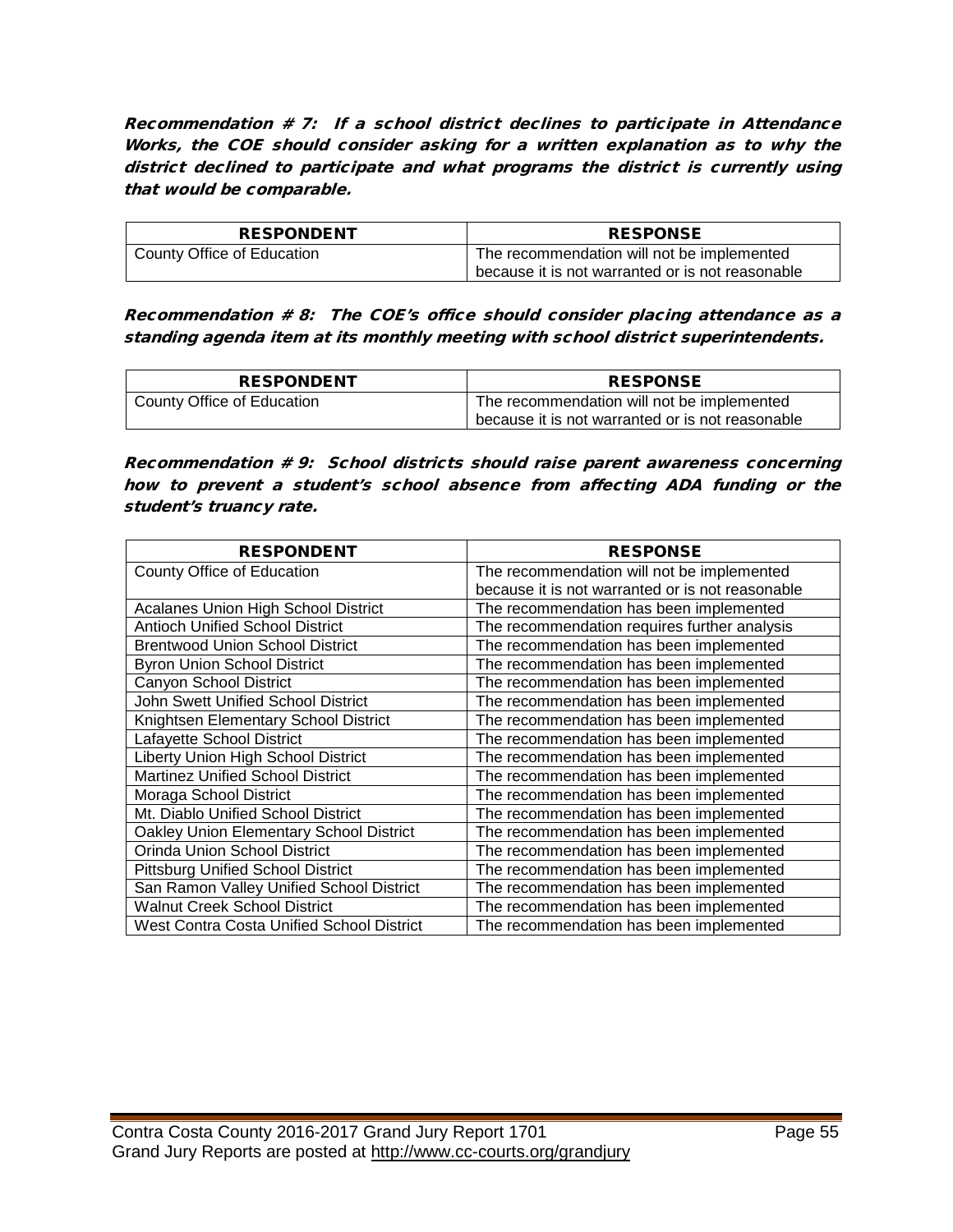Recommendation # 10: COE should consider creating a centralized attendance data system for the County that would include regularly uploaded information from school districts about school absences and ADA data, and identifying funds to do so.

| <b>RESPONDENT</b>          | <b>RESPONSE</b>                                  |
|----------------------------|--------------------------------------------------|
| County Office of Education | The recommendation will not be implemented       |
|                            | because it is not warranted or is not reasonable |

Recommendation # 11: COE should provide training in advanced tracking techniques with free tracking tools that would be compatible across schools and districts in the County, such as Attendance Works and Aries attendance tracking software, and identifying funds to do so.

| <b>RESPONDENT</b>                       | <b>RESPONSE</b>                                                                                |
|-----------------------------------------|------------------------------------------------------------------------------------------------|
| Contra Costa County Office of Education | The recommendation will not be implemented<br>because it is not warranted or is not reasonable |

Recommendation # 12: Each school district should consider designating staff to collect, track, and analyze, attendance data in order to follow up on students that appear to be at risk, and identifying funds to do so.

| <b>RESPONDENT</b>                          | <b>RESPONSE</b>                         |
|--------------------------------------------|-----------------------------------------|
| <b>Acalanes Union High School District</b> | The recommendation has been implemented |
| <b>Antioch Unified School District</b>     | The recommendation has been implemented |
| <b>Brentwood Union School District</b>     | The recommendation has been implemented |
| <b>Byron Union School District</b>         | The recommendation has been implemented |
| Canyon School District                     | The recommendation has been implemented |
| John Swett Unified School District         | The recommendation has been implemented |
| Knightsen Elementary School District       | The recommendation has been implemented |
| Lafayette School District                  | The recommendation has been implemented |
| Liberty Union High School District         | The recommendation has been implemented |
| <b>Martinez Unified School District</b>    | The recommendation has been implemented |
| Moraga School District                     | The recommendation has been implemented |
| Mt. Diablo Unified School District         | The recommendation has been implemented |
| Oakley Union Elementary School District    | The recommendation has been implemented |
| Orinda Union School District               | The recommendation has been implemented |
| <b>Pittsburg Unified School District</b>   | The recommendation has been implemented |
| San Ramon Valley Unified School District   | The recommendation has been implemented |
| <b>Walnut Creek School District</b>        | The recommendation has been implemented |
| West Contra Costa Unified School District  | The recommendation has been implemented |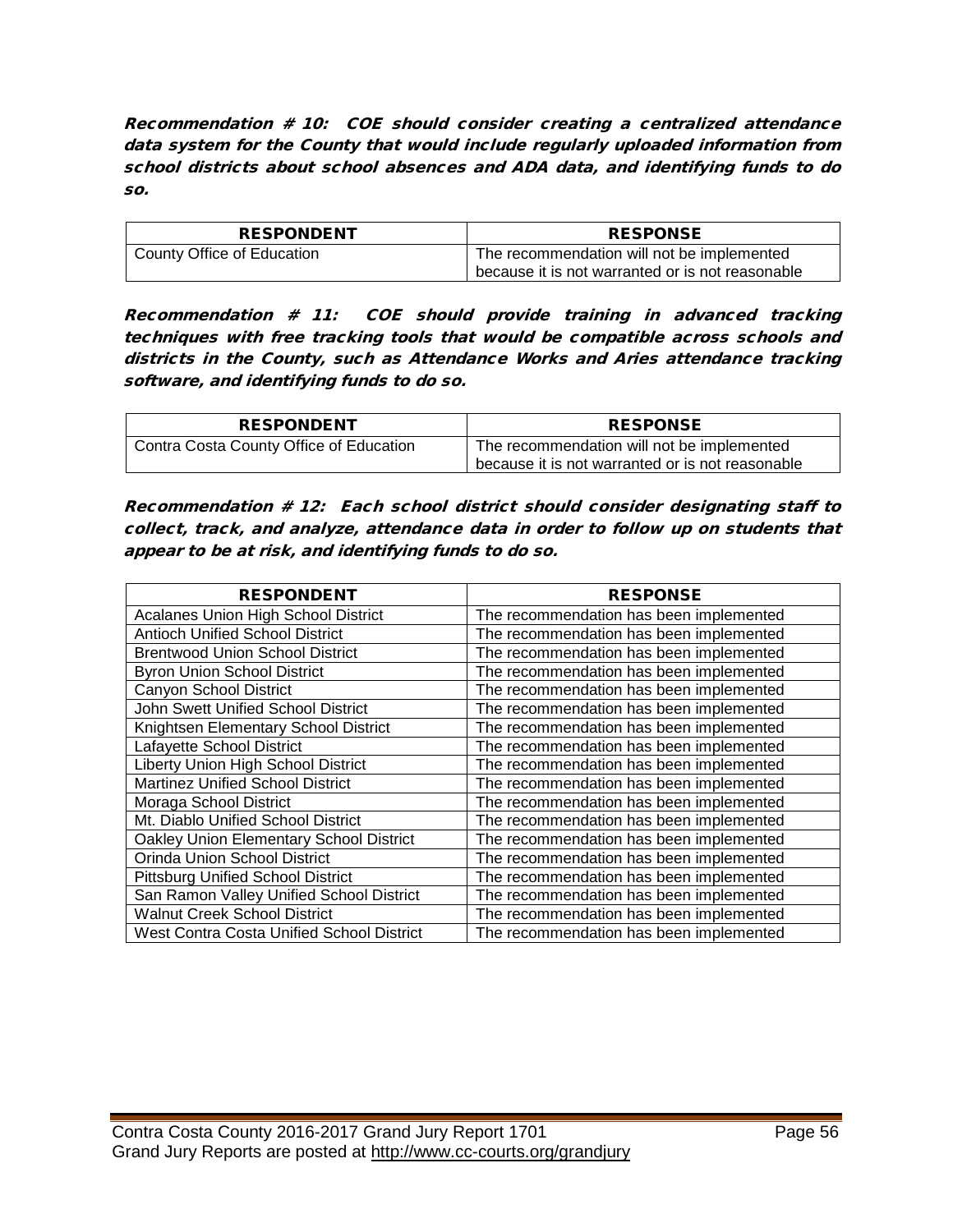Recommendation # 13: The COE should help to close the communication gaps among the districts by creating an atmosphere of dedication and communication that encourages districts to freely share highlights and best practices at monthly meetings.

| <b>RESPONDENT</b>          | <b>RESPONSE</b>                         |
|----------------------------|-----------------------------------------|
| County Office of Education | The recommendation has been implemented |

Recommendation # 14: The school district should consider incentivizing schools to seek increased ADA funding by means such as splitting the additional ADA money between the district and the school for achieving increased ADA funding.

| <b>RESPONDENT</b>                          | <b>RESPONSE</b>                                    |
|--------------------------------------------|----------------------------------------------------|
| <b>Acalanes Union High School District</b> | The recommendation will not be implemented         |
|                                            | because it is not warranted or is not reasonable   |
| <b>Antioch Unified School District</b>     | The recommendation requires further analysis       |
| <b>Brentwood Union School District</b>     | The recommendation requires further analysis       |
| <b>Byron Union School District</b>         | The recommendation requires further analysis       |
| Canyon School District                     | The recommendation will not be implemented         |
|                                            | because it is not warranted or is not reasonable   |
| John Swett Unified School District         | The recommendation will not be implemented         |
|                                            | because it is not warranted or is not reasonable   |
| Knightsen Elementary School District       | The recommendation has been implemented            |
| Lafayette School District                  | The recommendation will not be implemented         |
|                                            | because it is not warranted or is not reasonable   |
| <b>Liberty Union High School District</b>  | The recommendation requires further analysis       |
| <b>Martinez Unified School District</b>    | The recommendation requires further analysis       |
| Moraga School District                     | The recommendation has not yet been                |
|                                            | implemented, but will be implemented in the future |
| Mt. Diablo Unified School District         | The recommendation requires further analysis       |
| Oakley Union Elementary School District    | The recommendation requires further analysis       |
| Orinda Union School District               | The recommendation requires further analysis       |
| <b>Pittsburg Unified School District</b>   | The recommendation requires further analysis       |
| San Ramon Valley Unified School District   | The recommendation requires further analysis       |
| Walnut Creek School District               | The recommendation will not be implemented         |
|                                            | because it is not warranted or is not reasonable   |
| West Contra Costa Unified School District  | The recommendation requires further analysis       |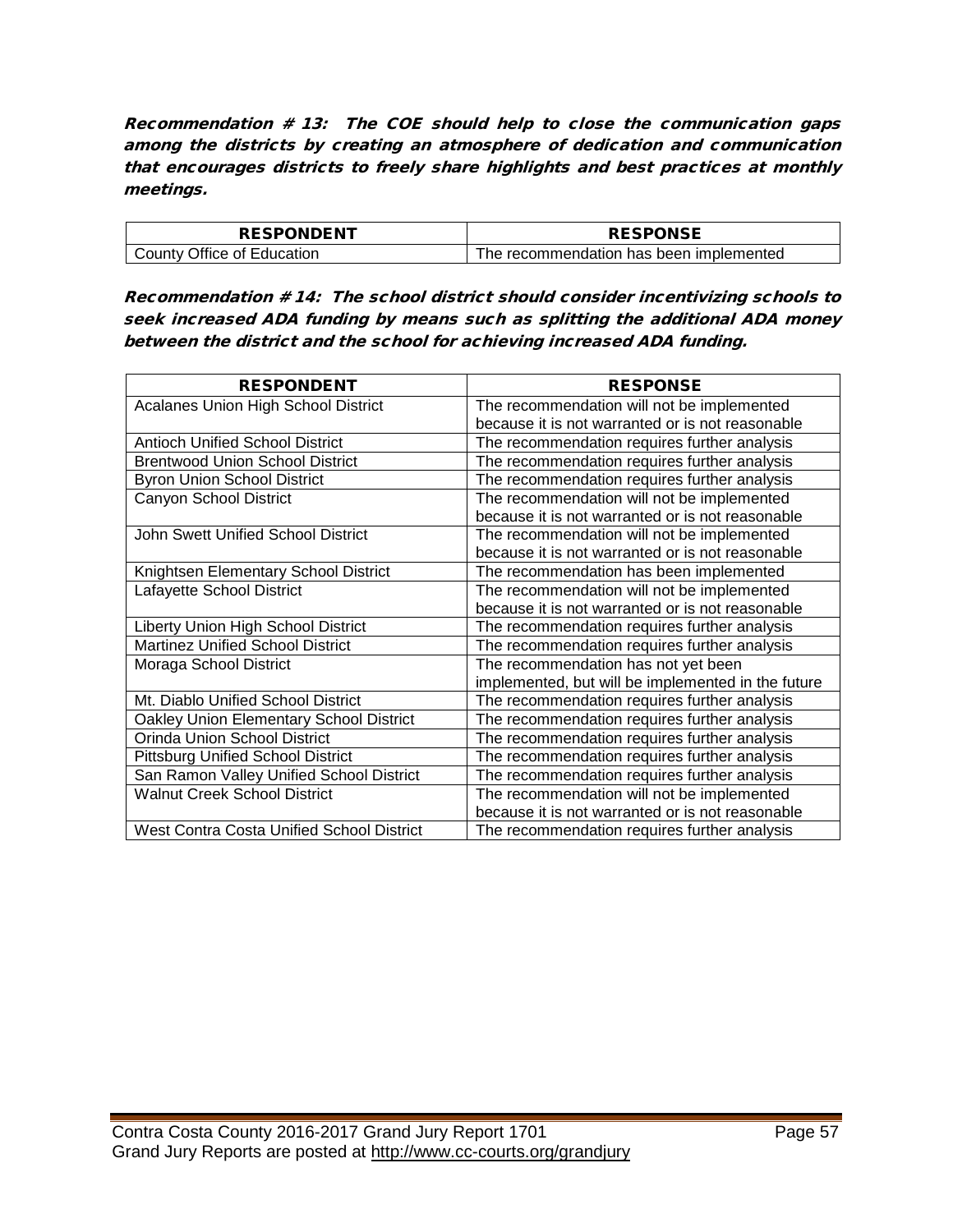Recommendation # 15: The COE should consider identifying funds to produce an annual County attendance report that would be publically available countywide, both online and in hardcopy, which includes: Data on measurable goals. (who achieved, who fell short).

- 1. Highlighted area for both teachers and students, telling their success stories.
- 2. Description of the increased funding from improved ADA countywide and what new programs help to contribute to the result.
- 3. Information about district graduation rates, college enrollment, English learners and economically disadvantaged students.
- 4. Information about programs available and encourage families to seek help before their child falls behind.

| <b>RESPONDENT</b>          | <b>RESPONSE</b>                                                                                |
|----------------------------|------------------------------------------------------------------------------------------------|
| County Office of Education | The recommendation will not be implemented<br>because it is not warranted or is not reasonable |

Recommendation # 16: The COE should consider encouraging city councils that do not have a daytime curfew to pass and enforce one.

| <b>RESPONDENT</b>          | <b>RESPONSE</b>                                  |
|----------------------------|--------------------------------------------------|
| County Office of Education | The recommendation will not be implemented       |
|                            | because it is not warranted or is not reasonable |

Recommendation # 17: The City should consider adopting a policy to promulgate, enforce, and promote a daytime curfew.

| <b>RESPONDENT</b>                    | <b>RESPONSE</b>                                  |
|--------------------------------------|--------------------------------------------------|
| <b>City Council of Antioch</b>       | The recommendation will not be implemented       |
|                                      | because it is not warranted or is not reasonable |
| <b>City Council of Brentwood</b>     | The recommendation has been implemented          |
| <b>City Council of Clayton</b>       | The recommendation will not be implemented       |
|                                      | because it is not warranted or is not reasonable |
| <b>City Council of Concord</b>       | The recommendation has been implemented          |
| <b>City Council of Danville</b>      | The recommendation will not be implemented       |
|                                      | because it is not warranted or is not reasonable |
| City Council of El Cerrito           | The recommendation has been implemented          |
| <b>City Council of Hercules</b>      | The recommendation has been implemented          |
| <b>City Council of Lafayette</b>     | The recommendation requires further analysis     |
| <b>City Council of Martinez</b>      | The recommendation will not be implemented       |
|                                      | because it is not warranted or is not reasonable |
| City Council of Moraga               | The recommendation will not be implemented       |
|                                      | because it is not warranted or is not reasonable |
| <b>City Council of Oakley</b>        | The recommendation has been implemented          |
| <b>City Council of Orinda</b>        | The recommendation will not be implemented       |
|                                      | because it is not warranted or is not reasonable |
| <b>City Council of Pinole</b>        | The recommendation has been implemented          |
| <b>City Council of Pleasant Hill</b> | The recommendation requires further analysis     |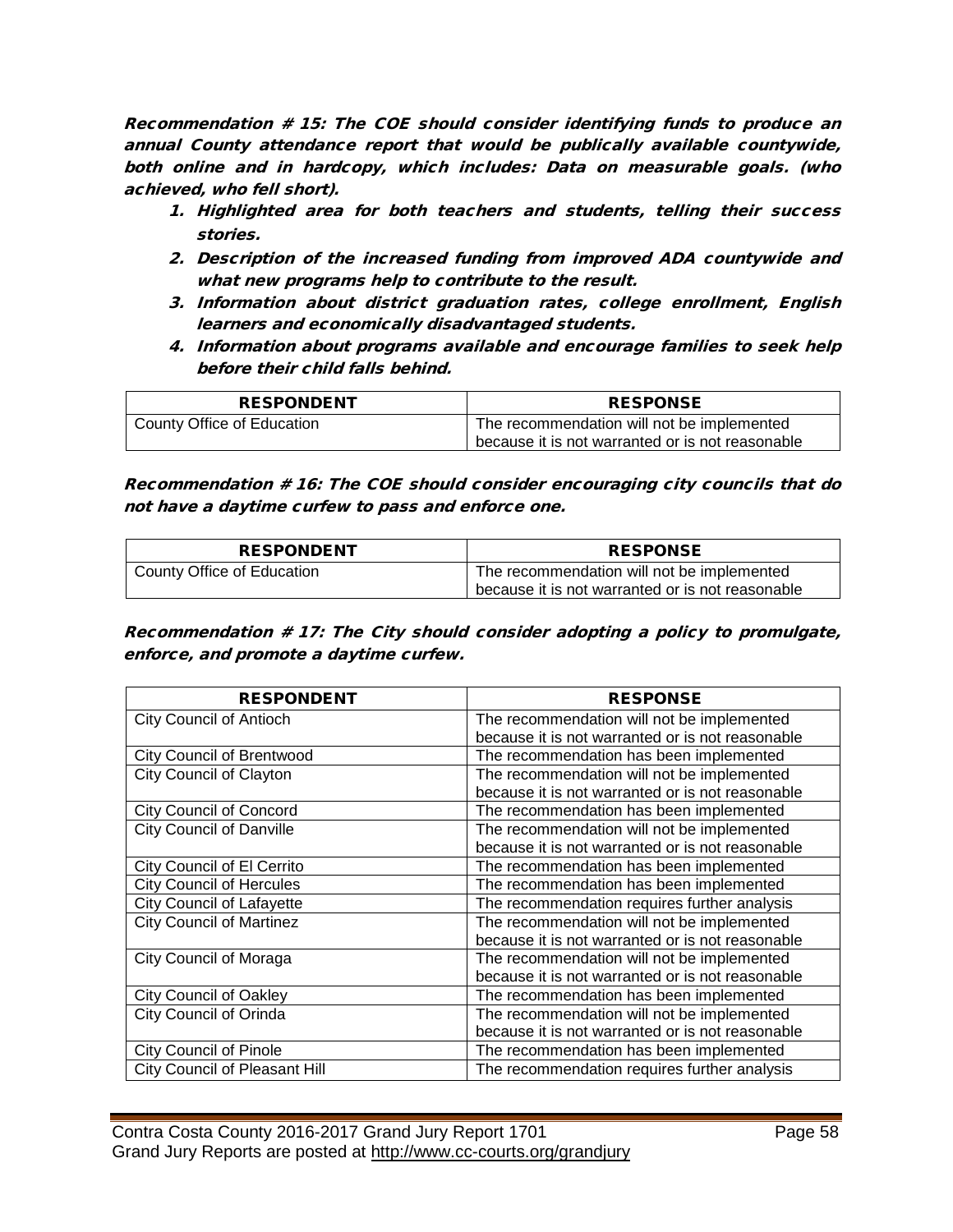| <b>City Council of Pittsburg</b>    | The recommendation has been implemented                                                        |
|-------------------------------------|------------------------------------------------------------------------------------------------|
| <b>City Council of Richmond</b>     | The recommendation has been implemented                                                        |
| City Council of San Pablo           | The recommendation has been implemented                                                        |
| City Council of San Ramon           | The recommendation will not be implemented<br>because it is not warranted or is not reasonable |
| <b>City Council of Walnut Creek</b> | The recommendation has been implemented                                                        |